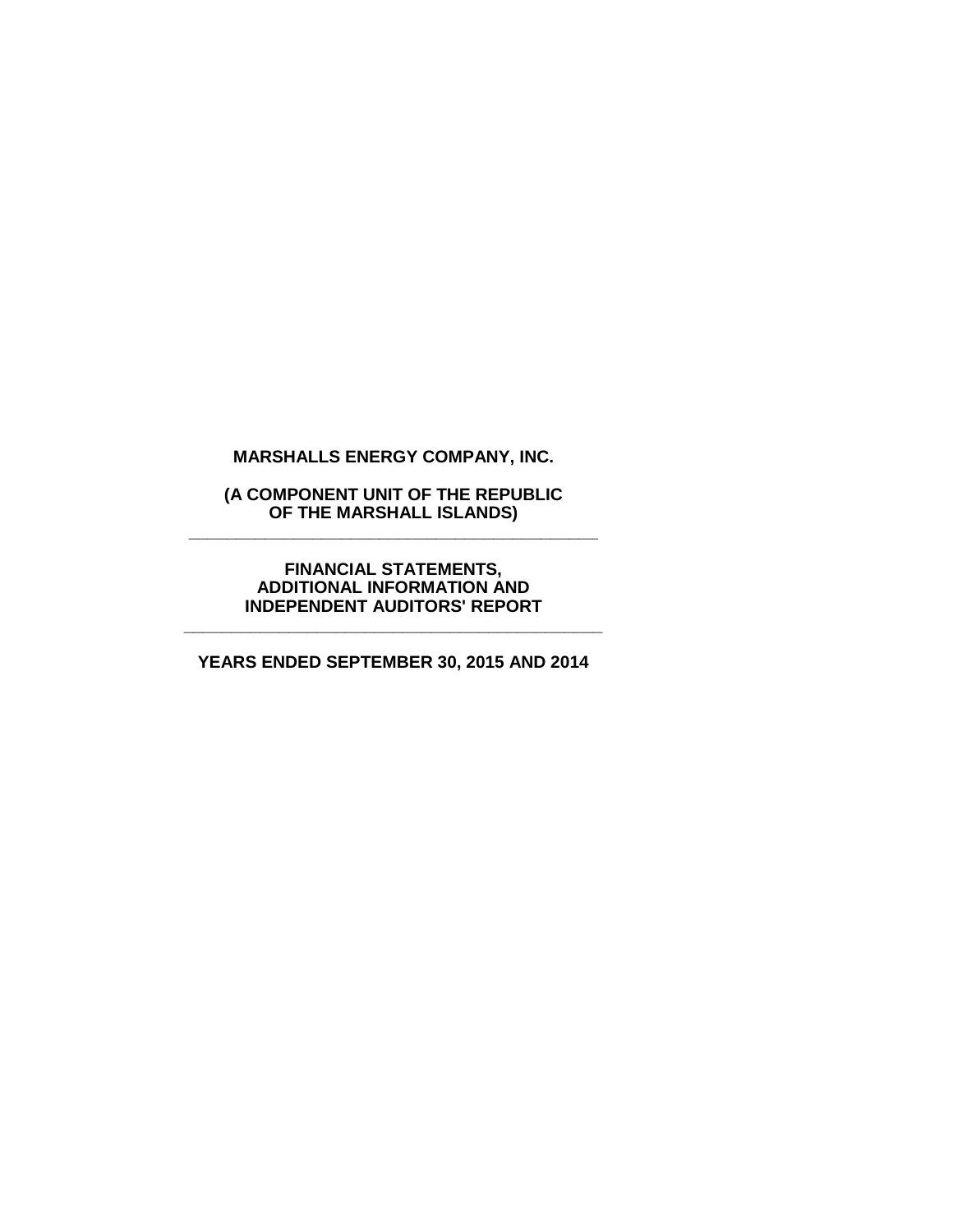# Years Ended September 30, 2015 and 2014 Table of Contents

|      |                                                                                                                                                                                                                                    | Page No.            |
|------|------------------------------------------------------------------------------------------------------------------------------------------------------------------------------------------------------------------------------------|---------------------|
| I.   | <b>INDEPENDENT AUDITORS' REPORT</b>                                                                                                                                                                                                | 1                   |
| II.  | <b>MANAGEMENT'S DISCUSSION AND ANALYSIS</b>                                                                                                                                                                                        | 3                   |
| III. | <b>FINANCIAL STATEMENTS:</b>                                                                                                                                                                                                       |                     |
|      | <b>Statements of Net Position</b><br>Statements of Revenues, Expenses and Changes in Net Position<br><b>Statements of Cash Flows</b><br><b>Notes to Financial Statements</b>                                                       | 8<br>10<br>11<br>13 |
| IV.  | OTHER SUPPLEMENTARY INFORMATION:                                                                                                                                                                                                   |                     |
|      | Schedule of Revenues, Expenses and Changes in Net Position by Division                                                                                                                                                             | 27                  |
| IV.  | <b>INDEPENDENT AUDITORS' REPORT ON INTERNAL CONTROL</b><br>AND ON COMPLIANCE                                                                                                                                                       |                     |
|      | Independent Auditors' Report on Internal Control Over Financial<br>Reporting and on Compliance and Other Matters Based on an<br>Audit of Financial Statements Performed in Accordance with<br><b>Government Auditing Standards</b> | 28                  |
|      | Independent Auditors' Report on Compliance for Each Major<br>Program; Report on Internal Control Over Compliance; and Report<br>on the Schedule of Expenditures of Federal Awards Required by<br><b>OMB Circular A-133</b>         | 30                  |
|      | Schedule of Expenditures of Federal Awards                                                                                                                                                                                         | 33                  |
|      | Schedule of Findings and Questioned Costs                                                                                                                                                                                          | 36                  |
|      | Schedule of Prior Audit Findings and Questioned Costs                                                                                                                                                                              | 42                  |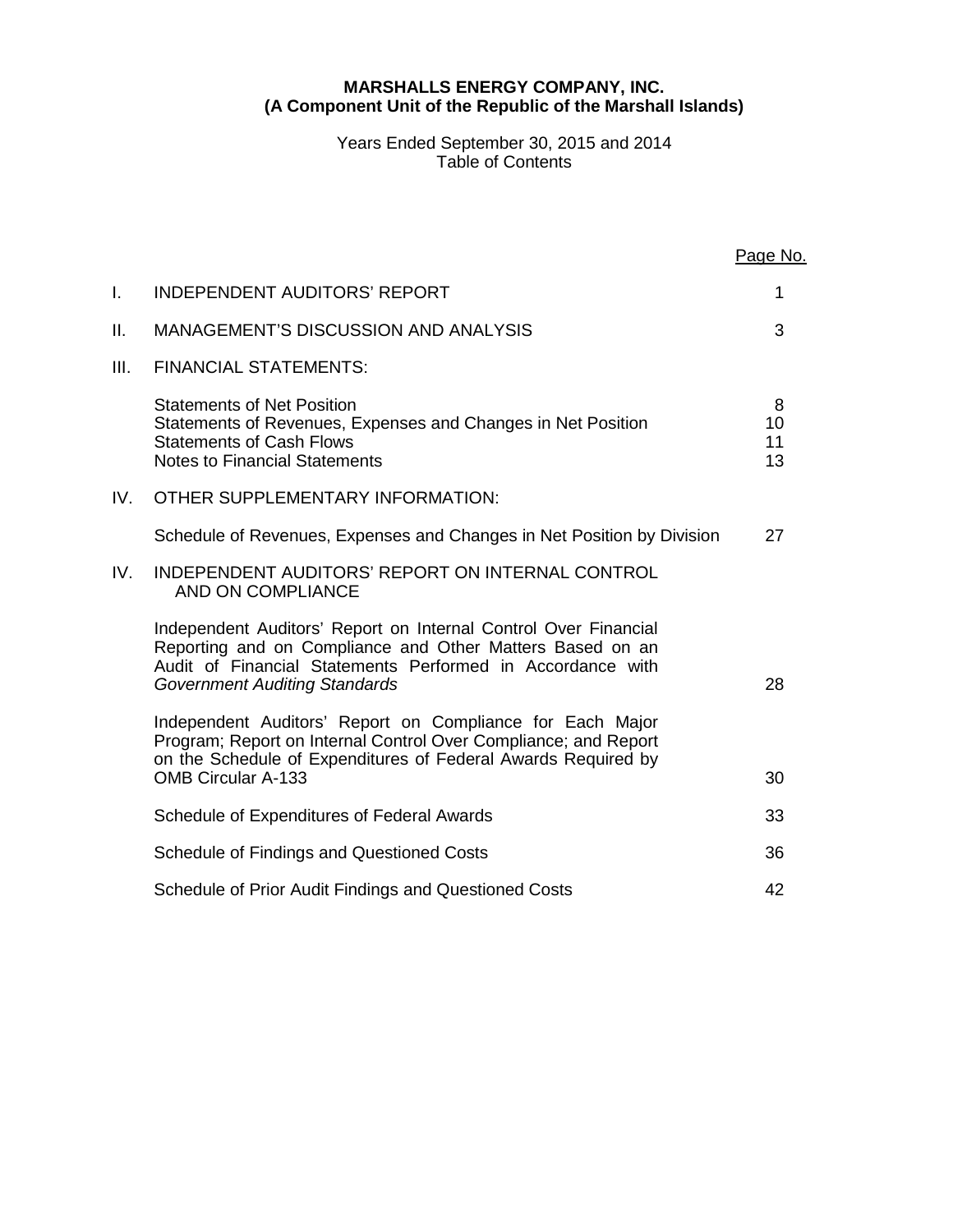

Deloitte & Touche LLP 361 South Marine Corps Drive Tamuning, GU 96913-3973 USA

Tel: (671)646-3884 Fax: (671)649-4932 www.deloitte.com

# **INDEPENDENT AUDITORS' REPORT**

Board of Directors Marshalls Energy Company, Inc.:

#### **Report on the Financial Statements**

We have audited the accompanying financial statements of the Marshalls Energy Company, Inc. (MEC), a component unit of the Republic of the Marshall Islands, which comprise the statements of net position as of September 30, 2015 and 2014, and the related statements of revenues, expenses and changes in net position and of cash flows for the years then ended, and the related notes to the financial statements.

#### *Management's Responsibility for the Financial Statements*

Management is responsible for the preparation and fair presentation of these financial statements in accordance with accounting principles generally accepted in the United States of America; this includes the design, implementation, and maintenance of internal control relevant to the preparation and fair presentation of financial statements that are free from material misstatement, whether due to fraud or error.

#### *Auditors' Responsibility*

Our responsibility is to express an opinion on these financial statements based on our audits. We conducted our audits in accordance with auditing standards generally accepted in the United States of America and the standards applicable to financial audits contained in *Government Auditing Standards,* issued by the Comptroller General of the United States. Those standards require that we plan and perform the audit to obtain reasonable assurance about whether the financial statements are free from material misstatement.

An audit involves performing procedures to obtain audit evidence about the amounts and disclosures in the financial statements. The procedures selected depend on the auditor's judgment, including the assessment of the risks of material misstatement of the financial statements, whether due to fraud or error. In making those risk assessments, the auditor considers internal control relevant to the entity's preparation and fair presentation of the financial statements in order to design audit procedures that are appropriate in the circumstances, but not for the purpose of expressing an opinion on the effectiveness of the entity's internal control. Accordingly, we express no such opinion. An audit also includes evaluating the appropriateness of accounting policies used and the reasonableness of significant accounting estimates made by management, as well as evaluating the overall presentation of the financial statements.

We believe that the audit evidence we have obtained is sufficient and appropriate to provide a basis for our audit opinion.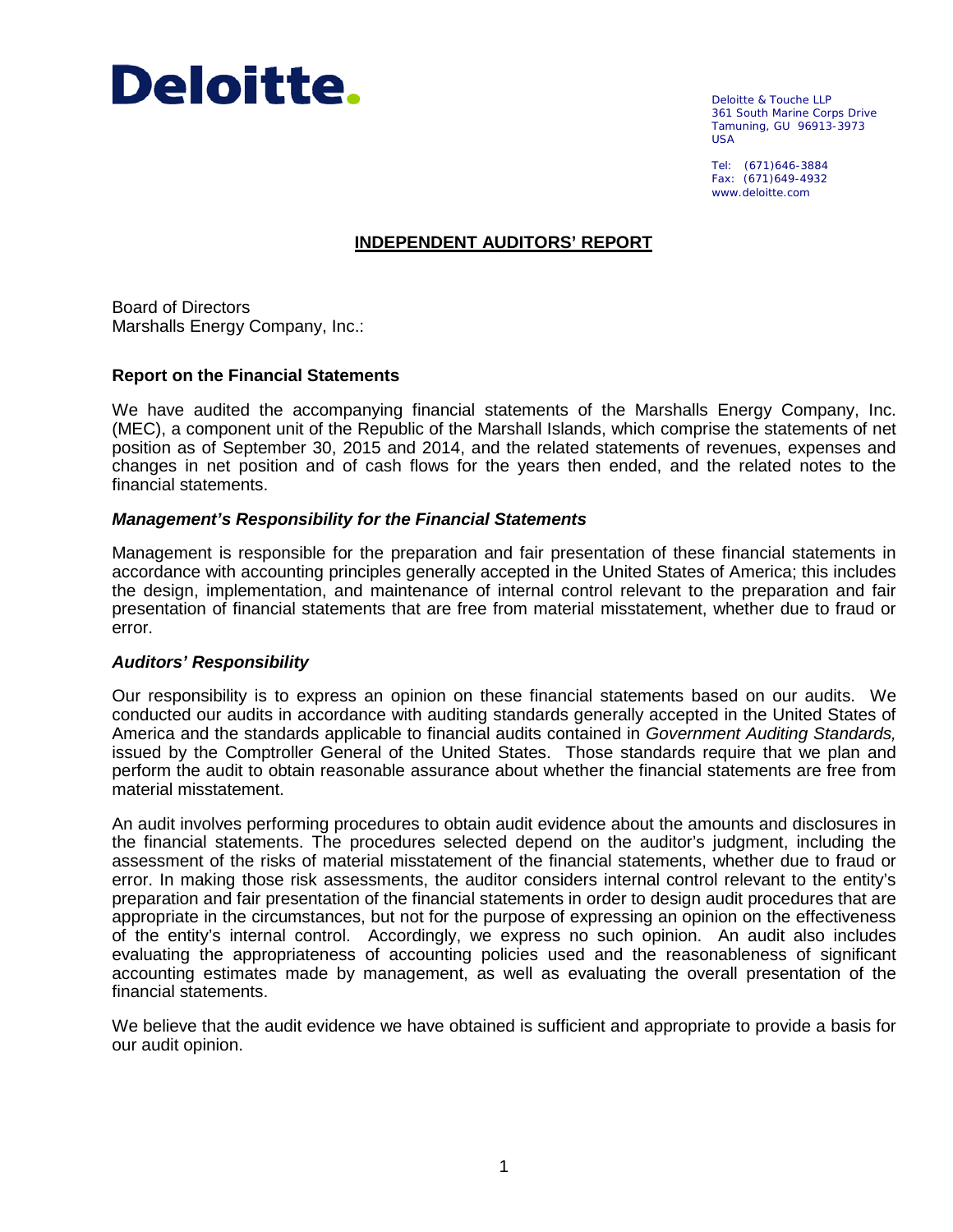# *Opinion*

In our opinion, the financial statements referred to above present fairly, in all material respects, the financial position of the Marshalls Energy Company, Inc. as of September 30, 2015 and 2014, and the results of its operations and its cash flows for the years then ended in accordance with accounting principles generally accepted in the United States of America.

# *Other Matters*

# *Required Supplementary Information*

Accounting principles generally accepted in the United States of America require that the Management's Discussion and Analysis on pages 3 to 7 be presented to supplement the financial statements. Such information, although not a part of the financial statements, is required by the Governmental Accounting Standards Board who considers it to be an essential part of financial reporting for placing the financial statements in an appropriate operational, economic, or historical context. We have applied certain limited procedures to the required supplementary information in accordance with auditing standards generally accepted in the United States of America, which consisted of inquiries of management about the methods of preparing the information and comparing the information for consistency with management's responses to our inquiries, the financial statements, and other knowledge we obtained during our audit of the financial statements. We do not express an opinion or provide any assurance on the information because the limited procedures do not provide us with sufficient evidence to express an opinion or provide any assurance.

# *Other Supplementary Information*

Our audits were conducted for the purpose of forming an opinion on the financial statements as a whole. The Other Supplementary Information listed in the accompanying table of contents is presented for purposes of additional analysis and is not a required part of the financial statements. The Other Supplementary Information is the responsibility of MEC's management and was derived from and relates directly to the underlying accounting and other records used to prepare the financial statements. Such information has been subjected to the auditing procedures applied in the audit of the financial statements and certain additional procedures, including comparing and reconciling such information directly to the underlying accounting and other records used to prepare the financial statements or to the financial statements themselves, and other additional procedures in accordance with auditing standards generally accepted in the United States of America. In our opinion, the Other Supplementary Information is fairly stated, in all material respects, in relation to the financial statements as a whole.

# **Other Reporting Required by** *Government Auditing Standards*

In accordance with *Government Auditing Standards*, we have also issued our report dated June 29, 2016, on our consideration of MEC's internal control over financial reporting and on our tests of its compliance with certain provisions of laws, regulations, contracts, and grant agreements and other matters. The purpose of that report is to describe the scope of our testing of internal control over financial reporting and compliance and the results of that testing, and not to provide an opinion on internal control over financial reporting or on compliance. That report is an integral part of an audit performed in accordance with *Government Auditing Standards* in considering MEC's internal control over financial reporting and compliance.

lette Nachell

June 29, 2016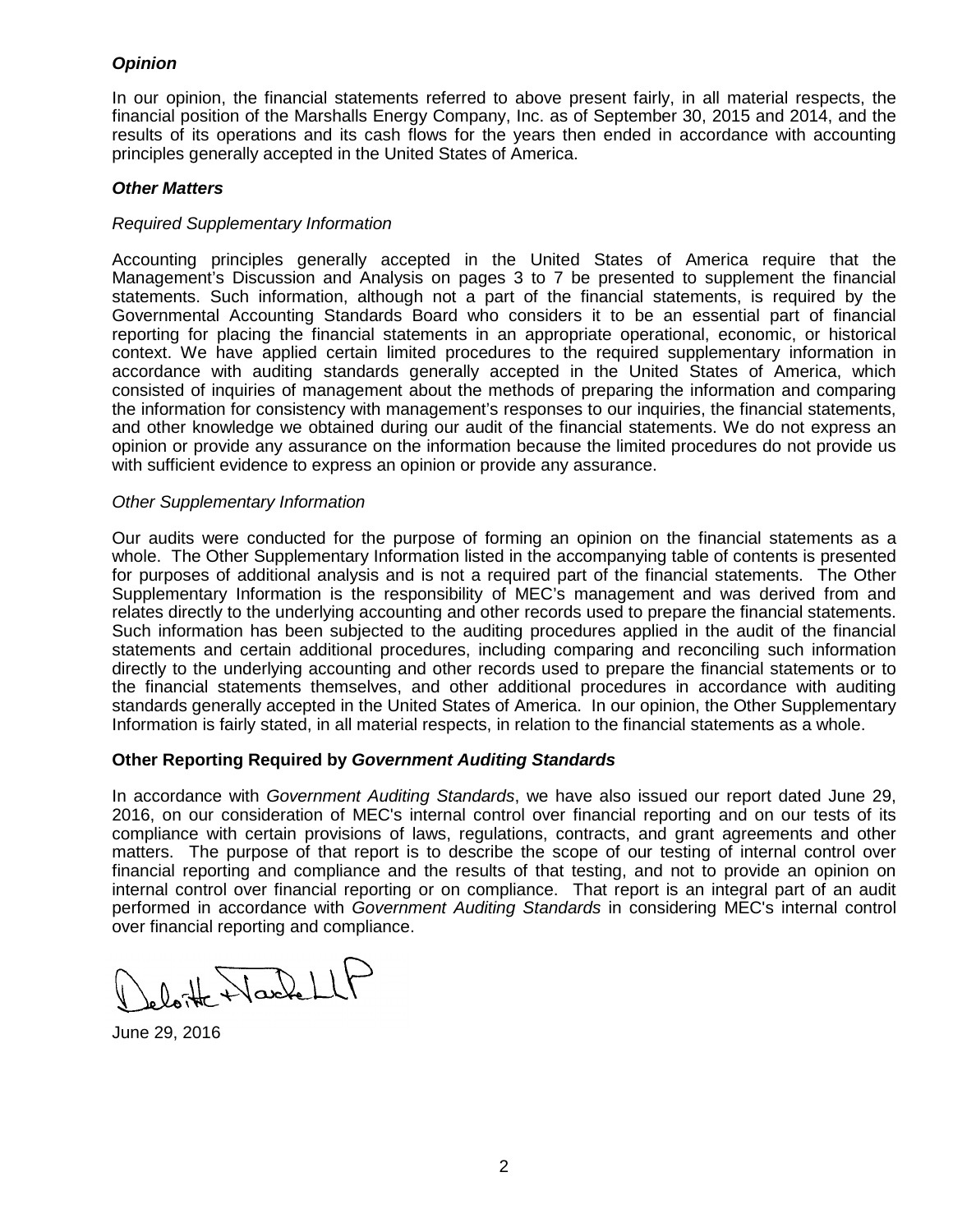Management's Discussion and Analysis Years Ended September 30, 2015 and 2014

Marshalls Energy Company, Inc. (MEC) herewith presents a discussion and analysis of the company's financial performance for the fiscal year ended  $30<sup>th</sup>$  September, 2015. It is to be read in conjunction with the financial statements following this section.

# **FINANCIAL HIGHLIGHTS**

MEC's net position increased by \$1.25 million in fiscal year 2015 compared to an increase of \$0.29 million in fiscal year 2014. The increase in net position is attributed to the operating earnings of \$1.0 million and \$0.25 million in capital contributions.

In 2015, total net utility operating revenues were \$16.4 million, a decrease of \$3.0 million in comparison to \$19.4 million in net utility operating revenues in 2014.

Total utility operating expenses were \$17.5 million and \$21.5 million in 2015 and 2014, respectively. The decrease of \$4.0 million or the same rate of 19% is attributed to the fuel cost component and is in line with expectations due to the drop in global fuel prices. Fuel cost continues to be a significant component of generation operating costs and represents 51% of total operating costs in 2015 compared to 61% in 2014.

Total net operating revenues for non-utility operations, fuel sales being the major component, were \$20.5 million and \$31.8 million in 2015 and 2014, respectively. Total non-utility operating expenses decreased by \$11.3 million, with \$18.4 million and \$29.7 million in 2015 and 2014, respectively. The decrease is attributed to the decrease in global fuel prices.

In 2015, MEC was awarded the State Bulk Fuel Revolving Fund Grant from RUS in the amount of \$1.0 million for the establishment of a bulk fuel revolving loan fund to assist in reducing the cost of securing adequate fuel supplies for its operations. The amount recognized as grant at the end of 2015 was approximately \$80,000. No grants were received in 2014.

MEC received subsidies of \$0.5 million in 2015 compared to subsidies of \$0.7 million in 2014 as cost recovery for the operations of Wotje and Jaluit power plants. Subsidies for Jaluit and Wotje amounted to \$237,584 and \$237,584 respectively.

# FINANCIAL ANALYSIS OF MEC

The Statement of Net Position and the Statement of Revenues, Expenses and Changes in Net Position provide an indication of MEC's financial condition. MEC's net position (deficiency) reflect the difference between total assets and total liabilities. An increase in net position over time normally indicates an improvement in financial condition. As illustrated in the figures below, MEC's net position increased for the year ended 30<sup>th</sup> September, 2015.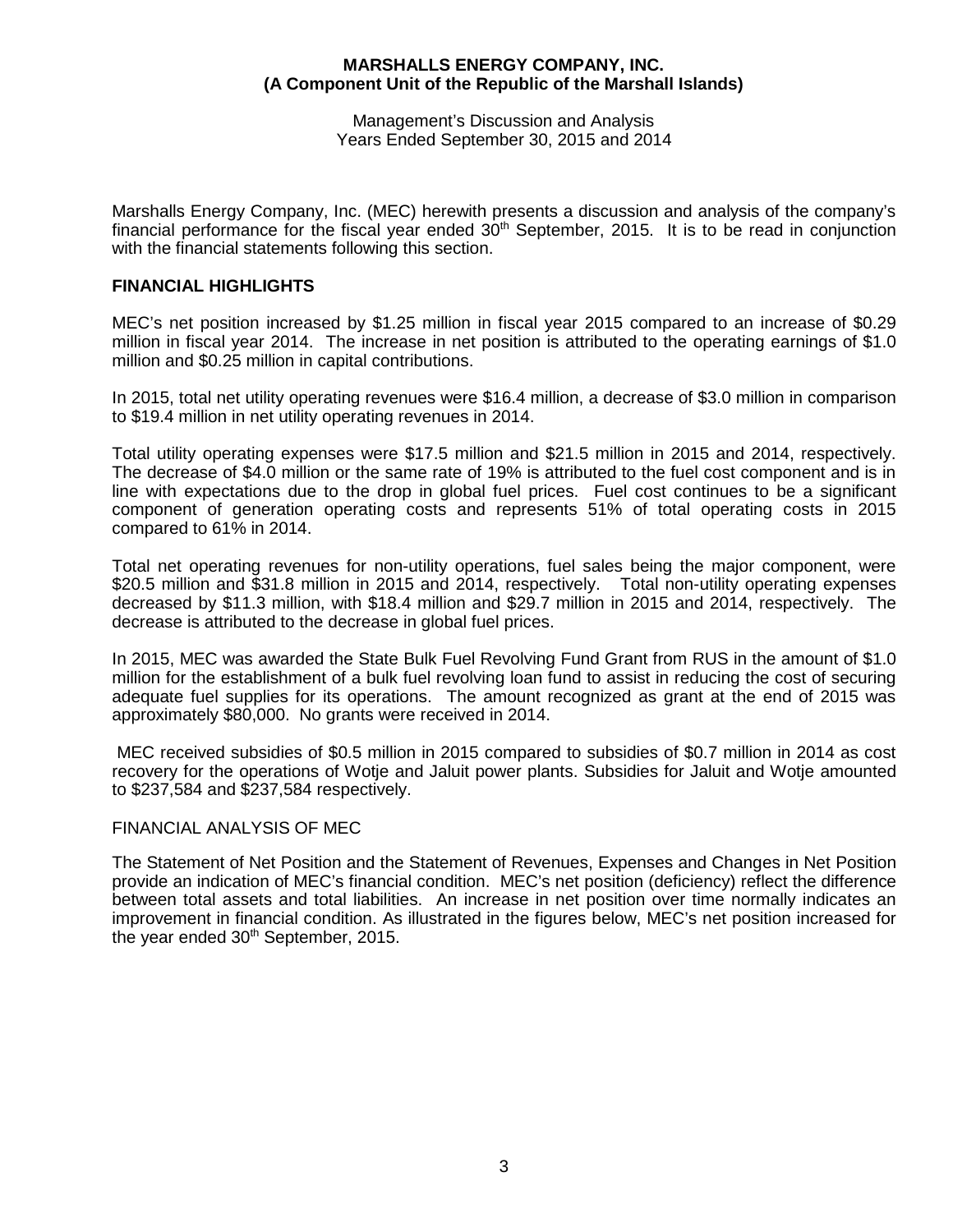Management's Discussion and Analysis Years Ended September 30, 2015 and 2014

|                            | 2015                   | 2014             |                           | 2013        |
|----------------------------|------------------------|------------------|---------------------------|-------------|
| Current and other assets   | \$<br>10,241,880       | 13,067,748<br>\$ | $\boldsymbol{\mathsf{S}}$ | 10,793,135  |
| Capital assets             | 11,419,574             | 9,862,843        |                           | 10,265,146  |
| <b>Total assets</b>        | 21,661,454             | 22,930,591       |                           | 21,058,281  |
| <b>Current liabilities</b> | 13,929,341             | 14,863,715       |                           | 11,790,255  |
| Non-current liabilities    | 10,417,977             | 12,006,371       |                           | 13,495,449  |
| <b>Total liabilities</b>   | 24, 347, 318           | 26,870,086       |                           | 25,285,704  |
| Net assets:                |                        |                  |                           |             |
| Invested in capital assets | 7,203,824              | 4,646,317        |                           | 3,361,388   |
| Restricted                 |                        |                  |                           | 404,006     |
| Deficiency                 | (9,889,688)            | (8,585,812)      |                           | (7,992,817) |
| Total net deficiency       | \$<br>$(2,685,864)$ \$ | (3,939,495)      | <sup>S</sup>              | (4,227,423) |

The Summary Statement of Net Position for MEC is presented below:

Total assets decreased by \$1.3 million (or 6%) from 2014 to 2015 and increased by \$1.9 million in 2013 to \$22.9 million in 2014. The decrease in total assets in 2015, mainly relates the net impact of increase in non-current assets of \$1.5 million, decrease in Net accounts receivable of \$2.4 million and decrease in Fuel and supplies of \$0.6 million. The increase in total assets by \$2.8 million in 2014 is mainly attributed to the construction work in progress for engine#3 (under the ADB grant) and engine#7 (under the RUS grant). Repair works done on engine#3 and #7 continued into 2015 with Construction work in progress amounting to \$5.2 million and \$4.5 million in 2015 and 2014, respectively.

Construction work in progress as of September 30, 2015 consisted of engine repair works for engine#3 (under ADB grant) of \$1.4 million and engine#7 (under RUS grant) for \$3.2 million, and tank refurbishment works for \$0.5 million.

Refer to note #4 to the accompanying financial statements for additional information relating to capital assets.

Total liabilities decreased from \$26.9 million in 2014 to \$24.3 million in 2015 in the amount of \$2.5 million. The overall decrease of \$2.5 million (or 9%) is mainly attributable to the net impact of the decrease in Accounts Payable - Fuel of \$2.8 million, decrease in short-term debt of \$0.2 million, increase in Accounts Payables - other of \$1.3 million, increase in accrued taxes of \$1.0 million and decrease in Long-term debt of \$1.6 million compared to 2014.

Refer to note #5 to the accompanying financial statements for additional information relating to shortterm and long-term debt.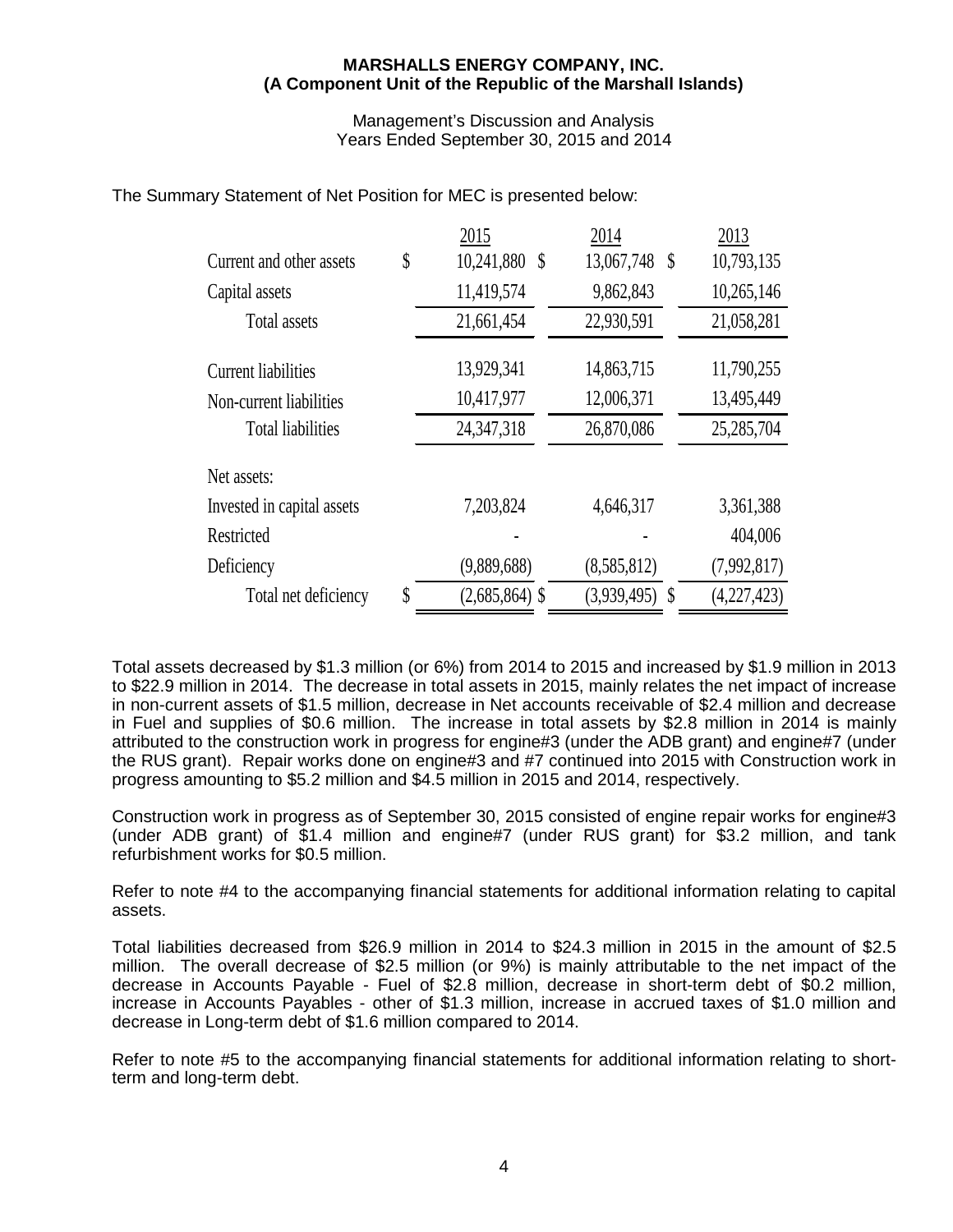# Management's Discussion and Analysis Years Ended September 30, 2015 and 2014

A summary of MEC's Statement of Revenues, Expenses and Changes in Net Position is presented below:

|                            |                | 2015       | 2014             | 2013             |
|----------------------------|----------------|------------|------------------|------------------|
| Revenue:                   |                |            |                  |                  |
| Utility revenue            | $\mathfrak{S}$ | 16,362,849 | \$<br>19,435,950 | \$<br>22,109,307 |
| Non-utility revenue        |                | 20,534,640 | 31,788,150       | 31,058,754       |
| <b>Total Revenue</b>       |                | 36,897,489 | 51,224,100       | 53,168,061       |
| Expenses:                  |                |            |                  |                  |
| Utility expenses           |                | 17,459,394 | 21,469,083       | 21,576,592       |
| Non-utility expenses       |                | 18,439,898 | 29,665,616       | 29,393,776       |
| Total expenses             |                | 35,899,292 | 51,134,699       | 50,970,368       |
| Operating profit $/(loss)$ |                | 998,197    | 89,401           | 2,197,693        |
| RMI subsidy                |                | 475,168    | 694,400          | 800,000          |
| Other grants               |                | 80,880     |                  | 284,062          |
| Other income               |                |            |                  | 1,630,394        |
| Interest expense           |                | (555, 692) | (495, 873)       | (468, 121)       |
| Capital contributions      |                | 255,078    |                  | 3,023,296        |
|                            |                | 255,434    | 198,527          | 5,269,631        |
| Change in net deficiency   | \$             | 1,253,631  | \$<br>287,928    | \$<br>7,467,324  |

The Statements of Revenue, Expenses and Changes in Net Position identify the various revenue and expense items that contributed to the change in net position. MEC's total revenue decreased in 2015 by \$14.3 million (or 28%) to a total of \$36.9 million compared to \$51.2 million in 2014.

Utility revenue decreased by \$3.0 million (or 16%) from \$19.4 million in 2014 to \$16.4 million in 2015. The decrease is attributed to the decrease in tariff and decrease in household consumption pattern which is expected with the shift from conventional meters to the prepaid meters. In 2014, the decrease related to a decrease in Electric revenue of \$0.5 million and additional allowance for \$0.7 million.

Non-Utility revenue is mainly fuel sales. Non-utility revenue decreased by \$11.3 million (or 35%) in 2015 to \$20.5 million compared to \$31.8 million in 2014. The decrease relates to decrease in global fuel prices and a slight decrease in fuel sales volume in 2015.

The operating income in 2015 was approximately \$998,197 compared to an operating income of \$89,401 and \$2.2 million in 2014 and 2013, respectively.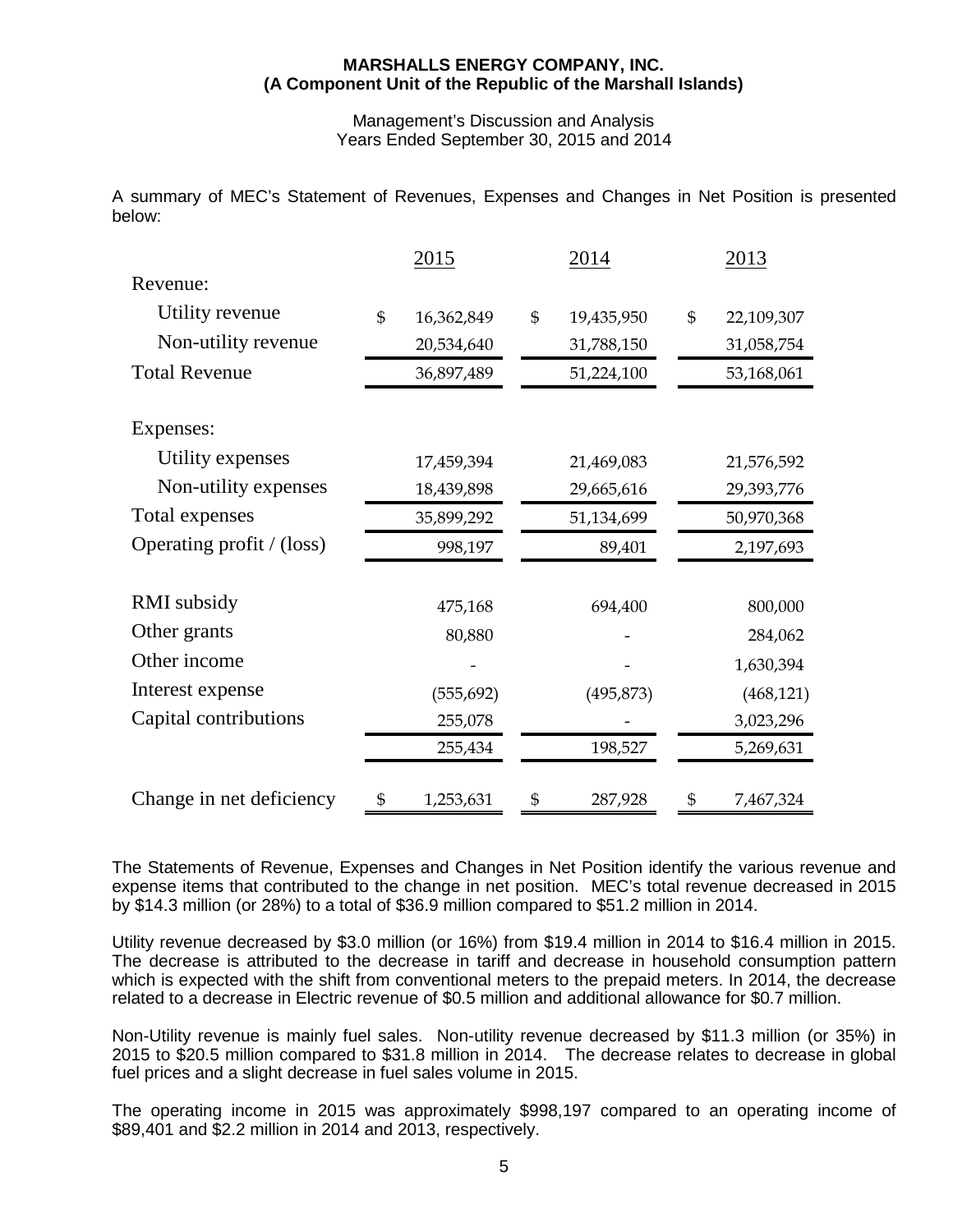Management's Discussion and Analysis Years Ended September 30, 2015 and 2014

Total expenses decreased by \$15.2 million from \$51.1 million in 2014 to \$35.9 million in 2015. Nonutility expenses decreased by \$11.2 million while utility expenses decreased by \$4.0 million.



The graphic below shows the major components of revenue from 2011 through to 2015:

# MEC FOCUS IN THE COMING FISCAL YEAR

MEC's focus in the coming fiscal year includes but not limited to:

- Revision and update of MEC's CRP and Strategic Plan. The CRP was an aggressive roadmap in MEC's efforts to revive the company's core operations and financials within a three year timeframe from 2010.
- While most of the objectives were completed by the end of 2015, there are several goals and objectives which are at various stages of progress and completion and these will be rolled over to the newly updated CRP which will be revised during 2016.
- Enforcement of disconnection policy. As long as MEC allows outstanding accounts receivable balances to age, the greater MEC's risk and exposure is to bad debt and continued cash flow constraints.
- Complete construction work in progress for engine#3 and #7 works
- Promote energy efficiency and conservation among consumers. In support of RepMar's National Energy Plan to provide affordable, reliable, clean energy and to sustain quality of life, MEC must start to play an active role in creating awareness and providing consumers with the resources to conserve energy. Although energy conservation will result in decreased annual revenue, the more significant and lasting impact will be the power generation cost savings and social responsibility to educate consumers to be more energy efficient.

Management's Discussion and Analysis for the year ended September 30, 2014 is set forth in the report on the audit of MEC's financial statements dated September 22, 2015. That Discussion and Analysis explains the major factors impacting the 2014 financial statements.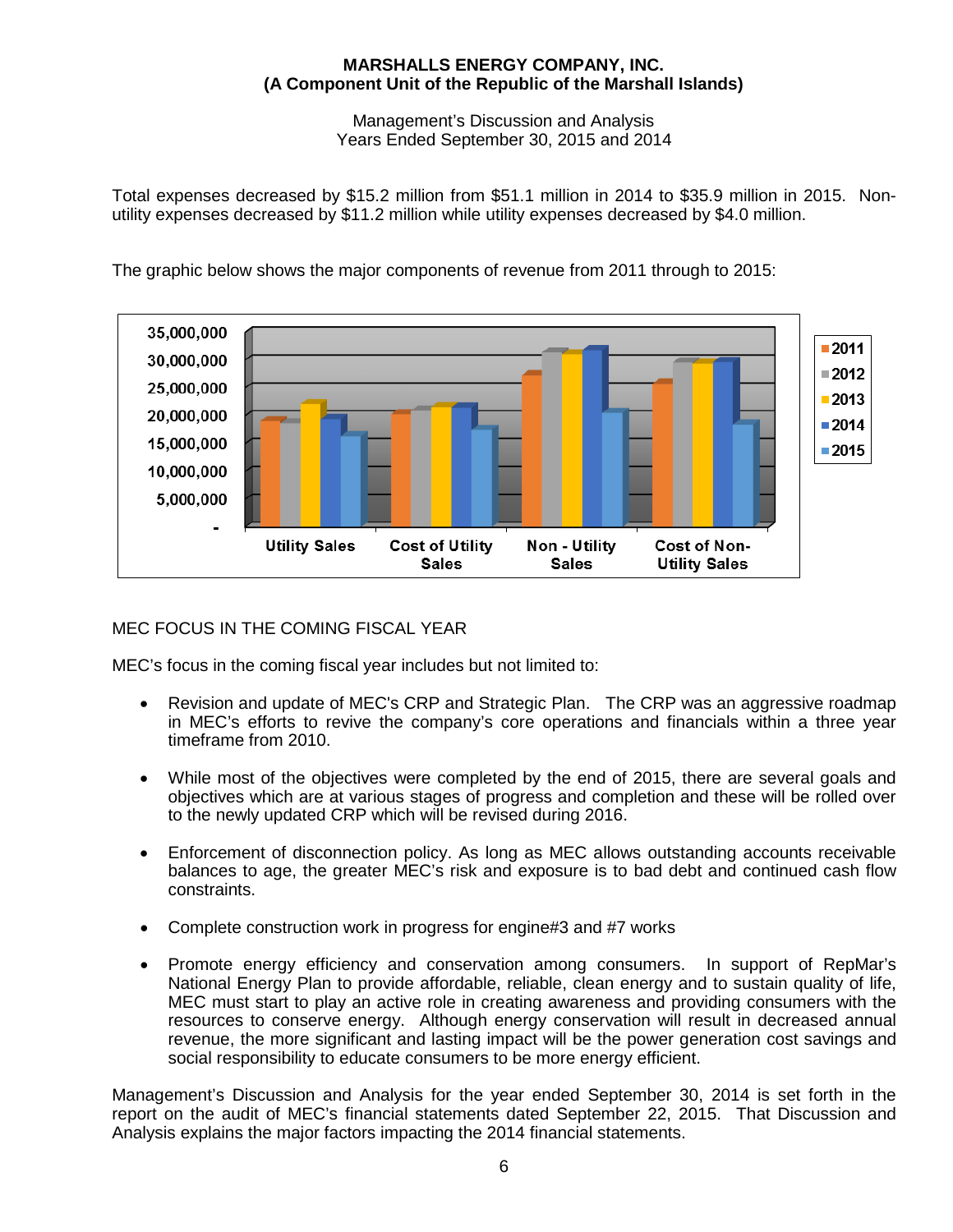Management's Discussion and Analysis Years Ended September 30, 2015 and 2014

# ADDITIONAL FINANCIAL INFORMATION

This discussion and analysis is designed to provide MEC's customers and other stake holders with an overview of the company's operations and financial condition as at 30<sup>th</sup> September, 2015. Should the reader have questions regarding the information included in this report, or wish to request additional financial information, please contact the Marshalls Energy Company, Inc. General Manager at P.O. Box 1439, Majuro, Marshall Islands, MH 96960.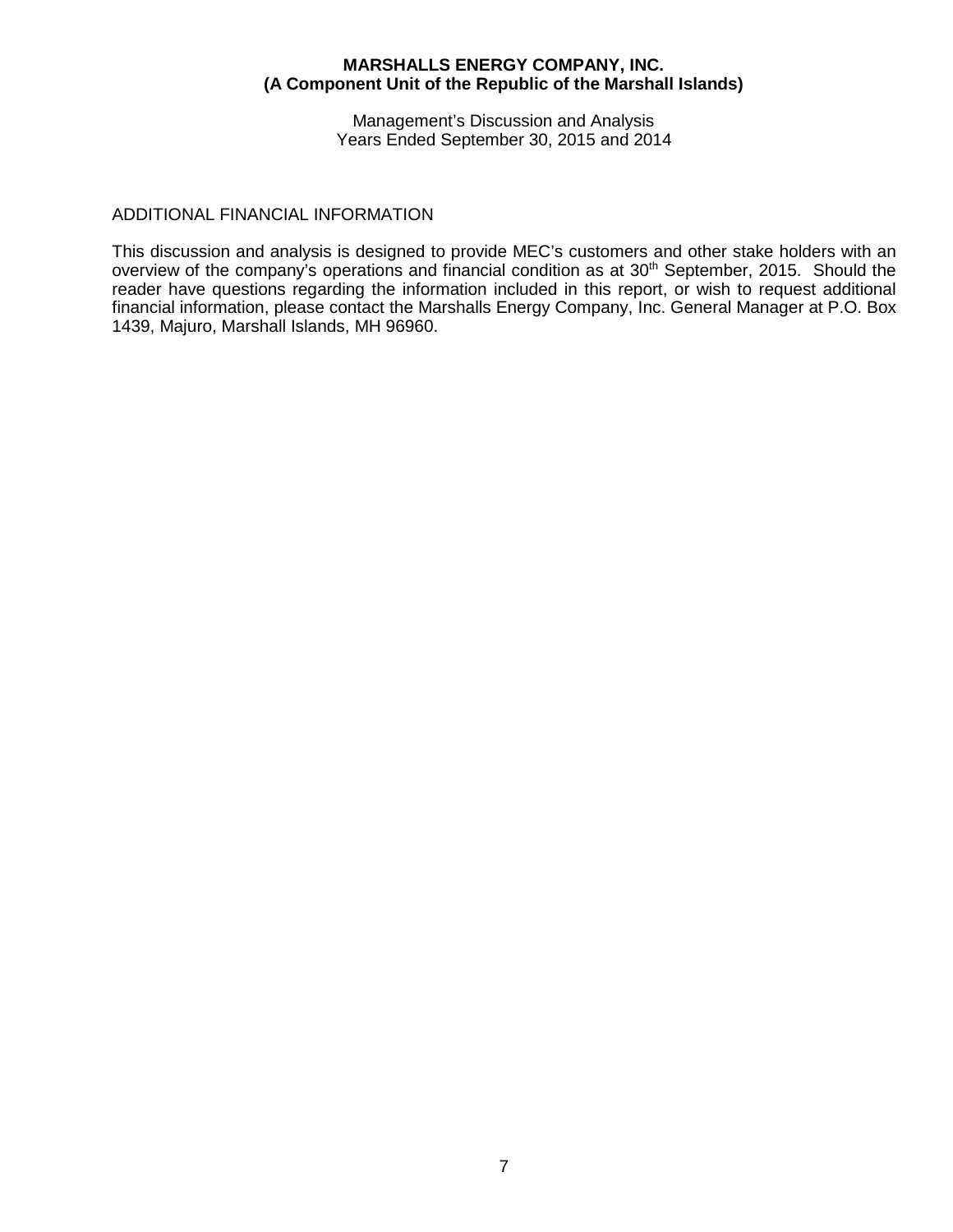# Statements of Net Position September 30, 2015 and 2014

| <b>ASSETS</b>                                                                                       | 2015                                          | 2014                                          |
|-----------------------------------------------------------------------------------------------------|-----------------------------------------------|-----------------------------------------------|
| Utility plant:<br>\$<br>Electric plant in service<br>Less accumulated depreciation and amortization | 25,883,284 \$<br>(19,717,090)                 | 23,676,066<br>(18, 418, 791)                  |
| Construction work in progress                                                                       | 6,166,194<br>5,152,249                        | 5,257,275<br>4,516,063                        |
| Net utility plant                                                                                   | 11,318,443                                    | 9,773,338                                     |
| Nonutility property<br>Less accumulated depreciation                                                | 181,862<br>(178, 902)                         | 181,862<br>(175, 464)                         |
| Nonutility property, net                                                                            | 2,960                                         | 6,398                                         |
| Total capital assets                                                                                | 11,321,403                                    | 9,779,736                                     |
| Due from employees, net of current portion                                                          | 98,171                                        | 83,107                                        |
| Total non-current assets                                                                            | 11,419,574                                    | 9,862,843                                     |
| Current assets:<br>Cash<br>Time certificates of deposit<br>Accounts receivable:                     | 546,983<br>1,124,752                          | 530,983<br>1,017,926                          |
| Electricity<br>RepMar and other affiliates<br>Due from employees, current portion<br>Other          | 5,204,353<br>5,223,346<br>38,746<br>2,134,585 | 6,547,899<br>6,242,251<br>28,744<br>1,979,893 |
| Total accounts receivable                                                                           | 12,601,030                                    | 14,798,787                                    |
| Less allowance for uncollectible accounts                                                           | (6, 173, 573)                                 | (5,963,723)                                   |
| Net accounts receivable                                                                             | 6,427,457                                     | 8,835,064                                     |
| Fuel and supplies<br>Prepayments                                                                    | 1,970,180<br>172,508                          | 2,569,491<br>114,284                          |
| Total current assets                                                                                | 10,241,880                                    | 13,067,748                                    |
| <b>Total assets</b><br>\$                                                                           | 21,661,454 \$                                 | 22,930,591                                    |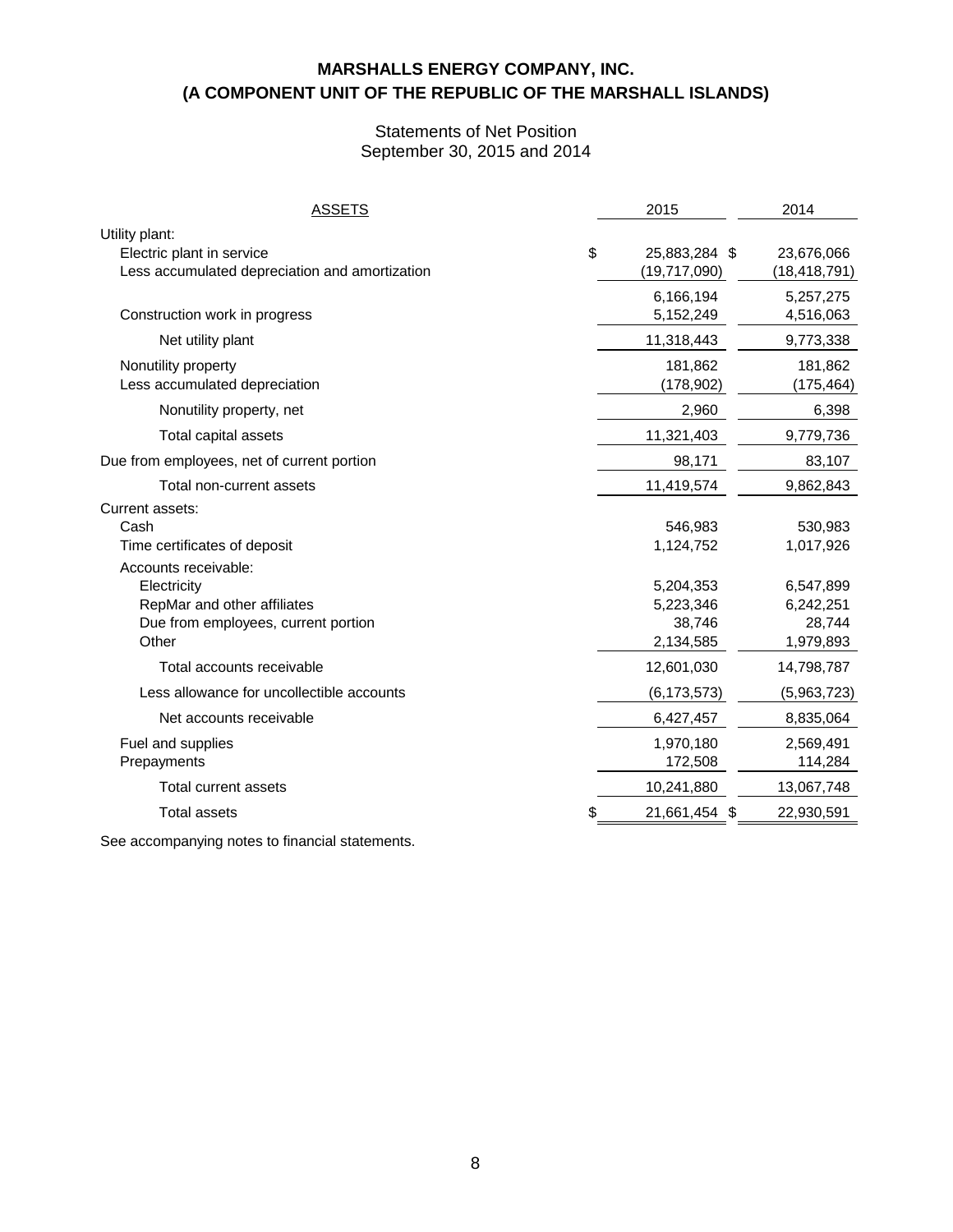# Statements of Net Position, Continued September 30, 2015 and 2014

| <b>NET POSITION AND LIABILITIES</b> | 2015                | 2014        |
|-------------------------------------|---------------------|-------------|
| Net position:                       |                     |             |
| Net investment in capital assets    | \$<br>7,203,824 \$  | 4,646,317   |
| Unrestricted                        | (9,889,688)         | (8,585,812) |
|                                     |                     |             |
| Total net position                  | (2,685,864)         | (3,939,495) |
| Commitment and contingencies        |                     |             |
| Noncurrent liabilities:             |                     |             |
| Long-term debt                      | 10,417,977          | 12,006,371  |
| <b>Current liabilities:</b>         |                     |             |
| Short-term debt                     | 2,351,607           | 2,571,141   |
| Current portion of long-term debt   | 1,425,585           | 1,468,986   |
| Accounts payable - fuel             | 2,787,718           | 5,603,257   |
| Accounts payable - other            | 1,931,418           | 608,494     |
| Payable to affiliates               | 594,331             | 1,240,710   |
| Accrued building and engine repairs | 300,000             | 300,000     |
| <b>Accrued taxes</b>                | 1,633,901           | 672,986     |
| Other accrued liabilities           | 862,238             | 344,076     |
| Unearned income                     | 2,042,543           | 2,054,065   |
| <b>Total current liabilities</b>    | 13,929,341          | 14,863,715  |
| <b>Total liabilities</b>            | 24,347,318          | 26,870,086  |
| Total net position and liabilities  | \$<br>21,661,454 \$ | 22,930,591  |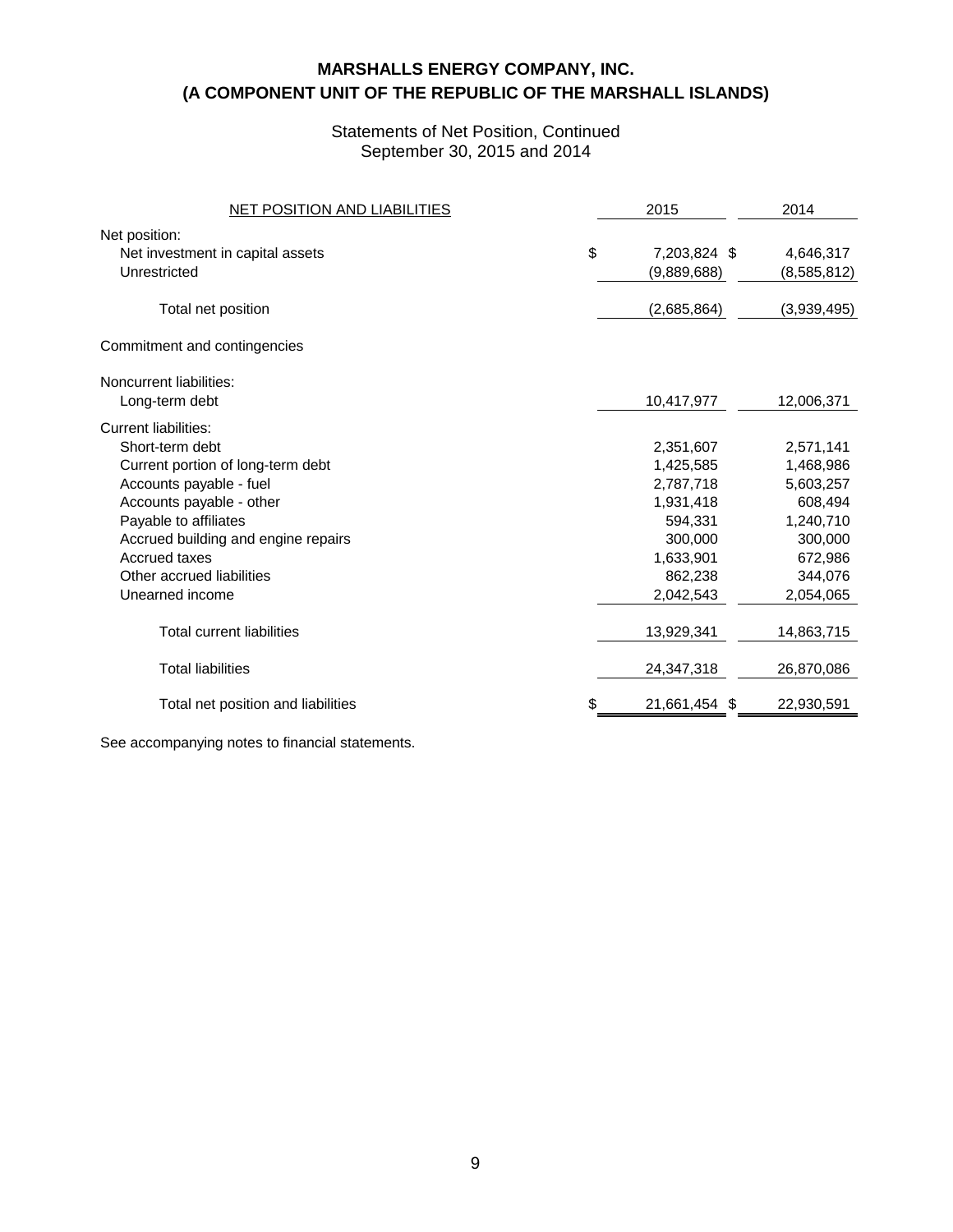# Statements of Revenues, Expenses and Changes in Net Position Years Ended September 30, 2015 and 2014

|                                                                                                                                                | 2015                                                          | 2014                                                           |
|------------------------------------------------------------------------------------------------------------------------------------------------|---------------------------------------------------------------|----------------------------------------------------------------|
| Utility operations:<br>Operating revenues:<br>Electricity sales<br>Other                                                                       | \$<br>16,516,116 \$<br>42,434                                 | 20,080,765<br>62,298                                           |
| Provision for doubtful accounts                                                                                                                | 16,558,550<br>(195, 701)                                      | 20,143,063<br>(707, 113)                                       |
| Total net operating revenues                                                                                                                   | 16,362,849                                                    | 19,435,950                                                     |
| Operating expenses:<br>Cost of fuel<br>Cost of power<br>Administrative and general<br>Distribution operations<br>Depreciation and amortization | 8,881,201<br>3,911,319<br>1,803,348<br>1,537,237<br>1,326,289 | 13,142,873<br>3,920,103<br>1,716,188<br>1,357,131<br>1,332,788 |
| Total operating expenses                                                                                                                       | 17,459,394                                                    | 21,469,083                                                     |
| Operating loss from utility operations                                                                                                         | (1,096,545)                                                   | (2,033,133)                                                    |
| Nonutility operations:<br>Operating revenues:<br>Fuel sales<br>Propane sales<br>Lubricants sales<br>Other                                      | 19,628,292<br>683,457<br>65,865<br>157,026                    | 30,519,603<br>666,469<br>61,213<br>540,865                     |
| Total net operating revenues                                                                                                                   | 20,534,640                                                    | 31,788,150                                                     |
| Operating expenses:<br>Cost of fuel<br>Cost of propane and lubricants<br>Other                                                                 | 17,283,138<br>414,370<br>742,390                              | 28,192,596<br>451,465<br>1,021,555                             |
| Total operating expenses                                                                                                                       | 18,439,898                                                    | 29,665,616                                                     |
| Operating income from nonutility operations                                                                                                    | 2,094,742                                                     | 2,122,534                                                      |
| Operating earnings                                                                                                                             | 998,197                                                       | 89,401                                                         |
| Nonoperating income (expense):<br>RepMar subsidy<br>Other grants<br>Interest expense                                                           | 475,168<br>80,880<br>(555, 692)                               | 694,400<br>(495, 873)                                          |
| Total nonoperating (expense) income, net                                                                                                       | 356                                                           | 198,527                                                        |
| Capital contributions:<br><b>Rural Utilities Service</b>                                                                                       | 255,078                                                       |                                                                |
| Change in net position                                                                                                                         | 1,253,631                                                     | 287,928                                                        |
| Net position at beginning of year                                                                                                              | (3,939,495)                                                   | (4,227,423)                                                    |
| Net position at end of year                                                                                                                    | \$<br>$(2,685,864)$ \$                                        | (3,939,495)                                                    |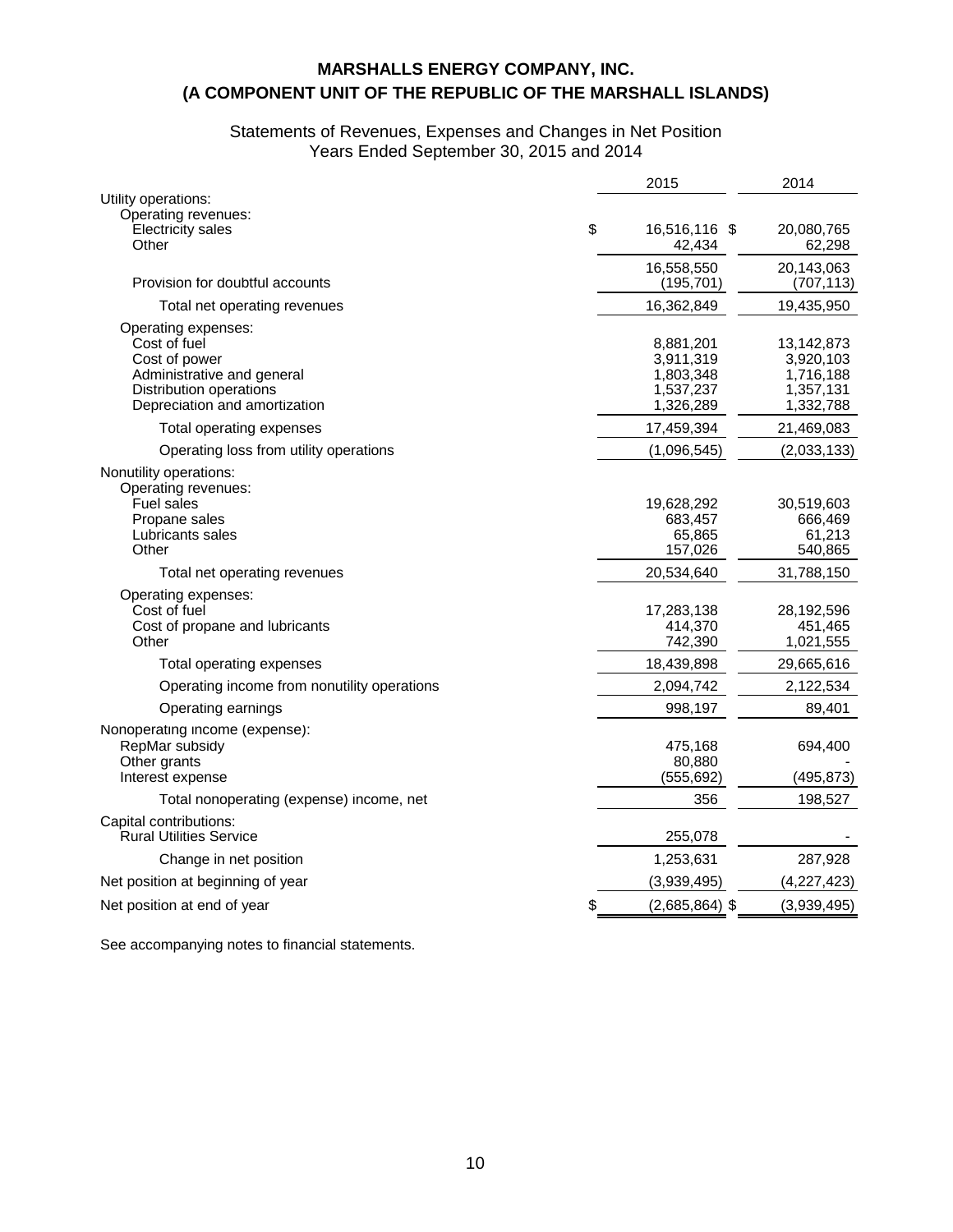# Statements of Cash Flows Years Ended September 30, 2015 and 2014

|                                                                                                                                                                                                                                                          | 2015                                                                      | 2014                                                                                 |
|----------------------------------------------------------------------------------------------------------------------------------------------------------------------------------------------------------------------------------------------------------|---------------------------------------------------------------------------|--------------------------------------------------------------------------------------|
| Cash flows from operating activities:<br>Cash received from customers<br>\$<br>Cash payments to suppliers for goods and services<br>Cash payments to employees for services                                                                              | 39,303,576 \$<br>(32, 132, 135)<br>(2,718,716)                            | 49,900,025<br>(47, 149, 604)<br>(2,855,128)                                          |
| Net cash provided by (used for) operating activities                                                                                                                                                                                                     | 4,452,725                                                                 | (104, 707)                                                                           |
| Cash flows from noncapital financing activities:<br>Subsidy from RepMar<br>Grants received<br>Net proceeds from (payments of) short-term debt<br>Interest paid on short-term debt<br>Principal paid on long-term debt<br>Interest paid on long-term debt | 475,168<br>80,880<br>(219, 534)<br>(151,598)<br>(615, 954)<br>(87,065)    | 694,400<br>2,409,553<br>(12, 541)<br>(671, 411)<br>(113, 541)                        |
| Net cash (used for) provided by noncapital financing activities                                                                                                                                                                                          | (518, 103)                                                                | 2,306,460                                                                            |
| Cash flows from capital and related financing activities:<br>Acquisition and construction of capital assets<br>Capital contributions received<br>Principal paid on long-term debt<br>Interest paid on long-term debt                                     | (2,870,343)<br>255,078<br>(1,015,841)<br>(180, 690)                       | (1,441,765)<br>(411, 867)<br>(228,030)                                               |
| Net cash used for capital and related financing activities                                                                                                                                                                                               | (3,811,796)                                                               | (2,081,662)                                                                          |
| Cash flows from investing activities:<br>Net investment in time certificates of deposit<br>Net change in cash                                                                                                                                            | (106, 826)<br>16,000                                                      | (517, 926)<br>(397, 835)                                                             |
| Cash at beginning of year                                                                                                                                                                                                                                | 530,983                                                                   | 928,818                                                                              |
| Cash at end of year<br>S                                                                                                                                                                                                                                 | 546,983 \$                                                                | 530,983                                                                              |
| Reconciliation of operating earnings to net cash provided by (used for)<br>operating activities:<br>Operating earnings<br>\$<br>Adjustments to reconcile operating earnings to net cash<br>provided by (used for) operating activities:                  | 998,197 \$                                                                | 89,401                                                                               |
| Depreciation and amortization<br>Provision for doubtful accounts<br>Reversal of construction in progress<br>(Increase) decrease in assets:<br>Accounts receivable:                                                                                       | 1,326,289<br>195,701                                                      | 1,332,788<br>707,113<br>388,006                                                      |
| Electricity<br>RepMar and other affiliates<br>Due from employees<br>Other<br>Fuel and supplies<br>Prepayments<br>Other non-current assets<br>Increase (decrease) in liabilities:                                                                         | 1,357,695<br>1,018,905<br>(25,066)<br>(154, 692)<br>599,311<br>(58, 224)  | (272, 931)<br>(2,698,029)<br>23,272<br>215,680<br>(741, 500)<br>(69, 254)<br>100,000 |
| Accounts payable - fuel<br>Accounts payable - other<br>Payable to affiliates<br>Accrued taxes<br>Other accrued liabilities<br>Unearned income                                                                                                            | (2,947,728)<br>1,322,924<br>(646, 379)<br>616,662<br>860,652<br>(11, 522) | (654, 681)<br>(711, 247)<br>1,255,573<br>439,300<br>(132, 291)<br>624,093            |
| Net cash provided by (used for) operating activities<br>\$                                                                                                                                                                                               | 4,452,725 \$                                                              | (104, 707)                                                                           |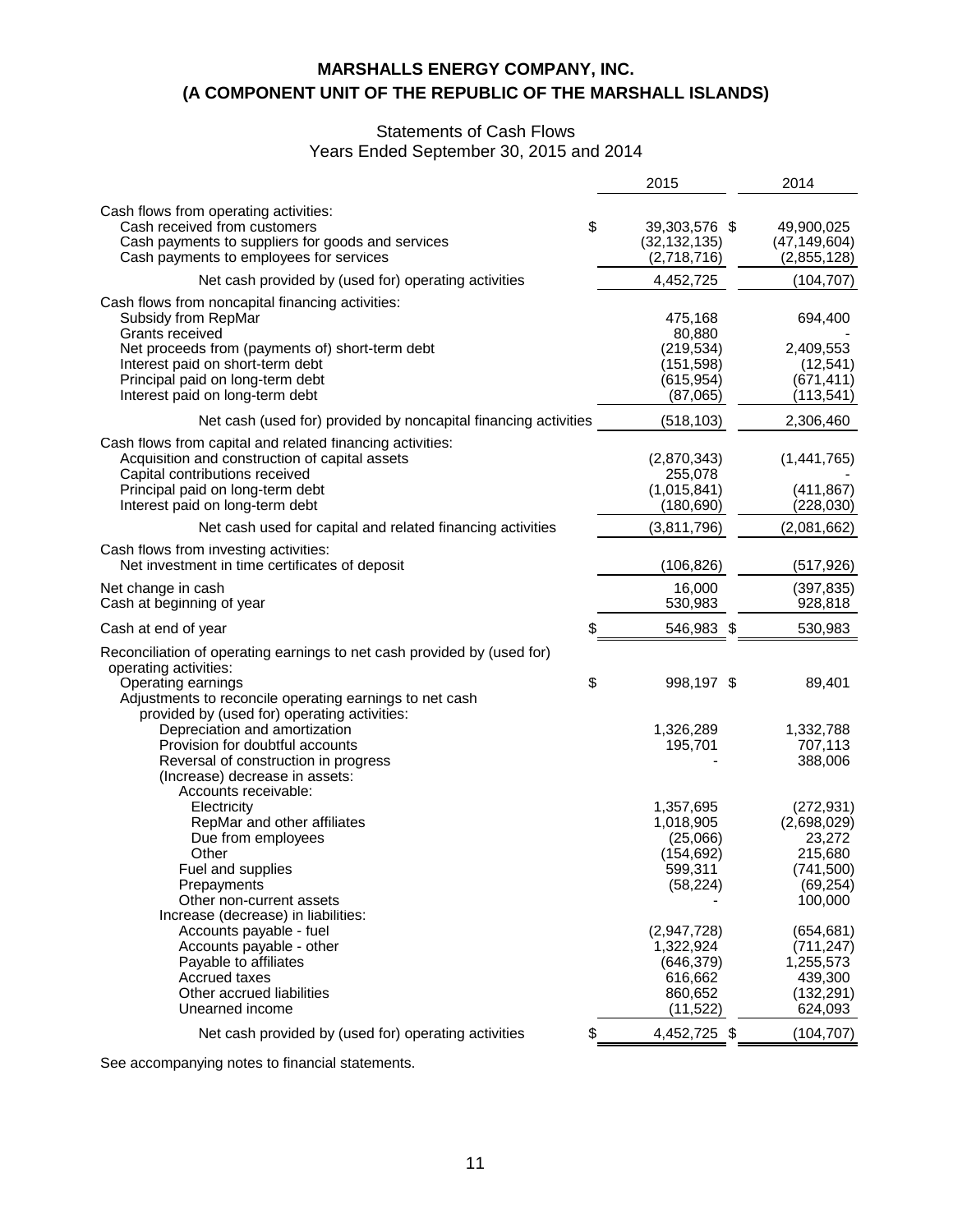# Statements of Cash Flows, Continued Years Ended September 30, 2015 and 2014

|                                                                                  |   | 2015 | 2014                  |
|----------------------------------------------------------------------------------|---|------|-----------------------|
| Summary disclosure of noncash activities:                                        |   |      |                       |
| Tax dues offset from RepMar:<br>Payable to affiliates<br>Electricity receivables | S | - \$ | 704,399<br>(704, 399) |
|                                                                                  | ъ | - 35 |                       |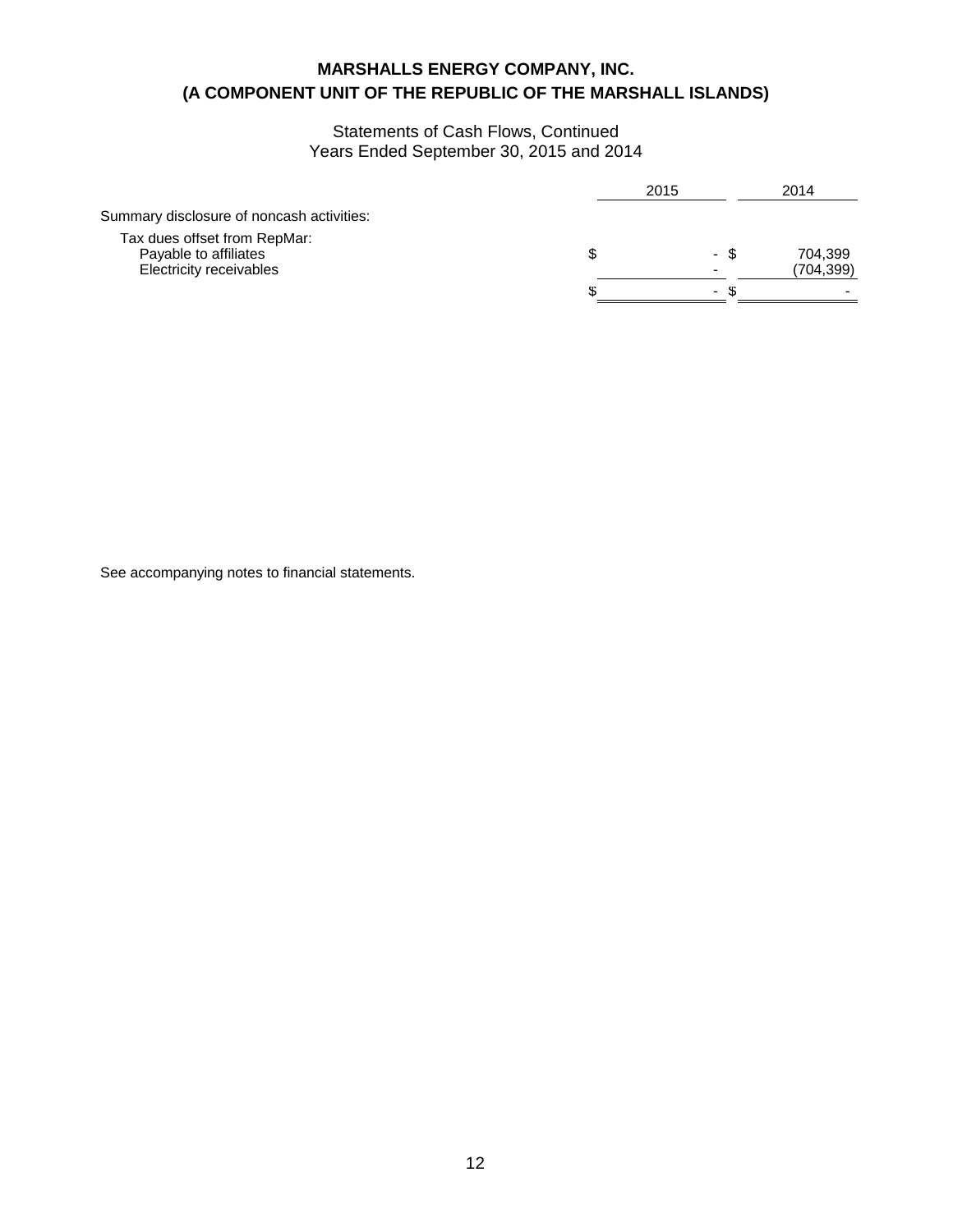Notes to Financial Statements September 30, 2015 and 2014

#### (1) Organization

The Marshalls Energy Company, Inc. (MEC) was granted a corporate charter by the Cabinet of the Republic of the Marshall Islands (RepMar) on February 2, 1984. MEC's principal lines of business are predominantly the generation and transmission of electricity and the buying and selling of petroleum products. Other lines of business include the rental of equipment and accommodation facilities. The principal markets for the generation and transmission of electricity are government agencies, businesses and residential customers located on the atolls of Majuro, Jaluit and Wotje. Petroleum products are sold primarily to foreign and domestic fishing vessels.

An exclusive franchise to construct, maintain and operate a distribution system for furnishing electrical power within Majuro Atoll was granted to MEC by RepMar on March 8, 1983. Simultaneously, RepMar leased to MEC, for a nominal amount, a 12-megawatt power plant, a six million gallon capacity fuel storage facility, electrical transmission systems and related facilities on Majuro Atoll. The term of both the lease and the franchise is for a fifty year period commencing on December 1, 1996.

Pursuant to Cabinet Minute C.M. 162(93), RepMar leased to MEC, for a nominal amount, the right to operate and manage the power generating and distribution system in Jaluit Atoll effective November 1, 1993. The term of the lease is for a fifty year period commencing on December 1, 1996.

Through Cabinet action in October 2000, RepMar contracted MEC to develop, operate and maintain power generation systems on Wotje Atoll.

MEC's financial statements are incorporated into the financial statements of RepMar as a component unit.

#### (2) Summary of Significant Accounting Policies

The accounting policies of MEC conform to accounting principles generally accepted in the United States of America (GAAP) as applicable to governmental entities, specifically proprietary funds.

MEC considers utility and nonutility revenues and costs that are directly related to the generation, transmission and distribution of electricity and fuel sale operations to be operating revenues and expenses. Revenues and expenses related to financing and other activities are reflected as nonoperating.

GASB Statement No. 34, *Basic Financial Statements - and Management's Discussion and Analysis - for State and Local Governments*, which was subsequently amended by Statement No. 37, *Basic Financial Statements - and Management's Discussion and Analysis - for State and Local Governments: Omnibus,* and modified by Statement No. 38, *Certain Financial Statement Note Disclosures*, establish financial reporting standards for governmental entities, which require that management's discussion and analysis of the financial activities be included with the financial statements and notes and modifies certain other financial statement disclosure requirements.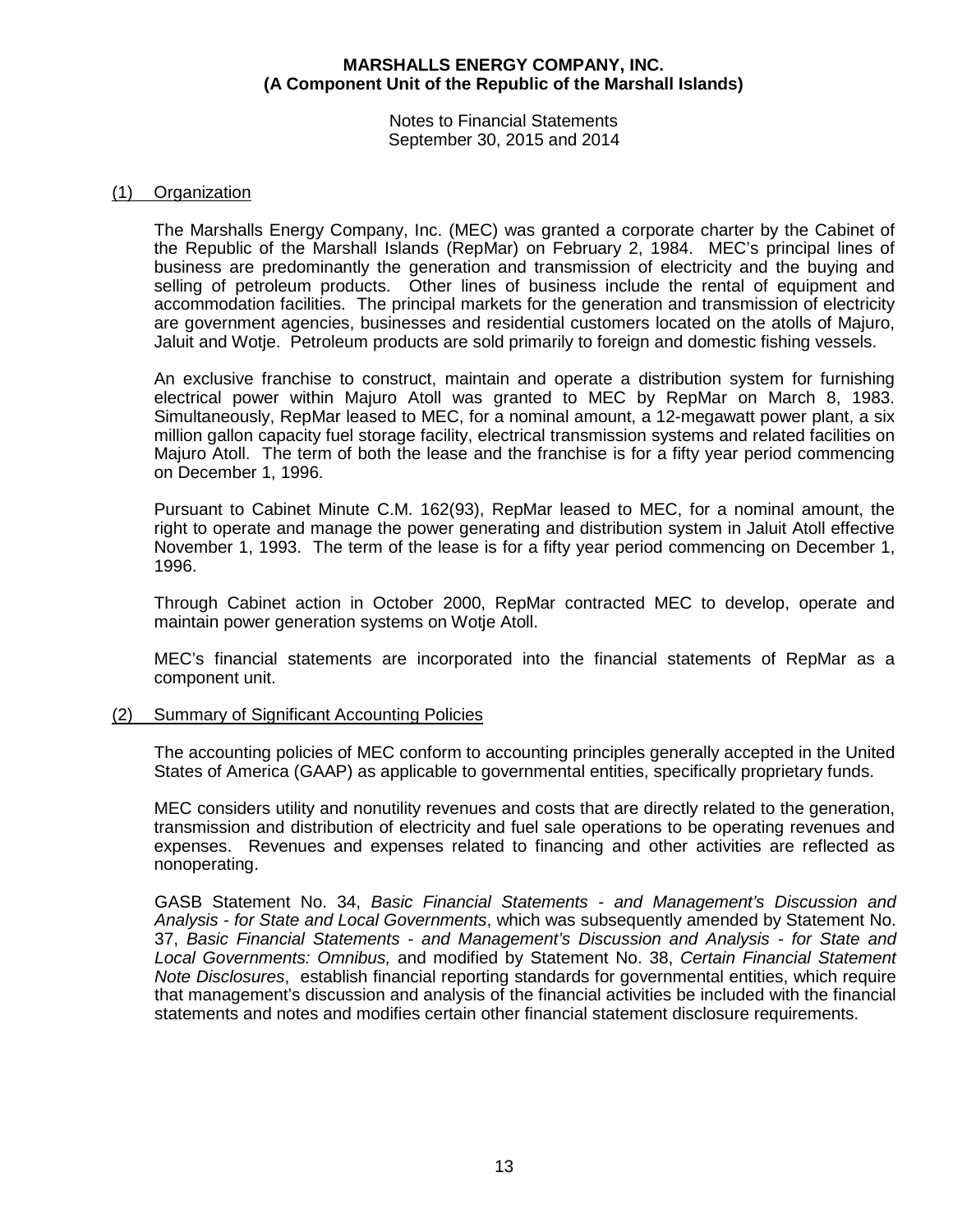Notes to Financial Statements September 30, 2015 and 2014

### (2) Summary of Significant Accounting Policies, Continued

To conform to the requirements of GASB Statement No. 34, equity is presented in the following net position categories:

- Net investment in capital assets capital assets, net of accumulated depreciation and related debt, plus construction or improvement of those assets.
- Restricted result when constraints placed on asset use are either externally imposed by creditors, grantors, contributors, and the like, or imposed by law.
- Unrestricted net position that is not subject to externally imposed stipulations. Unrestricted net position may be designated for specific purposes by action of management or the Board of Directors or may otherwise be limited by contractual agreements with outside parties.

When both restricted and unrestricted resources are available for use for the same purpose, it is MEC's policy to use unrestricted resources first, then restricted resources as they are needed.

#### Basis of Accounting

Proprietary funds are accounted for on a flow of economic resources measurement focus. With this measurement focus, all assets and liabilities associated with the operation of the fund are included in the statements of net position. Proprietary fund operating statements present increases and decreases in net position. The accrual basis of accounting is utilized by proprietary funds. Under this method, revenues are recorded when earned and expenses are recorded at the time liabilities are incurred.

#### Revenue Recognition

Sales of electricity are recorded as billed to customers on a monthly billing cycle basis. Unbilled revenues are not accrued as the most recent meter reading date approximates the end of the reporting period. Revenue from fuel and propane sales is billed to customers on a daily basis based on the actual quantity of fuel and propane delivered.

# Cash and Time Certificates of Deposit

Custodial credit risk is the risk that in the event of a bank failure, MEC's deposits may not be returned to it. Such deposits are not covered by depository insurance and are either uncollateralized or collateralized with securities held by the pledging financial institution or held by the pledging financial institution but not in the depositor-government's name. MEC does not have a deposit policy for custodial credit risk.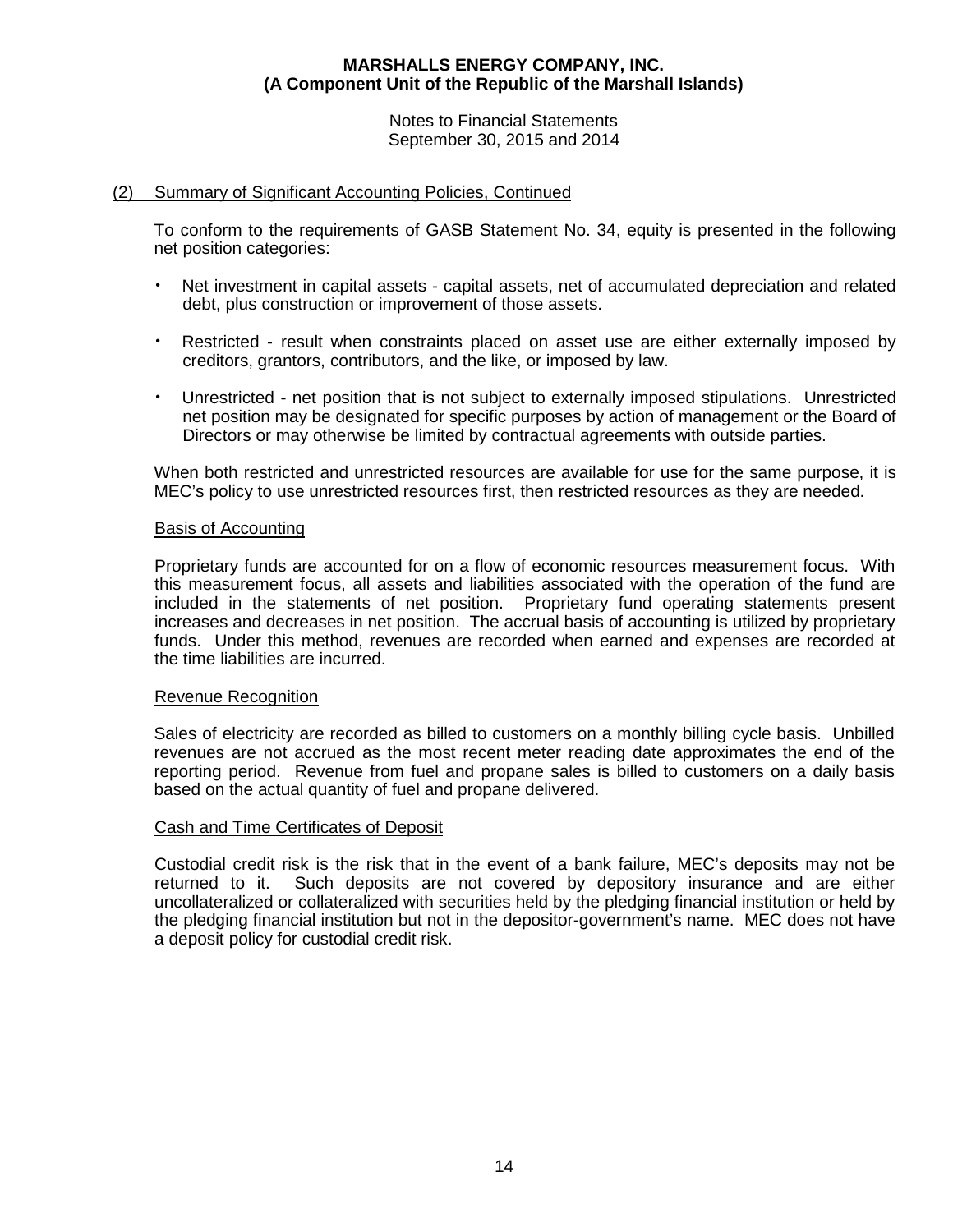Notes to Financial Statements September 30, 2015 and 2014

# (2) Summary of Significant Accounting Policies, Continued

# Cash and Time Certificates of Deposit, Continued

For purposes of the statements of net position and cash flows, cash is defined as cash on hand and cash held in demand accounts. Deposits maintained in time certificates of deposit with original maturity dates greater than three months are separately classified. As of September 30, 2015 and 2014, the carrying amount of cash and time certificates of deposit was \$1,671,735 and \$1,548,909, respectively, and the corresponding bank balances were \$1,635,078 and \$2,124,784, respectively. Of the bank balance amounts, \$440,275 and \$835,692, respectively, were maintained in a financial institution subject to Federal Deposit Insurance Corporation (FDIC) insurance. As of September 30, 2015 and 2014, bank deposits in the amount of \$250,000 were FDIC insured. The remaining bank deposits of \$1,194,803 and \$1,289,092, as of September 30, 2015 and 2014, respectively, were maintained in financial institutions not subject to depository insurance. MEC does not require collateralization of its cash deposits; therefore, deposit levels in excess of FDIC coverage are uncollateralized. Accordingly, these deposits were exposed to custodial credit risk.

#### Receivables

All receivables are due from government agencies, businesses and individuals located within the Republic of the Marshall Islands and are interest free and uncollateralized. The allowance for uncollectible accounts is stated at an amount which management believes will be adequate to absorb possible losses on accounts receivable that may become uncollectible based on evaluations of the collectability of these accounts and prior collection experience. Management determines the adequacy of the allowance for uncollectible accounts based upon review of the aged accounts receivable. The allowance is established through a provision for bad debts charged to expense. Bad debts are written off against the allowance on the specific identification method.

# Fuel and Supplies

Fuel and supplies are valued at the lower of cost (first-in, first-out) or market (net realizable value).

#### Plant and Nonutility Property

Plant and nonutility property with a cost that equals or exceeds \$500 is capitalized. Such assets are stated at cost. Depreciation of plant and nonutility property and amortization of leasehold land and residences are calculated on the straight-line method based on the estimated useful lives of the respective assets. The estimated useful lives of these assets are as follows:

| Power plant engines           | 20 years       |
|-------------------------------|----------------|
| Plant and machinery           | 3 - 10 years   |
| <b>Vehicles</b>               | $2 - 4$ years  |
| Leasehold improvements        | 20 years       |
| <b>Residences</b>             | 20 years       |
| Fences and seawalls           | 10 years       |
| Leasehold land                | 20 years       |
| Solar power systems           | 15 years       |
| <b>Furniture and fixtures</b> | $3 - 5$ years  |
| Land and building             | 20 years       |
|                               | $\overline{ }$ |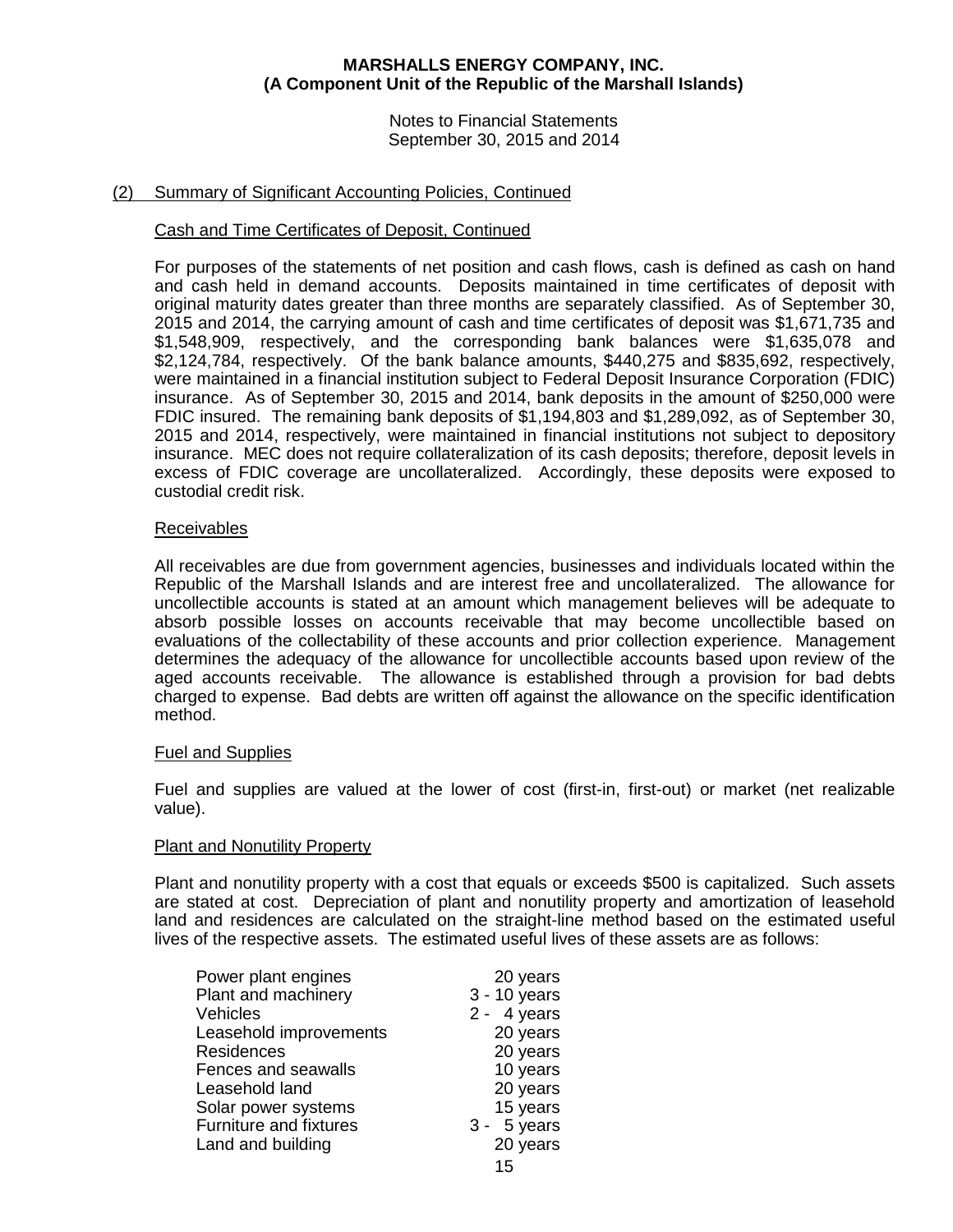Notes to Financial Statements September 30, 2015 and 2014

# (2) Summary of Significant Accounting Policies, Continued

# Plant and Nonutility Property, Continued

Costs pertaining to distribution and line supplies are expensed during the year of installation as MEC considers the estimated useful lives of these supplies to be less than one year.

# Deferred Outflows of Resources

In addition to assets, the statements of net position will sometimes report a separate section for deferred outflows of resources. This separate financial statement element, deferred outflows of resources represents a consumption of net position that applies to a future period and so will not be recognized as an outflow of resources (deduction of net position) until then. MEC has no items that qualify for reporting in this category.

#### Deferred Inflows of Resources

In addition to liabilities, the statements of net position will sometimes report a separate section for deferred inflows of resources. This separate financial statement element, deferred inflows of resources represents an acquisition of net position that applies to a future period and so will not be recognized as an inflow of resources (additions to net position) until then. MEC has no items that qualify for reporting in this category.

### New Accounting Standards

During the year ended September 30, 2015, MEC implemented the following pronouncements:

- GASB S*tatement* No. 68, *Accounting and Financial Reporting for Pensions,* and GASB Statement No. 71, *Pension Transition for Contributions Made Subsequent to the Measurement Date - an amendment of GASB Statement No. 68*, which revise and establish new financial reporting requirements for most governments that provide their employees with pension benefits. The implementation of these statements did not have a material effect on the accompanying financial statements.
- GASB Statement No. 69, *Government Combinations and Disposals of Government*  Operations, which improves accounting and financial reporting for state and local governments' combinations and disposals of government operations. Government combinations include mergers, acquisitions, and transfers of operations. A disposal of government operations can occur through a transfer to another government or a sale. The implementation of this statement did not have a material effect on the accompanying financial statements.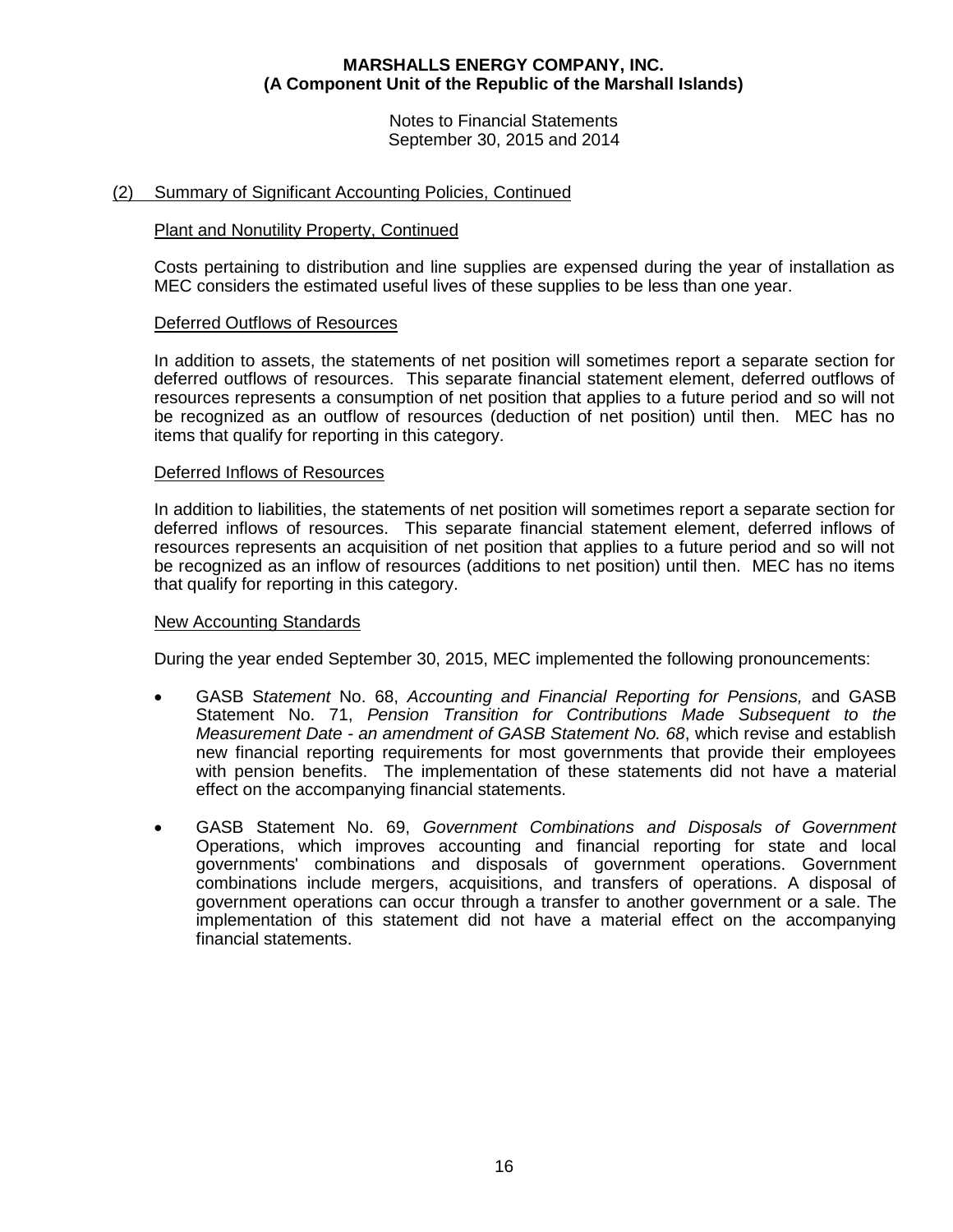Notes to Financial Statements September 30, 2015 and 2014

# (2) Summary of Significant Accounting Policies, Continued, Continued

# New Accounting Standards, Continued

In February 2015, GASB issued Statement No. 72, *Fair Value Measurement and Application*, which addresses accounting and financial reporting issues related to fair value measurements and requires entities to expand their fair value disclosures by determining major categories of debt and equity securities within the fair value hierarchy on the basis of the nature and risk of the investment. The provisions in Statement 72 are effective for fiscal years beginning after June 15, 2015. Management believes that the implementation of this statement only requires additional disclosures to be made about fair value measurements, the level of fair value hierarchy, and valuation techniques and will not have a material effect on MEC's financial statements.

In June 2015, GASB issued Statement No. 73, *Accounting and Financial Reporting for Pensions and Related Assets That Are Not Within the Scope of GASB Statement 68, and Amendments to Certain Provisions of GASB Statements 67 and 68*, which aligns the reporting requirements for pensions and pension plans not covered in GASB Statements 67 and 68 with the reporting requirements in Statement 68. The provisions in Statement No. 73 are effective for fiscal years beginning after June 15, 2015, with the exception of the provisions that address employers and governmental nonemployer contributing entities for pensions that are not within the scope of Statement 68, which are effective for fiscal years beginning after June 15, 2016. Management does not believe that the implementation of this statement will have a material effect on MEC's financial statements.

In June 2015, GASB issued Statement No. 74, *Financial Reporting for Postemployment Benefit Plans Other Than Pension Plans*, which replaces Statements No. 43, *Financial Reporting for Postemployment Benefit Plans Other Than Pension Plans*, as amended, and No. 57, *OPEB Measurements by Agent Employers and Agent Multiple-Employer Plans*, and addresses financial reporting requirements for governments whose employees are provided with postemployment benefits other than pensions (other postemployment benefits or OPEB). The provisions in Statement No. 74 are effective for fiscal years beginning after June 15, 2016. Management does not believe that the implementation of this statement will have a material effect on MEC's financial statements.

In June 2015, GASB issued Statement No. 75, *Accounting and Financial Reporting for Postemployment Benefits Other Than Pensions*, which replaces the requirements of Statements No. 45, *Accounting and Financial Reporting by Employers for Postemployment Benefits Other Than Pensions*, as amended, and No. 57, *OPEB Measurements by Agent Employers and Agent Multiple-Employer Plans*, and provides guidance on reporting by governments that provide OPEB to their employees and for governments that finance OPEB for employees of other governments. The provisions in Statement No. 75 are effective for fiscal years beginning after June 15, 2017. Management does not believe that the implementation of this statement will have a material effect on MEC's financial statements.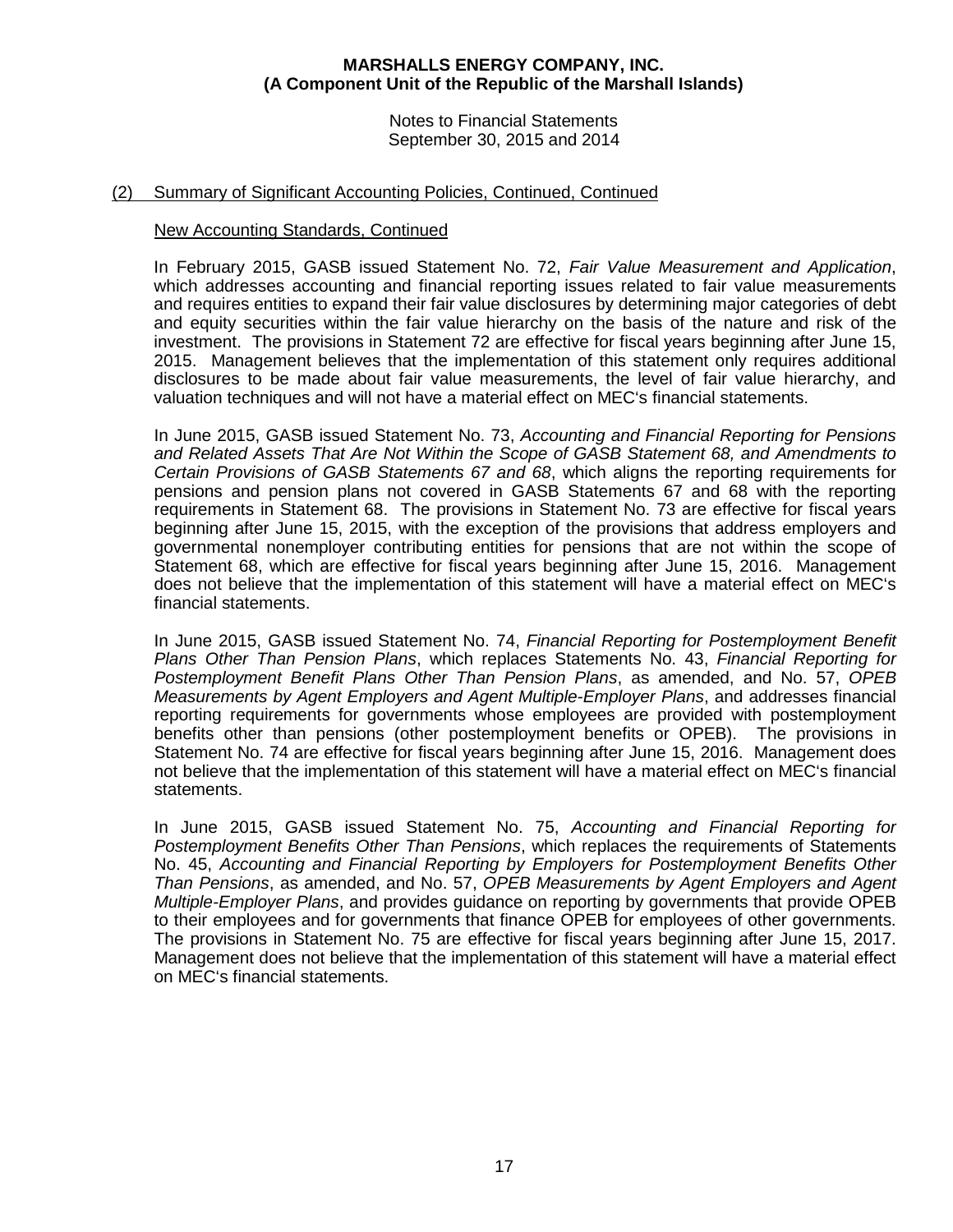Notes to Financial Statements September 30, 2015 and 2014

# (2) Summary of Significant Accounting Policies, Continued, Continued

# New Accounting Standards, Continued

In June 2015, GASB issued Statement No. 76, *The Hierarchy of Generally Accepted Accounting Principles for State and Local Governments*, which eliminates two of the four categories of authoritative GAAP that exist under the existing hierarchy prescribed by Statement 55. The two categories that will remain under the new standard are (1) GASB Statements and (2) GASB technical bulletins and implementation guides in addition to AICPA guidance that the GASB clears. The provisions in Statement No. 76 are effective for fiscal years beginning after June 15, 2015. Management does not believe that the implementation of this statement will have a material effect on MEC's financial statements.

In August 2015, GASB issued Statement No. 77, *Tax Abatement Disclosures*, which requires governments that enter into tax abatement agreements to disclose certain information about the agreements. The provisions in Statement No. 77 are effective for fiscal years beginning after December 15, 2015. Management does not believe that the implementation of this statement will have a material effect on MEC's financial statements.

# **Estimates**

The preparation of financial statements in conformity with GAAP requires management to make estimates and assumptions that affect the reported amounts of assets and liabilities and disclosure of contingent assets and liabilities at the date of the financial statements and the reported amounts of revenues and expenses during the reporting period. Actual results could differ from those estimates.

# (3) Fuel and Supplies

Fuel and supplies at September 30, 2015 and 2014, consist of the following:

|                                                             | 2015                              | 2014                              |
|-------------------------------------------------------------|-----------------------------------|-----------------------------------|
| Distribution and power plant supplies<br>Fuel<br>Lubricants | \$1,433,816<br>310,374<br>225,990 | \$1,474,121<br>993,230<br>102,140 |
|                                                             | \$1,970,180                       | \$2,569,491                       |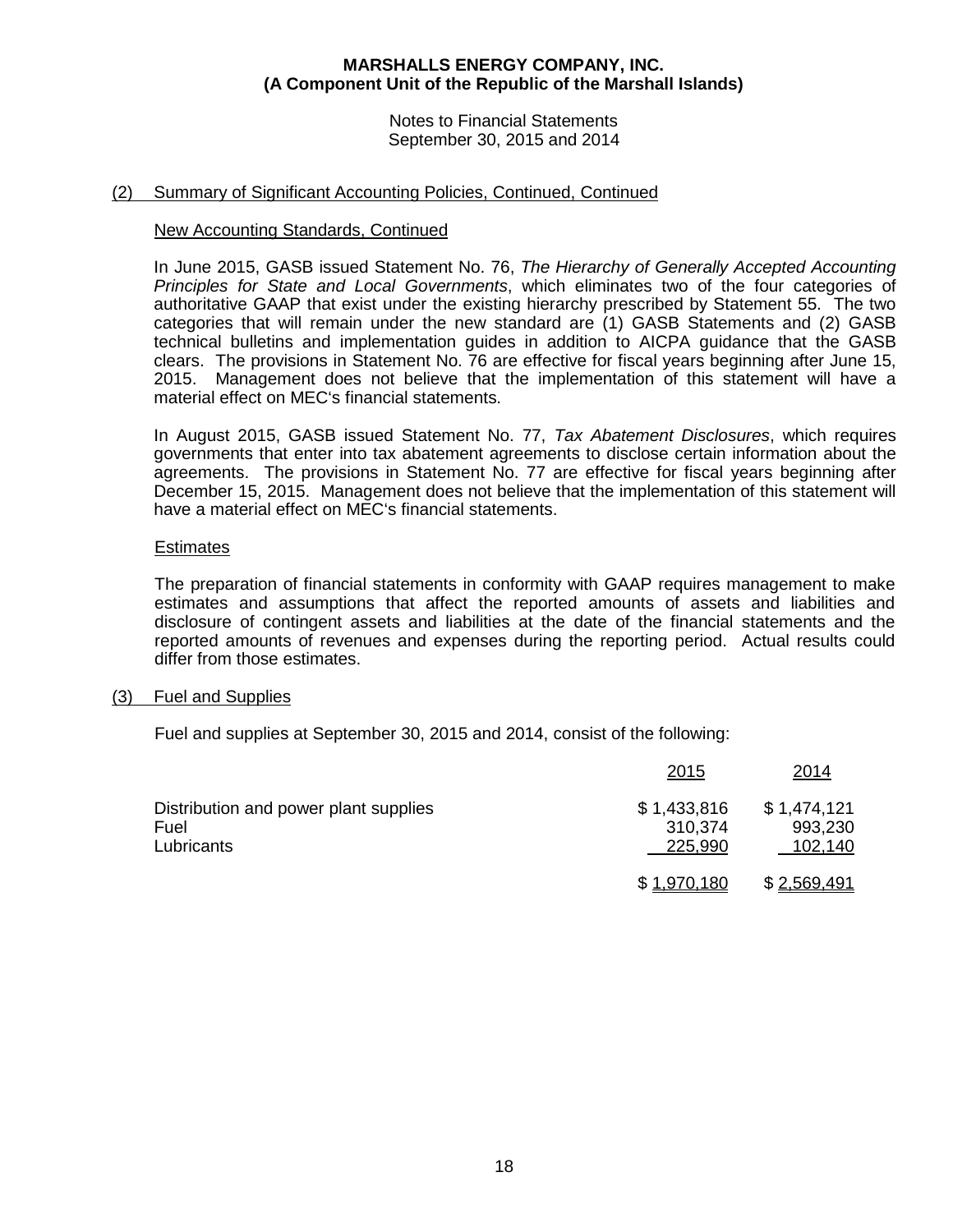Notes to Financial Statements September 30, 2015 and 2014

# (4) Capital Assets

Capital asset activity for the years ended September 30, 2015 and 2014 is as follows:

|                               |                |              | 2015              |               |
|-------------------------------|----------------|--------------|-------------------|---------------|
|                               | October 1,     |              |                   | September 30, |
|                               | 2014           | Additions    | Reclassifications | 2015          |
| <b>Utility Plant:</b>         |                |              |                   |               |
| Power plant engines           | \$15,995,292   | \$<br>51,488 | \$<br>438,390     | \$16,485,170  |
| Plant and machinery           | 2,636,162      |              | (438, 390)        | 2,197,772     |
| Land and building             |                | 1,846,877    |                   | 1,846,877     |
| Solar power systems           | 1,110,417      |              |                   | 1,110,417     |
| Vehicles                      | 1,266,149      | 288,285      | (26, 939)         | 1,527,495     |
| Leasehold improvements        | 641,012        |              |                   | 641,012       |
| Residences                    | 561,073        |              |                   | 561,073       |
| Fences and seawalls           | 371,702        |              |                   | 371,702       |
| Leasehold land                | 330,000        |              |                   | 330,000       |
| <b>Furniture and fixtures</b> | 764,259        | 47,507       |                   | 811,766       |
|                               | 23,676,066     | 2,234,157    | (26, 939)         | 25,883,284    |
| Less accumulated depreciation |                |              |                   |               |
| and amortization              | (18, 418, 791) | (1,325,238)  | 26,939            | (19,717,090)  |
|                               | 5,257,275      | 908,919      |                   | 6,166,194     |
| Construction work-in-progress | 4,516,063      | 1,107,104    | (470, 918)        | 5,152,249     |
|                               | 9,773,338      | 2,016,023    | (470, 918)        | 11,318,443    |
| <b>Nonutility Plant:</b>      |                |              |                   |               |
| <b>LPG</b> terminal           | 181,862        |              |                   | 181,862       |
| Less accumulated depreciation |                |              |                   |               |
| and amortization              | (175, 464)     | (3, 438)     |                   | (178, 902)    |
|                               | 6,398          | (3, 438)     |                   | 2,960         |
|                               | 9,779,736      | \$2,012,585  | (470, 918)        | \$11,321,403  |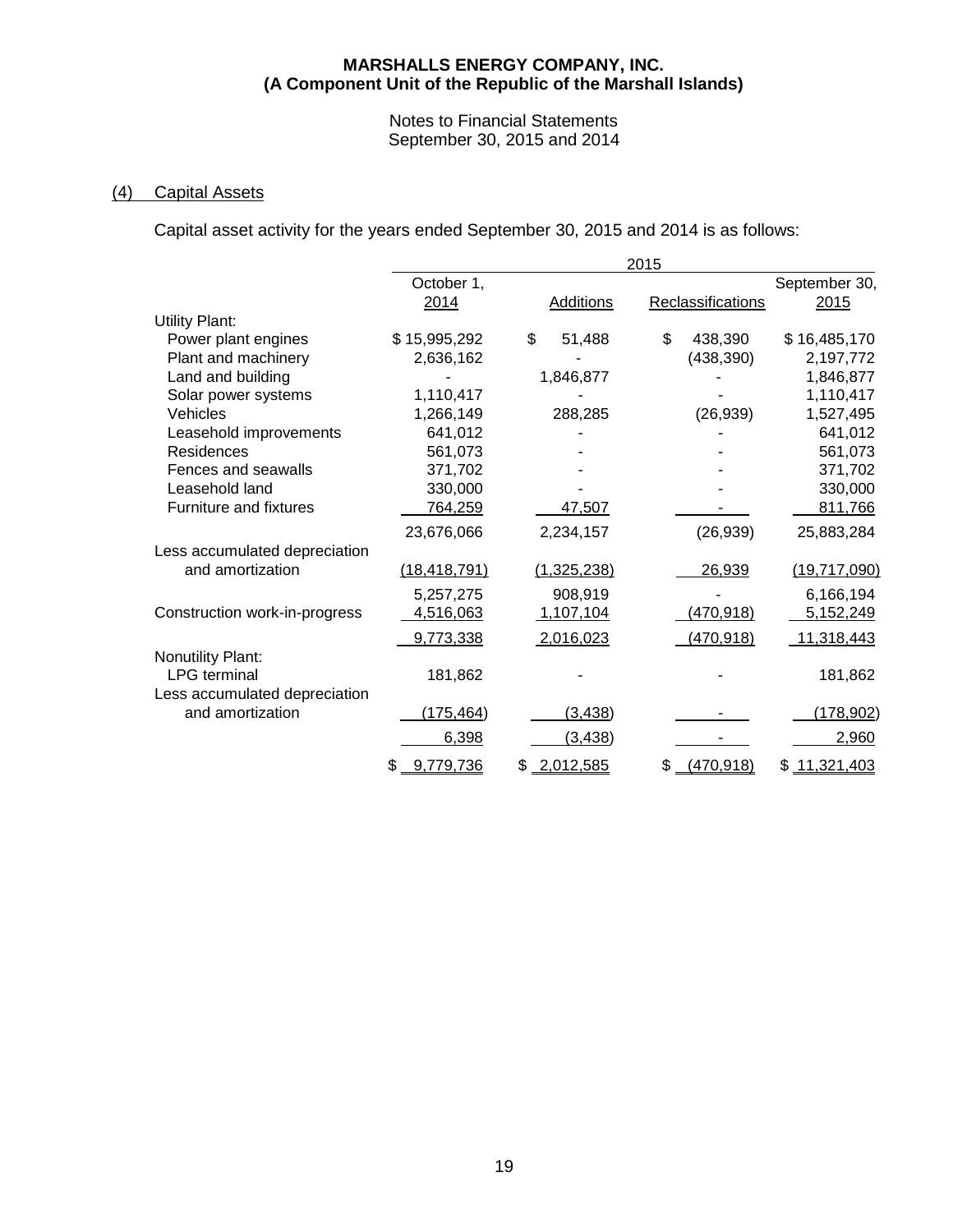Notes to Financial Statements September 30, 2015 and 2014

### (4) Capital Assets, Continued

|                                                                           |                 |               | 2014 |                   |                 |
|---------------------------------------------------------------------------|-----------------|---------------|------|-------------------|-----------------|
|                                                                           | October 1,      |               |      |                   | September 30,   |
|                                                                           | 2013            | Additions     |      | Reclassifications | 2014            |
| <b>Utility Plant:</b>                                                     |                 |               |      |                   |                 |
| Power plant engines                                                       | \$15,995,292    | \$            | \$   |                   | \$15,995,292    |
| Plant and machinery                                                       | 2,174,520       | 23,252        |      | 438,390           | 2,636,162       |
| Solar power systems                                                       | 1,110,417       |               |      |                   | 1,110,417       |
| Vehicles                                                                  | 1,243,149       | 23,000        |      |                   | 1,266,149       |
| Leasehold improvements                                                    | 641,012         |               |      |                   | 641,012         |
| <b>Residences</b>                                                         | 561,073         |               |      |                   | 561,073         |
| Fences and seawalls                                                       | 371,702         |               |      |                   | 371,702         |
| Leasehold land                                                            | 330,000         |               |      |                   | 330,000         |
| Furniture and fixtures                                                    | 702,331         | 61,928        |      |                   | 764,259         |
|                                                                           | 23,129,496      | 108,180       |      | 438,390           | 23,676,066      |
| Less accumulated depreciation<br>and amortization                         | (17,092,357)    | (1,326,434)   |      |                   | (18, 418, 791)  |
|                                                                           | 6,037,139       | (1,218,254)   |      | 438,390           | 5,257,275       |
| Construction work-in-progress                                             | 2,856,785       | 1,333,585     |      | 325,693           | 4,516,063       |
|                                                                           | 8,893,924       | 115,331       |      | 764,083           | 9,773,338       |
| Nonutility Plant:<br><b>LPG</b> terminal<br>Less accumulated depreciation | 181,862         |               |      |                   | 181,862         |
| and amortization                                                          | (169, 110)      | (6, 354)      |      |                   | (175, 464)      |
|                                                                           | 12,752          | (6, 354)      |      |                   | 6,398           |
|                                                                           | 8,906,676<br>\$ | \$<br>108,977 | \$   | 764,083           | 9,779,736<br>\$ |

In accordance with the Subsidiary Loan Agreement between RepMar and the Asian Development Bank (ADB), MEC created a separate bank account dedicated for repair and maintenance funds (R&M Fund). Starting October 1, 2010, MEC made automatic \$35,000 monthly transfers into the R&M Fund from its revenue accounts. Amounts in the R&M Fund shall be used exclusively for repair, maintenance, procurement of spare parts, materials and equipment (and related labor costs) directly related to power generation and distribution. As of September 30, 2015 and 2014, the R&M Fund has a balance of \$36,449 and \$48,438, respectively.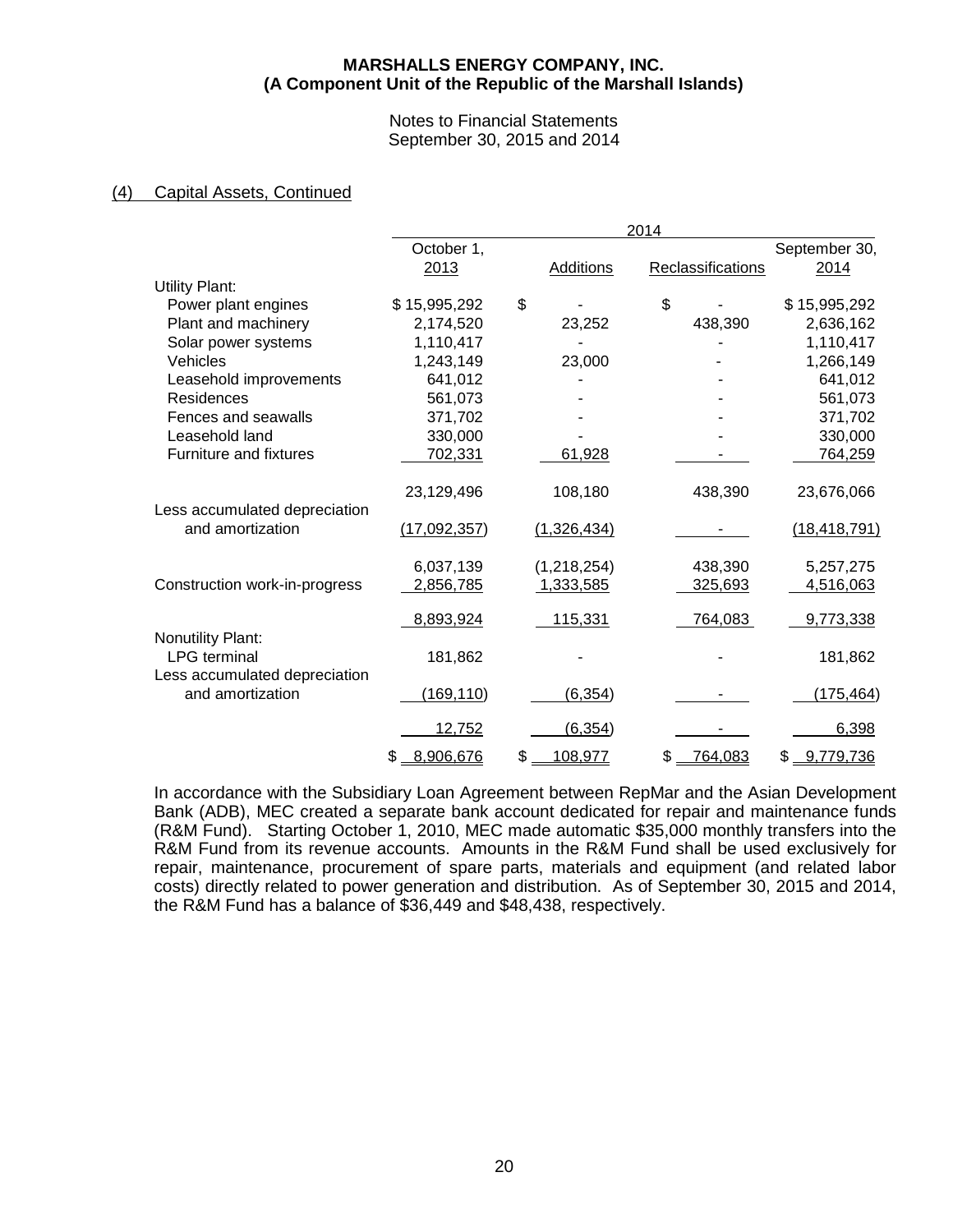Notes to Financial Statements September 30, 2015 and 2014

#### (5) Long-Term Debt

Long-term debt at September 30, 2015 and 2014 is as follows:

On November 18, 1997, MEC entered into a loan agreement with the Federal Financing Bank (FFB) in the amount of \$12.5 million for the construction of a new power plant, with loan repayments guaranteed by the Rural Utilities Service (RUS). MEC is required to submit drawdown requests to RUS for approval of loan advances. Interest rates are calculated based on the FFB rates at the date of the loan advances and range from 5.49% to 7.25% per annum. Originally, principal and interest are payable in quarterly installments of \$273,770 through January 2, 2018. On June 22, 2012, RUS granted a two-year \$2 million loan deferment giving MEC a two-year break from having to make payments to RUS. Effective June 22, 2012 through March 31, 2014, interest payments of \$25,000 were due quarterly. Thereafter, quarterly payments of \$299,121 are due. The loan will mature on December 31, 2019. The mortgage notes have been unconditionally guaranteed by RepMar, under which RepMar will make debt service payments to RUS in the event of default by MEC, and have been collateralized by a leasehold mortgage and security agreement over the assets of MEC. These notes are subject to certain coverage ratio requirements. MEC is in compliance with these ratio MEC is in compliance with these ratio requirements as of September 30, 2015 and 2014. \$ 4,117,579 \$ 5,133,420

On September 8, 2010, MEC obtained a subsidiary loan from the Asian Development Bank, through RepMar, of \$10 million to pay off a bank loan that was originally procured for operating purposes. This loan will mature on May 31, 2034. Interest is calculated at 1.0% per annum through September 30, 2018 and at 1.5% per annum thereafter. Principal and interest are payable in monthly equal payments of \$37,960. The matrix of  $\frac{1}{2}$  and  $\frac{1}{2}$  and  $\frac{1}{2}$  and  $\frac{1}{2}$  and  $\frac{1}{2}$  and  $\frac{1}{2}$  and  $\frac{1}{2}$  and  $\frac{1}{2}$  and  $\frac{1}{2}$  and  $\frac{1}{2}$  and  $\frac{1}{2}$  and  $\frac{1}{2}$  and  $\$ 

Short-term loan renegotiated to mature on July 20, 2015. Interest is calculated at 7.5% per annum. Principal and interest

are payable in monthly equal payments of \$27,444. 11,843,562 13,475,357 Less current installments (1,425,585) (1,468,986) Long-term debt  $$ 10,417,977 \quad $ 12,006,371$ 

A separate \$2,317,388 grant was awarded for the purpose of funding the purchase of parts for an engine overhaul. As of September 30, 2015 and 2014, grant funds in the cumulative amount of \$2,317,388 and \$2,062,310, respectively, were drawn down and expended by MEC.

2015 2014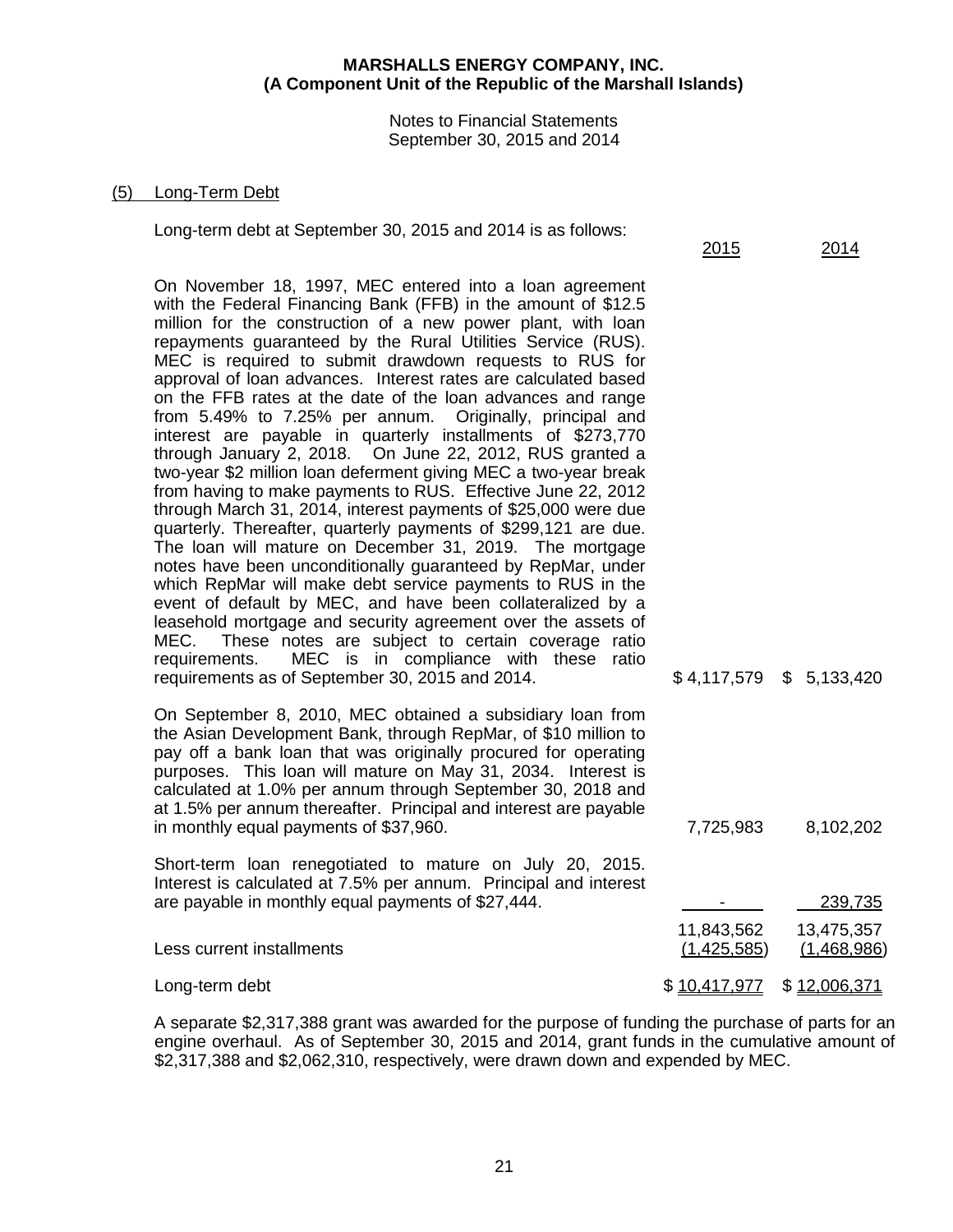Notes to Financial Statements September 30, 2015 and 2014

# (5) Long-Term Debt, Continued

Changes in long-term debt during the years ended September 30, 2015 and 2014 are as follows:

|                      |                 |                  | 2015               |                         |                 |
|----------------------|-----------------|------------------|--------------------|-------------------------|-----------------|
|                      | <b>Balance</b>  |                  |                    | <b>Balance</b>          |                 |
|                      | October 1,      | Additions/       |                    | September 30,           | Balance due     |
|                      | 2014            | Reclassification | Reductions         | 2015                    | in One Year     |
| RUS Ioan             | \$<br>5,133,420 | \$               | $-$ \$ (1,015,841) | \$<br>4,117,579         | \$1,074,744     |
| Commercial bank loan | 239,735         |                  | (239, 735)         |                         |                 |
| ADB Subsidiary Ioan  | 8,102,202       |                  | (376, 219)         | 7,725,983               | 350,841         |
|                      | \$13,475,357    | \$               | (1,631,795)<br>\$  | \$<br><u>11,843,562</u> | \$1,425,585     |
|                      |                 |                  | 2014               |                         |                 |
|                      | <b>Balance</b>  |                  |                    | <b>Balance</b>          |                 |
|                      | October 1,      | Additions/       |                    | September 30,           | Balance due     |
|                      | 2013            | Reclassification | <b>Reductions</b>  | 2014                    | in One Year     |
| RUS Ioan             | \$<br>5,545,287 | \$               | \$<br>(411, 867)   | \$<br>5,133,420         | \$<br>881,900   |
| Commercial bank loan | 538,692         |                  | (298, 957)         | 239,735                 | 239,736         |
| ADB Subsidiary loan  | 8,474,656       |                  | (372, 454)         | 8,102,202               | 347,350         |
|                      | 14,558,635<br>S | \$               | (1,083,278)<br>\$  | 13,475,357<br>S         | 1,468,986<br>\$ |

Annual repayment requirements to maturity for principal and interest are as follows:

| Year ending   |                  |               |                |
|---------------|------------------|---------------|----------------|
| September 30, | Principal        | Interest      | Total          |
| 2016          | 1,425,585<br>\$. | 197,627<br>\$ | 1,623,212<br>S |
| 2017          | 1,521,707        | 130,373       | 1,652,080      |
| 2018          | 1,612,074        | 39,987        | 1,652,061      |
| 2019          | 1,041,661        | 126,269       | 1,167,930      |
| 2020          | 364,380          | 91.140        | 455,520        |
| 2021-2025     | 1,906,134        | 371,466       | 2,277,600      |
| 2026-2030     | 2,054,496        | 223,104       | 2,277,600      |
| 2031-2034     | 1,917,525        | 62,958        | 1,980,483      |
|               | \$11,843,562     | \$1,242,924   | \$13,086,486   |
|               |                  |               |                |

# (6) Short-Term Debt

On June 5, 2015, MEC obtained a \$1,500,000 short-term bank loan to finance fuel purchases, interest at 7.5% per annum, principal and interest payable in lump sum on December 31, 2015. The short-term loan is collateralized by MEC's receivables and fuel inventory. At September 30, 2015, outstanding balance of short-term bank loan amounts to \$1,500,000.

On February 5, 2015, MEC obtained a \$2,000,000 short-term bank loan to finance fuel purchases, interest at 7.5% per annum, principal and interest payable in eleven monthly installments of \$175,000 and \$167,607 as final monthly installment, due on February 29, 2016. The short-term loan is collateralized by MEC's \$1,031,222 time certificate of deposit, receivables and fuel inventory. At September 30, 2015, outstanding balance of the loan amounts to \$851,607.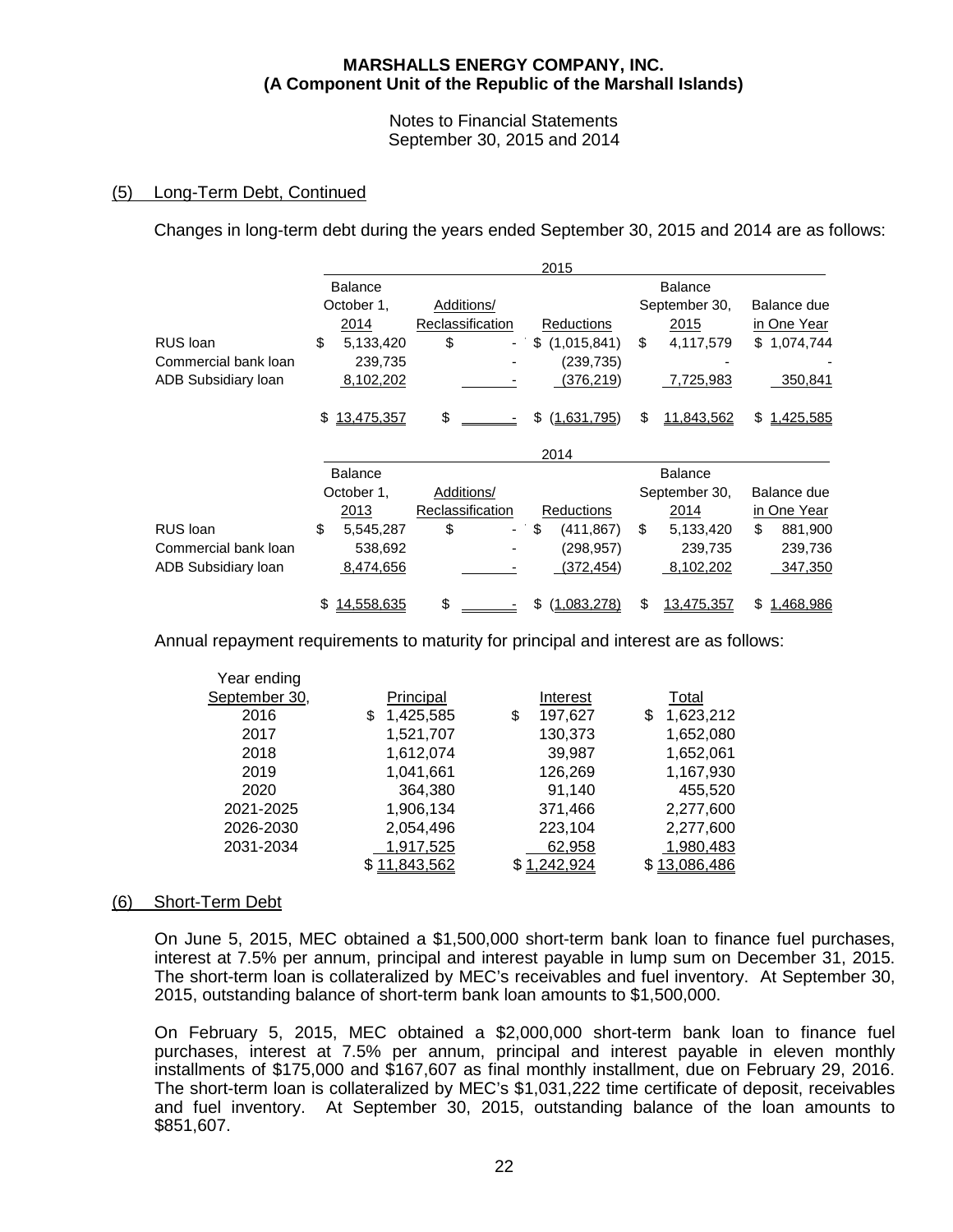Notes to Financial Statements September 30, 2015 and 2014

### (6) Short-Term Debt, Continued

On June 6, 2014, MEC obtained a \$1,000,000 short-term bank loan to finance fuel purchases, interest at 4.5% per annum, principal and interest payable in monthly installments of \$85,350, due on May 31, 2015. The short-term loan is collateralized by MEC's \$271,166 time certificate of deposit. Outstanding balance of loan amounted to \$0 and \$671,141 as of September 30, 2015 and 2014, respectively.

On July 7, 2014, MEC obtained a \$1,900,000 short term bank loan to finance the construction of a warehouse, interest at 7.5% per annum, due and payable on December 31, 2014. The loan is collateralized by receivables and RepMar bank accounts. Outstanding balance of loan amounted to \$0 and \$1,900,000 as of September 30, 2015 and 2014, respectively.

Changes in short-term debt during the years ended September 30, 2015 and 2014, are as follows:

| 2015                              |                |                   |                                      |  |  |  |  |  |
|-----------------------------------|----------------|-------------------|--------------------------------------|--|--|--|--|--|
| <b>Balance</b><br>October 1, 2014 | Additions      | <b>Reductions</b> | <b>Balance</b><br>September 30, 2015 |  |  |  |  |  |
| \$<br>2,571,141                   | $$ -3,500,000$ | (3,719,534)<br>\$ | \$2,351,607                          |  |  |  |  |  |
| 2014                              |                |                   |                                      |  |  |  |  |  |
|                                   |                |                   |                                      |  |  |  |  |  |
| <b>Balance</b><br>October 1, 2013 | Additions      | Reductions        | Balance<br>September 30, 2014        |  |  |  |  |  |

#### (7) Employee Retirement Plan

MEC has implemented a defined contribution retirement savings plan (the Plan) for its employees, whereby employees eighteen years and older are eligible to participate upon one year of employment. Plan participants may contribute any amount of their salaries to be matched 100% by MEC up to 5% of base salaries. Withdrawal from the Plan occurs upon termination of employment, death, or financial hardship. Plan assets are held in a trust fund administered by a trustee in accordance with the trust agreement. Management has the authority to establish or amend Plan provisions and contribution requirements. MEC contributed \$77,326 and \$76,592 to Plan participant accounts during the years ended September 30, 2015 and 2014, respectively, and total plan assets were \$732,448 and \$646,435 as of September 30, 2015 and 2014, respectively.

#### (8) Related Party Transactions

MEC is wholly-owned by RepMar and is therefore affiliated with all RepMar-owned and affiliated entities. RepMar subscribes for electricity generated by MEC and is charged for electricity usage at substantially the same rates as those charged to commercial establishments. In addition, RepMar purchases fuel from MEC at the same commercial terms and conditions as afforded to third parties. MEC's receivables from related parties are afforded more favorable payment terms than those extended to unrelated parties.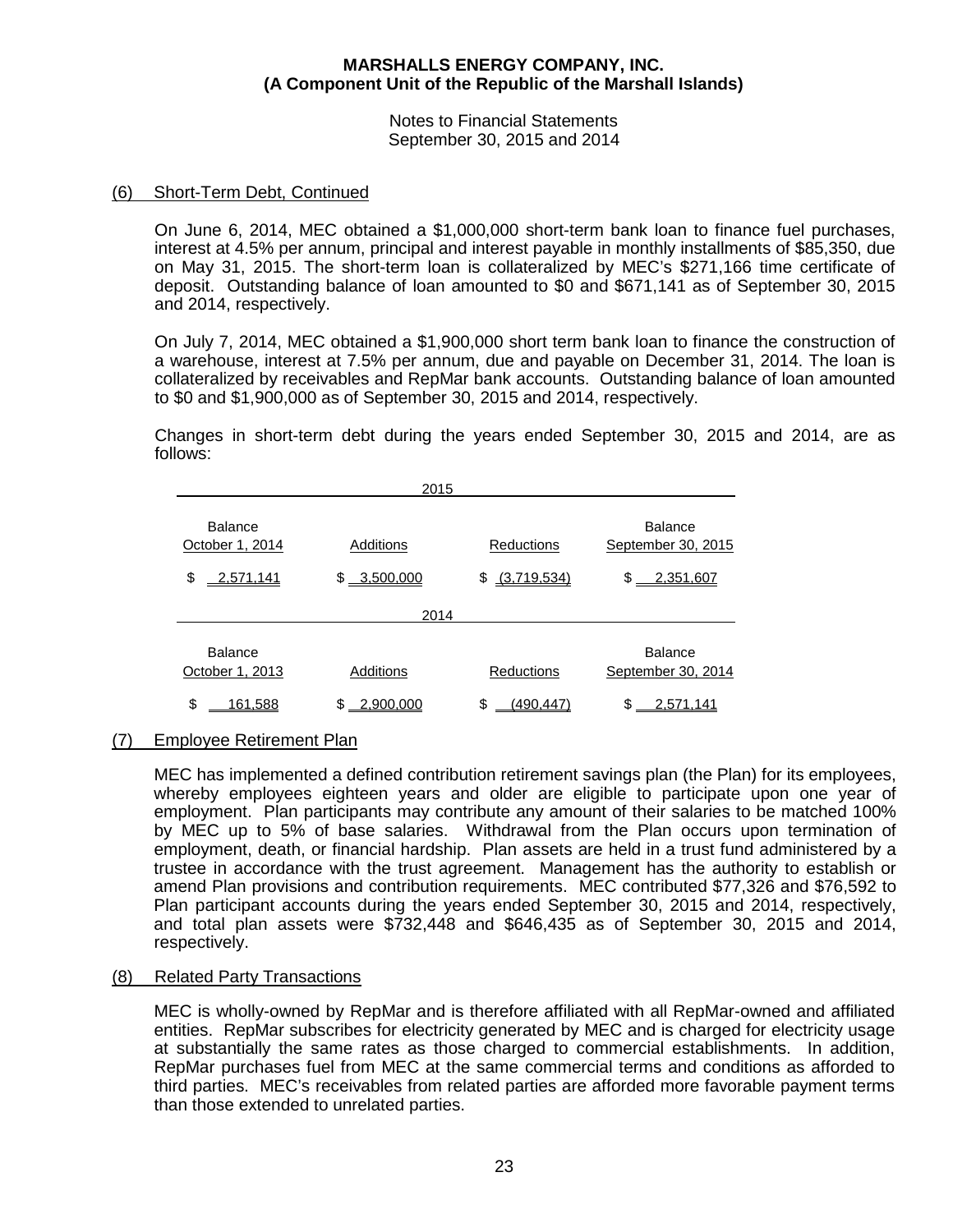Notes to Financial Statements September 30, 2015 and 2014

### (8) Related Party Transactions, Continued

Pursuant to the Income Tax Act of 1989, as amended, sales of electricity by public utility companies are exempt from gross revenue tax. MEC is therefore required to pay gross revenue tax on all revenue with the exception of electricity sales at the rate of 3%. As of September 30, 2015 and 2014, MEC is liable for gross revenue tax to RepMar amounting to \$1,633,901 and \$672,986, respectively.

Pursuant to the Import Duties (MEC Exemption) Act of 2008, enacted on October 6, 2008, MEC is exempt from paying import duty on all types of fuel imported into RepMar, including fuel imported for power generation and for commercial resale. Previously, pursuant to the Import Duties (Amendment) Act, 2005, no import duty was levied on residual fuel oils and diesel fuel imported by MEC solely for the purpose of power generation. MEC was, however, required to pay import duty on diesel fuel imported for commercial resale. As of September 30, 2015 and 2014, MEC has no liability for import duties to RepMar representing import duty owed prior to October 6, 2008.

Transactions for the years ended September 30, 2015 and 2014, and the related receivables from and payables to affiliates, are as follows:

|                                                 | 2015 |            |    |             |    |                    |                 |
|-------------------------------------------------|------|------------|----|-------------|----|--------------------|-----------------|
|                                                 |      | Revenues   |    | Expenses    |    | <b>Receivables</b> | <b>Payables</b> |
| RepMar                                          | \$   | 2,669,161  | \$ | 903,608     | \$ | 409,545            | \$451,651       |
| Kwajalein Atoll Joint Utilities Resources, Inc. |      | 3,220,336  |    |             |    | 2,294,338          |                 |
| Majuro Water and Sewer Company, Inc.            |      | 391,656    |    | 580         |    | 1,832,052          | 2,475           |
| Marshall Islands Social Security Administration |      | 36,204     |    | 244,182     |    | 12,674             | 114,108         |
| Majuro Resort, Inc.                             |      | 435,766    |    | 44,054      |    | 370,947            | 1,945           |
| Other                                           |      | 1,853,054  |    | 227,750     |    | 303,790            | 24,152          |
|                                                 | \$   | 8,606,177  |    | \$1,420,174 | \$ | 5,223,346          | \$594,331       |
|                                                 |      |            |    | 2014        |    |                    |                 |
|                                                 |      | Revenues   |    | Expenses    |    | Receivables        | <b>Payables</b> |
| RepMar                                          | \$   | 3,386,241  | \$ | 991,695     |    | \$1,262,918        | \$1,050,145     |
| Kwajalein Atoll Joint Utilities Resources, Inc. |      | 4,321,630  |    |             |    | 2,754,626          |                 |
| Majuro Water and Sewer Company, Inc.            |      | 531,824    |    | 25,296      |    | 1,517,776          | 1,520           |
| Marshall Islands Social Security Administration |      | 53,453     |    | 235,952     |    | 12,674             | 122,593         |
| Majuro Resort, Inc.                             |      | 541,372    |    | 73,802      |    | 374,634            |                 |
| Other                                           |      | 2,431,332  |    | 281,064     |    | 319,623            | 66,452          |
|                                                 | \$   | 11,265,852 |    | \$1,607,809 | \$ | 6,242,251          | \$1,240,710     |

The allowance for uncollectable accounts pertaining to receivables from affiliates amounted to \$2,157,216 and \$1,483,100 as of September 30, 2015 and 2014, respectively.

During the years ended September 30, 2015 and 2014, MEC received operating subsidies from RepMar of \$475,168 and \$694,400, respectively.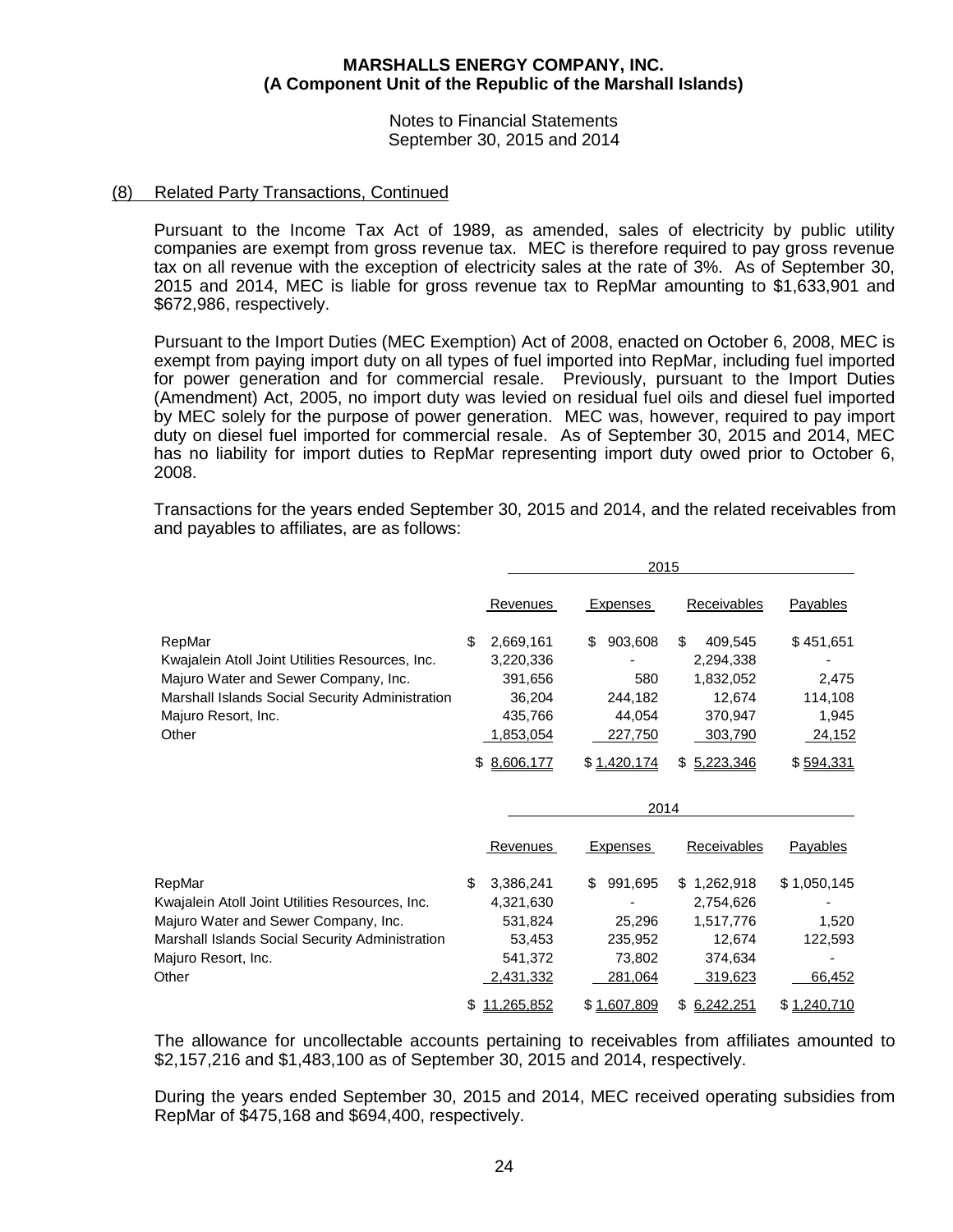Notes to Financial Statements September 30, 2015 and 2014

# (8) Related Party Transactions, Continued

On August 6, 2010, the Asian Development Bank (ADB) approved a \$1,760,000 grant to RepMar financed by the Japan Fund for Poverty Reduction. The purpose of the grant was to extend access to clean electricity to disconnected and unconnected poor households through the Improved Energy Supply For Poor Households Project. MEC was the Implementing Agency and administered grant funds drawn down against the grant. During the years ended September 30, 2015 and 2014, no grant funds were drawn down and expended by MEC.

During the years ended September 30, 2015 and 2014, unpaid withholding taxes and gross receipts taxes of MEC was offset against MEC's receivables from RepMar of \$0 and \$704,399, respectively.

On December 5, 2013, MEC entered into an agreement with RepMar to reconcile reciprocal accounts receivable and liability balances, offsetting such balances in lieu of cash payment for settlement. As of September 30, 2015 and 2014, there is a remaining balance of \$140,651 available for RepMar to use to partially offset its payment of utility bills from MEC. This amount has not yet been applied by MEC and is recorded in payable to affiliates as of September 2015 and 2014.

#### (9) Commitment and Contingencies

#### **Commitment**

MEC purchases petroleum products from Winson Oil International (HK) Ltd. (Winson) on a consignment basis whereby Winson continues to hold ownership and title to the product while it is held in storage at the MEC terminal storage tanks. Title and risk on the product remains with Winson until the product passes the boundary of the MEC terminal. The value of consignment petroleum products as of September 30, 2015 and 2014 amounted to \$4,613,792 and \$4,759,276, respectively. MEC assumes responsibility for the proper and safe storage/handling of the product while under MEC storage. However, MEC carries insurance coverage on such consignment inventories.

#### **Contingencies**

The accompanying financial statements have been prepared in conformity with accounting principles generally accepted in the United States of America, which contemplates the continuation of MEC as a going concern. Management acknowledges that it is currently dependent on RepMar for cash subsidies to fund operations and on its affiliates to pay for actual services rendered in order to maintain MEC as a going concern. Should RepMar and its affiliates choose to discontinue cash subsidies and payment for services rendered, MEC management may have to consider alternative measures including, among other possibilities, an increase in electricity and fuel rates to maintain MEC as a going concern.

In view of these matters, realization of a major portion of the assets in the accompanying statements of net position at September 30, 2015, is dependent upon continued operations of MEC, which in turn is dependent upon MEC's ability to meet its future debt service requirements, and the success of future operations. Management believes that actions presently being taken to revise MEC's operating requirements, which include entering into new fuel supply contracts with fishing companies, aggressively collecting past due accounts, and maintaining the approved pricing template allowing MEC to automatically adjust tariffs for movements in world oil prices, provide the opportunity for MEC to continue as a going concern.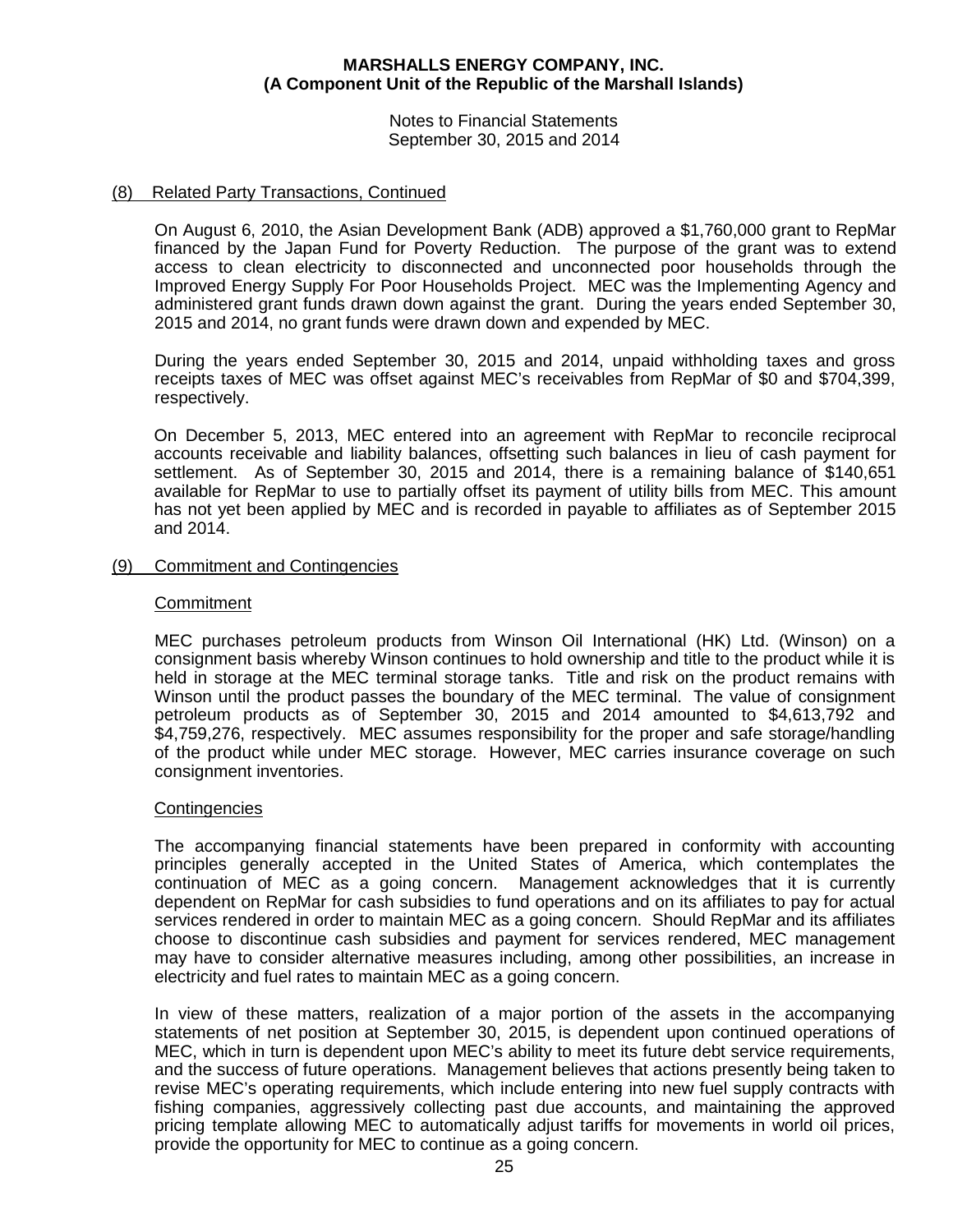Notes to Financial Statements September 30, 2015 and 2014

# (9) Commitment and Contingencies, Continued

In the efforts to maintain MEC as a going concern, MEC management implemented its three (3) year Comprehensive Recovery Plan (CRP) in 2010. While most of the objectives were completed by the end of 2015, there were several goals and objectives which were at various stages of progress and completion and these will be rolled over upon revision and update of CRP in the coming year.

MEC is a party to several legal proceedings arising from its operations; however, no provision for any liability was made in the accompanying financial statements due to the uncertainty of the legal proceeding outcomes. Although financial exposure has yet to be determined, MEC's management believes that the provision for any liability will be minimal.

#### (10) Risk Management

MEC is exposed to various risks of loss related to torts; theft of, damage to, and destruction of assets; errors and omissions; injuries to employees; and natural disasters. MEC has elected to purchase commercial insurance from independent third parties for the risks of loss to which it is exposed. Settled claims from these risks have not exceeded commercial insurance coverage for the past three years.

Insurance proceeds of \$3,410,336 received in 2007 for fire damage to MEC's power plant building and engines were recorded net of estimated repair costs. Accrued remaining building and engine repairs amounted to \$300,000 at September 30, 2015 and 2014.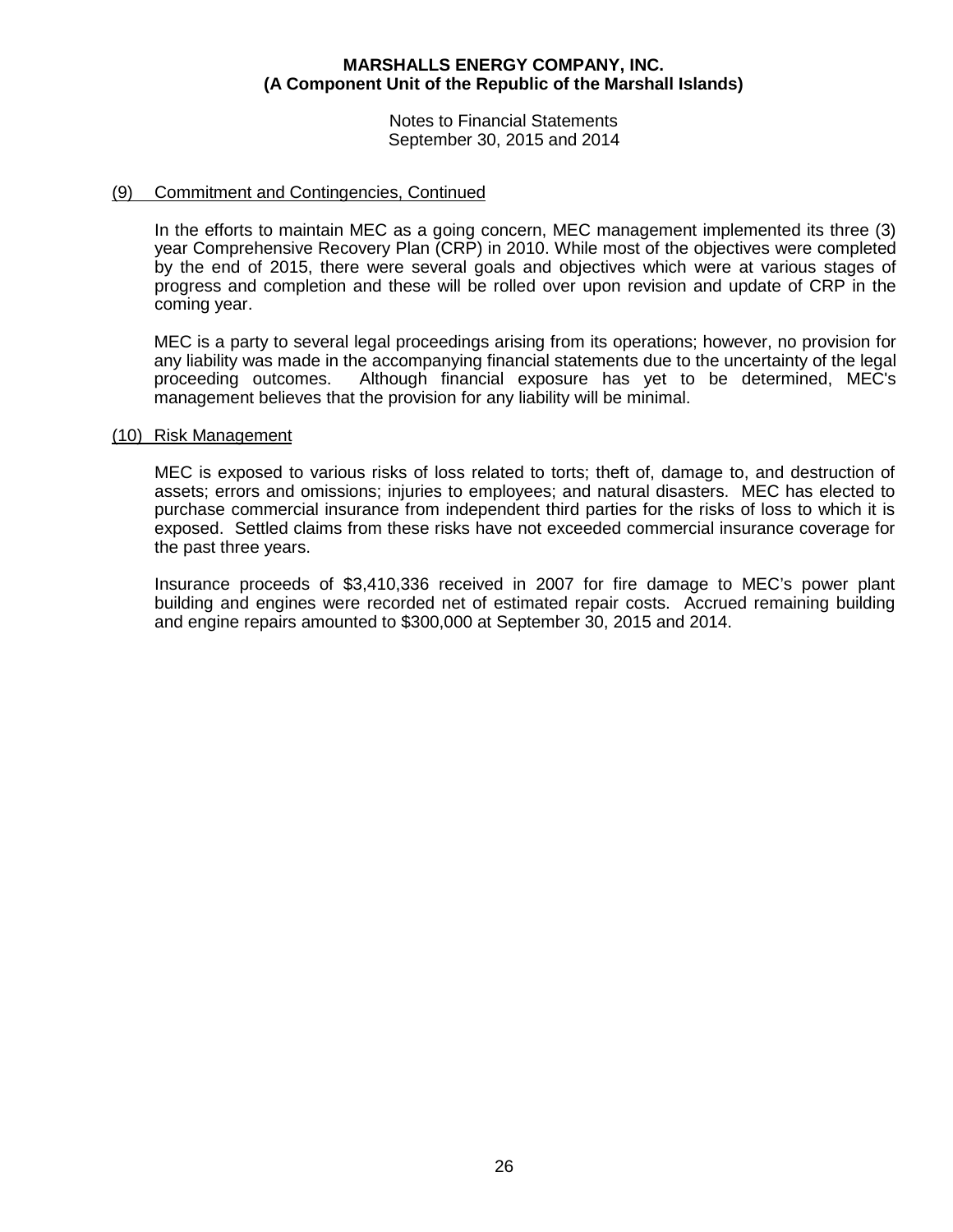#### Schedule of Revenues, Expenses and Changes in Net Position by Division Year Ended September 30, 2015

|                                          | Generation |                | Distribution             | <b>Tank Farm</b>         |    | Jaluit                      | Wotje           |     | Solar     |    | MEC Gas        | Admin             |     | <b>TOTAL</b> |
|------------------------------------------|------------|----------------|--------------------------|--------------------------|----|-----------------------------|-----------------|-----|-----------|----|----------------|-------------------|-----|--------------|
| Operating revenues:                      | \$         |                | \$                       | \$<br>19,685,560         | -S | 7,492 \$                    | 825             | -S  |           | S  | 683,457 \$     |                   | \$  | 20,377,334   |
| Fuel, propane and lube sales             |            |                |                          |                          |    |                             |                 |     |           |    |                |                   |     |              |
| Cost of sales                            |            |                | $\sim$                   | 17,245,005               |    |                             |                 |     | $\sim$    |    | 390,278        | $\sim$            |     | 17,635,283   |
| Gross profit on sales                    |            |                | $\blacksquare$           | 2,440,555                |    | 7,492                       | 825             |     | ÷.        |    | 293,179        | ÷.                |     | 2,742,051    |
| Electric and service billings            | 15,995,994 |                | ä,                       |                          |    | 216,488                     | 126,119         |     | 177,515   |    | ä,             | ÷,                |     | 16,516,116   |
| Service and other income                 |            |                | 47,883                   | 73,850                   |    | 11,605                      | 746             |     | 280       |    | 4,410          | 60,926            |     | 199,700      |
| Less provision for doubtful accounts     |            | (195, 701)     | $\blacksquare$           | $\overline{\phantom{a}}$ |    | $\overline{\phantom{a}}$    | $\sim$          |     | ä,        |    | ٠              | $\blacksquare$    |     | (195, 701)   |
| Total electricity sales and other income | 15,800,293 |                | 47,883                   | 73,850                   |    | 228,093                     | 126,865         |     | 177,795   |    | 4,410          | 60,926            |     | 16,520,115   |
| Total net operating revenue              | 15,800,293 |                | 47,883                   | 2,514,405                |    | 235,585                     | 127,690         |     | 177,795   |    | 297,589        | 60,926            |     | 19,262,166   |
| Operating expenses:                      |            |                |                          |                          |    |                             |                 |     |           |    |                |                   |     |              |
| Advertising                              |            |                | $\overline{\phantom{a}}$ | $\sim$                   |    | ٠                           | ٠               |     |           |    |                | 8.800             |     | 8,800        |
| Auto POL and maintenance                 |            | 39.534         | 66.466                   | 8.890                    |    | 1.509                       | 4.177           |     | 10.625    |    | 11.617         | 44,375            |     | 187,193      |
| <b>Bank charges</b>                      |            |                | $\ddot{\phantom{1}}$     | $\sim$                   |    | ä,                          | 35              |     | $\sim$    |    | $\overline{a}$ | 49,979            |     | 50,014       |
| Communications                           |            | 25,269         | 27,129                   | 1,134                    |    | 240                         | 280             |     | 285       |    | 397            | 34,467            |     | 89,201       |
| Depreciation and amortization            |            | 964,844        | 65,825                   | 12,239                   |    | 7,333                       | 7,453           |     | 74,028    |    | 30,286         | 164,281           |     | 1,326,289    |
| Donations                                |            |                |                          |                          |    | ÷                           |                 |     |           |    |                | 14,257            |     | 14,257       |
| Entertainment                            |            | 1,014          | 143                      | 27                       |    | 406                         | 336             |     | 160       |    |                | 36,432            |     | 38,518       |
| Equipment rental                         |            | 11,064         | (55)                     | 400                      |    | 15,000                      |                 |     |           |    |                | 388               |     | 26,797       |
| Freight and handling                     |            | 75,389         | 27,864                   | 83,332                   |    | 18,874                      | 60,789          |     | 1,384     |    | ÷.             | 5,947             |     | 273,579      |
| Fuel and lubes                           |            | 8,809,212      | 13,209                   | 134,656                  |    | 171,138                     | 119,477         |     |           |    |                | $\sim$            |     | 9,247,692    |
| Gross revenue tax                        |            | ٠              | 1,476                    | 592,520                  |    | 585                         | 34              |     | ٠         |    | 20,939         | 1,108             |     | 616,662      |
| Import tax                               |            | 63.651         | 11,567                   | 5,326                    |    | ä,                          | $\blacksquare$  |     |           |    | 2,002          | 2,231             |     | 84,777       |
| Insurance                                |            | 147,381        | 22,600                   | 76,282                   |    | 7.427                       | 9.548           |     |           |    | 3,405          | 32,330            |     | 298,973      |
| Lease rental                             |            | 320            | $\tilde{\phantom{a}}$    | $\overline{\phantom{a}}$ |    | 3,708                       | 6,108           |     |           |    |                | 9,875             |     | 20,011       |
| Membership and other fees                |            | 165            |                          | ÷.                       |    | $\mathcal{L}_{\mathcal{A}}$ | $\mathbf{r}$    |     | ÷         |    | ÷              | 63,846            |     | 64,011       |
| Office                                   |            | 148,471        | 41,199                   | 9,079                    |    | 1,312                       | 1,705           |     | 228       |    | 595            | 182,938           |     | 385,527      |
| Professional and consulting fees         |            | 300            |                          |                          |    | ÷                           | ÷               |     | ÷         |    |                | 86,240            |     | 86,540       |
| Repairs and maintenance                  |            | 948.228        | 711,471                  | 22,822                   |    | 60.836                      | 41,236          |     | 1,000     |    | 42,245         | 28,579            |     | 1,856,417    |
| Safety and uniforms                      |            | 25,045         | 4,170                    | ÷.                       |    | ÷                           | ÷               |     | ÷,        |    |                | 1,451             |     | 30,666       |
| Salaries, wages and benefits             |            | 1,034,717      | 531,218                  | 127,574                  |    | 166,563                     | 143,222         |     | 128,346   |    | 44,312         | 949,420           |     | 3,125,372    |
| Security services                        |            | 15,879         | ÷.                       | 51,312                   |    | $\overline{a}$              |                 |     |           |    |                | 1,991             |     | 69,182       |
| Staff training                           |            | 21,957         | 500                      | $\sim$                   |    | $\sim$                      | ٠               |     | ٠         |    |                | 11,021            |     | 33,478       |
| Travel                                   |            | 19,648         | 16,451                   | $\sim$                   |    | 1.691                       | 1,131           |     | 8.228     |    |                | 111,175           |     | 158,324      |
| Utility                                  |            | 67,363         | 7,918                    | 598                      |    | 16,927                      | $\blacksquare$  |     | 8,250     |    | ٠              | 70,633            |     | 171,689      |
| Total operating expenses                 | 12,419,451 |                | 1,549,151                | 1,126,191                |    | 473,549                     | 395,531         |     | 232,534   |    | 155,798        | 1,911,764         |     | 18,263,969   |
| Operating income (loss)                  |            | 3,380,842      | (1,501,268)              | 1,388,214                |    | (237, 964)                  | (267, 841)      |     | (54, 739) |    | 141,791        | (1,850,838)       |     | 998,197      |
| Nonoperating income (expense):           |            |                |                          |                          |    |                             |                 |     |           |    |                |                   |     |              |
| RepMar subsidy                           |            |                |                          |                          |    | 237,584                     | 237,584         |     |           |    |                |                   |     | 475,168      |
| Other grants                             |            | 80,880         |                          |                          |    | ÷.                          | ä,              |     |           |    |                |                   |     | 80,880       |
| Interest expense                         |            | $\blacksquare$ |                          |                          |    |                             |                 |     |           |    |                | (555, 692)        |     | (555, 692)   |
| Capital contributions:                   |            |                |                          |                          |    |                             |                 |     |           |    |                |                   |     |              |
| <b>Rural Utilities Service</b>           |            | 255,078        |                          |                          |    |                             |                 |     |           |    |                |                   |     | 255,078      |
|                                          |            | 335,958        |                          |                          |    | 237,584                     | 237,584         |     |           |    |                | (555, 692)        |     | 255,434      |
| Change in net position                   | \$         | 3,716,800      | \$<br>(1,501,268)        | \$<br>1,388,214          | \$ | (380)                       | \$<br>(30, 257) | -\$ | (54, 739) | \$ | 141,791        | \$<br>(2,406,530) | -\$ | 1,253,631    |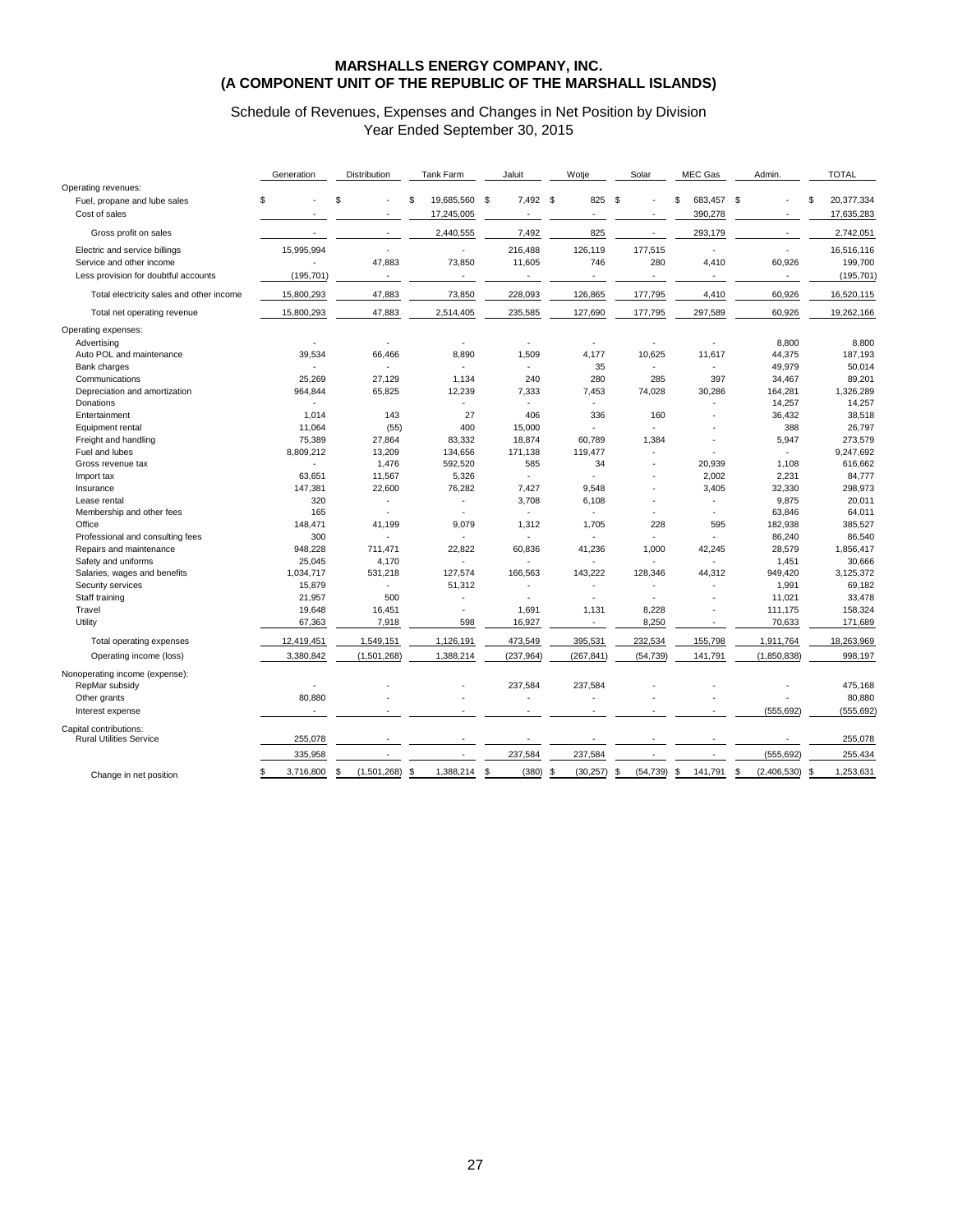

Deloitte & Touche LLP 361 South Marine Corps Drive Tamuning, GU 96913-3973 USA

Tel: (671)646-3884 Fax: (671)649-4932 www.deloitte.com

### **INDEPENDENT AUDITORS' REPORT ON INTERNAL CONTROL OVER FINANCIAL REPORTING AND ON COMPLIANCE AND OTHER MATTERS BASED ON AN AUDIT OF FINANCIAL STATEMENTS PERFORMED IN ACCORDANCE WITH** *GOVERNMENT AUDITING STANDARDS*

Board of Directors Marshalls Energy Company, Inc.:

We have audited, in accordance with auditing standards generally accepted in the United States of America and the standards applicable to financial audits contained in *Government Auditing Standards,* issued by the Comptroller General of the United States, the financial statements of the Marshalls Energy Company, Inc. (MEC), which comprise the statement of net position as of September 30, 2015, and the related statements of revenues, expenses, and changes in net position and of cash flows for the year then ended, and the related notes to the financial statements, and have issued our report thereon dated June 29, 2016.

# **Internal Control Over Financial Reporting**

In planning and performing our audit of the financial statements, we considered MEC's internal control over financial reporting (internal control) to determine the audit procedures that are appropriate in the circumstances for the purpose of expressing our opinion on the financial statements, but not for the purpose of expressing an opinion on the effectiveness of MEC's internal control. Accordingly, we do not express an opinion on the effectiveness of MEC's internal control.

A *deficiency in internal control* exists when the design or operation of a control does not allow management or employees, in the normal course of performing their assigned functions, to prevent, or detect and correct, misstatements on a timely basis. A *material weakness* is a deficiency, or a combination of deficiencies, in internal control, such that there is a reasonable possibility that a material misstatement of the entity's financial statements will not be prevented, or detected and corrected on a timely basis. A *significant deficiency* is a deficiency, or a combination of deficiencies, in internal control that is less severe than a material weakness, yet important enough to merit attention by those charged with governance.

Our consideration of internal control was for the limited purpose described in the first paragraph of this section and was not designed to identify all deficiencies in internal control that might be material weaknesses or significant deficiencies and therefore, material weaknesses or significant deficiencies may exist that were not identified. We did identify certain deficiencies in internal control described in the accompanying Schedule of Findings and Questioned Costs as items 2015-002 through 2015-004 that we consider to be material weaknesses.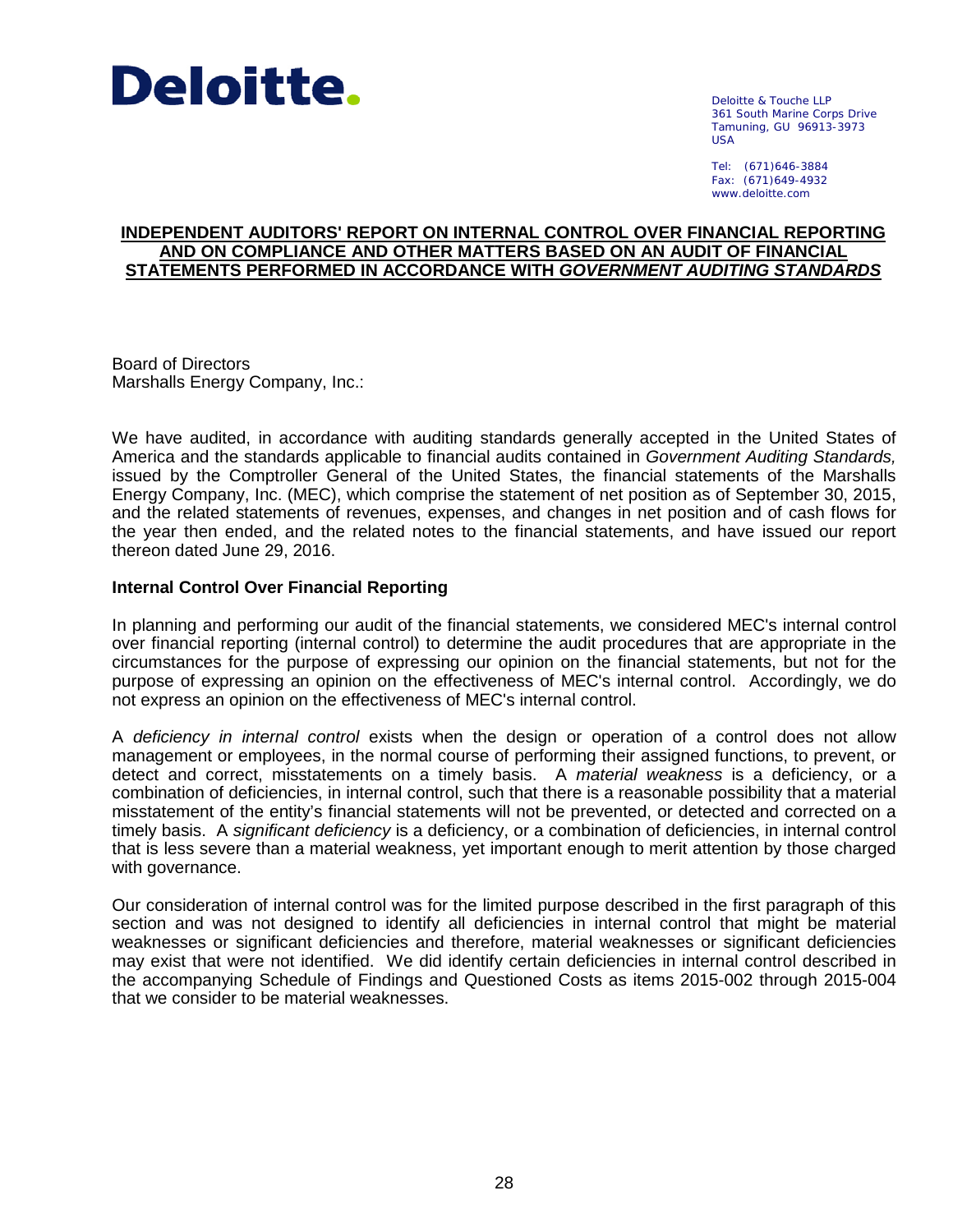# **Compliance and Other Matters**

As part of obtaining reasonable assurance about whether MEC's financial statements are free of material misstatement, we performed tests of its compliance with certain provisions of laws, regulations, contracts, and grant agreements, noncompliance with which could have a direct and material effect on the determination of financial statement amounts. However, providing an opinion on compliance with those provisions was not an objective of our audit, and accordingly, we do not express such an opinion. The results of our tests disclosed instances of noncompliance or other matters that are required to be reported under *Government Auditing Standards* and which are described in the accompanying Schedule of Findings and Questioned Costs as item 2015-005.

# **MEC's Response to Findings**

MEC's responses to the findings identified in our audit are described in the accompanying Schedule of Findings and Questioned Costs. MEC's responses were not subjected to the auditing procedures applied in the audit of the financial statements and, accordingly, we express no opinion on them.

# **Purpose of this Report**

The purpose of this report is solely to describe the scope of our testing of internal control and compliance and the results of that testing, and not to provide an opinion on the effectiveness of the entity's internal control or on compliance. This report is an integral part of an audit performed in accordance with *Government Auditing Standards* in considering the entity's internal control and compliance. Accordingly, this communication is not suitable for any other purpose.

June 29, 2016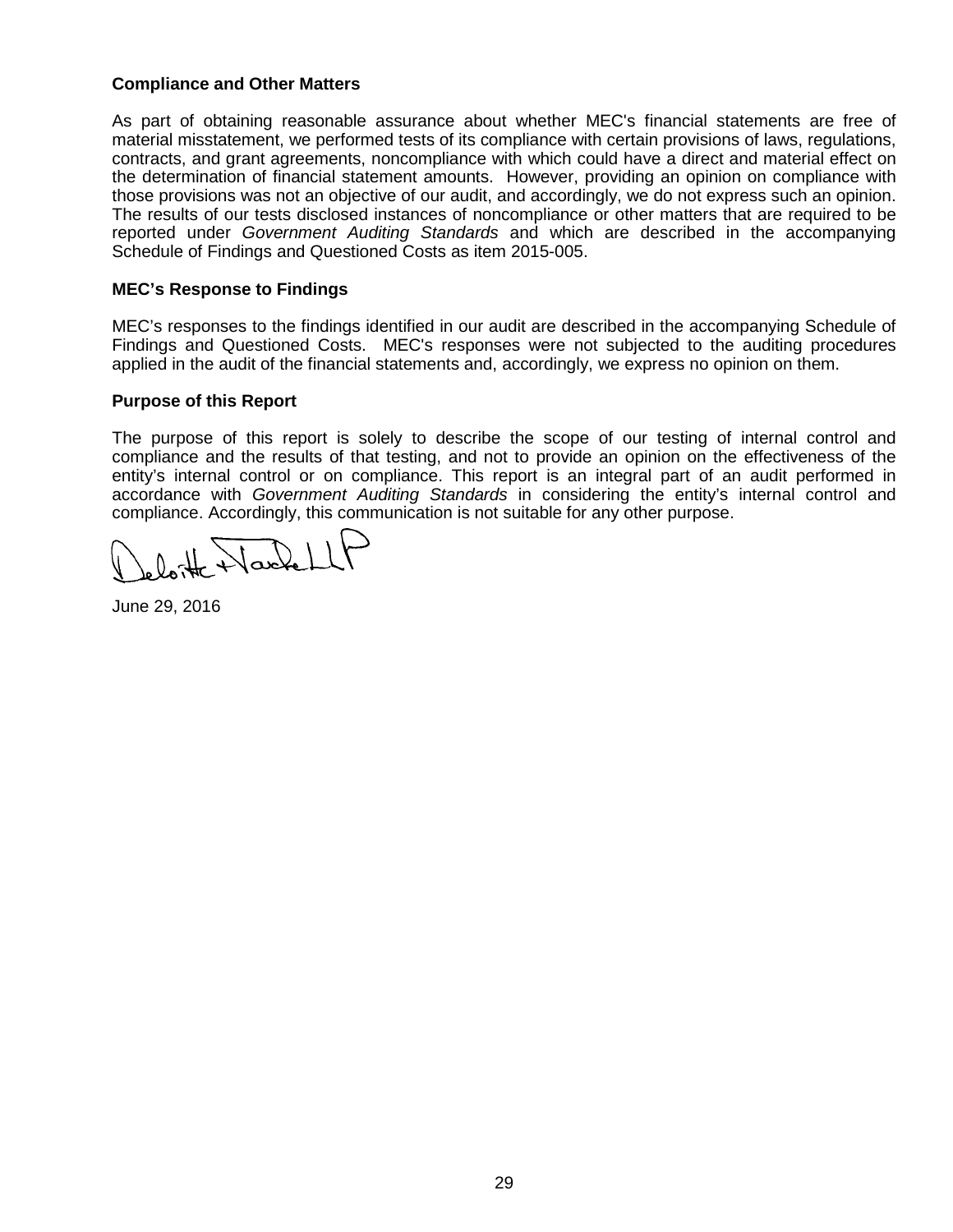

Deloitte & Touche LLP 361 South Marine Corps Drive Tamuning, GU 96913-3973 USA

Tel: (671)646-3884 Fax: (671)649-4932 www.deloitte.com

# **INDEPENDENT AUDITORS' REPORT ON COMPLIANCE FOR EACH MAJOR FEDERAL PROGRAM; REPORT ON INTERNAL CONTROL OVER COMPLIANCE; AND REPORT ON SCHEDULE OF EXPENDITURES OF FEDERAL AWARDS REQUIRED BY OMB CIRCULAR A-133**

Board of Directors Marshalls Energy Company, Inc.:

# **Report on Compliance for Each Major Federal Program**

We have audited Marshalls Energy Company, Inc. (MEC's) compliance with the types of compliance requirements described in the *OMB Circular A-133 Compliance Supplement* that could have a direct and material effect on each of MEC's major federal programs for the year ended September 30, 2015. MEC's major federal programs are identified in the summary of auditors' results section of the accompanying Schedule of Findings and Questioned Costs.

# *Management's Responsibility*

Management is responsible for compliance with the requirements of laws, regulations, contracts, and grants applicable to its federal programs.

# *Auditor's Responsibility*

Our responsibility is to express an opinion on compliance for each of MEC's major federal programs based on our audit of the types of compliance requirements referred to above. We conducted our audit of compliance in accordance with auditing standards generally accepted in the United States of America; the standards applicable to financial audits contained in *Government Auditing Standards*, issued by the Comptroller General of the United States; and OMB Circular A-133, *Audits of States, Local Governments, and Non-Profit Organizations*. Those standards and OMB Circular A-133 require that we plan and perform the audit to obtain reasonable assurance about whether noncompliance with the types of compliance requirements referred to above that could have a direct and material effect on a major federal program occurred. An audit includes examining, on a test basis, evidence about MEC's compliance with those requirements and performing such other procedures as we considered necessary in the circumstances.

We believe that our audit provides a reasonable basis for our opinion on compliance for each major federal program. However, our audit does not provide a legal determination of MEC's compliance.

# *Basis for Qualified Opinion on 10.857 State Bulk Fuel Revolving Fund Grants*

As described in the accompanying Schedule of Findings and Questioned Costs, MEC did not comply with requirements regarding CFDA 10.857 State Bulk Fuel Revolving Fund Grants as described in item 2015-001 for Reporting. Compliance with such requirement is necessary, in our opinion, for MEC to comply with the requirements applicable to that program.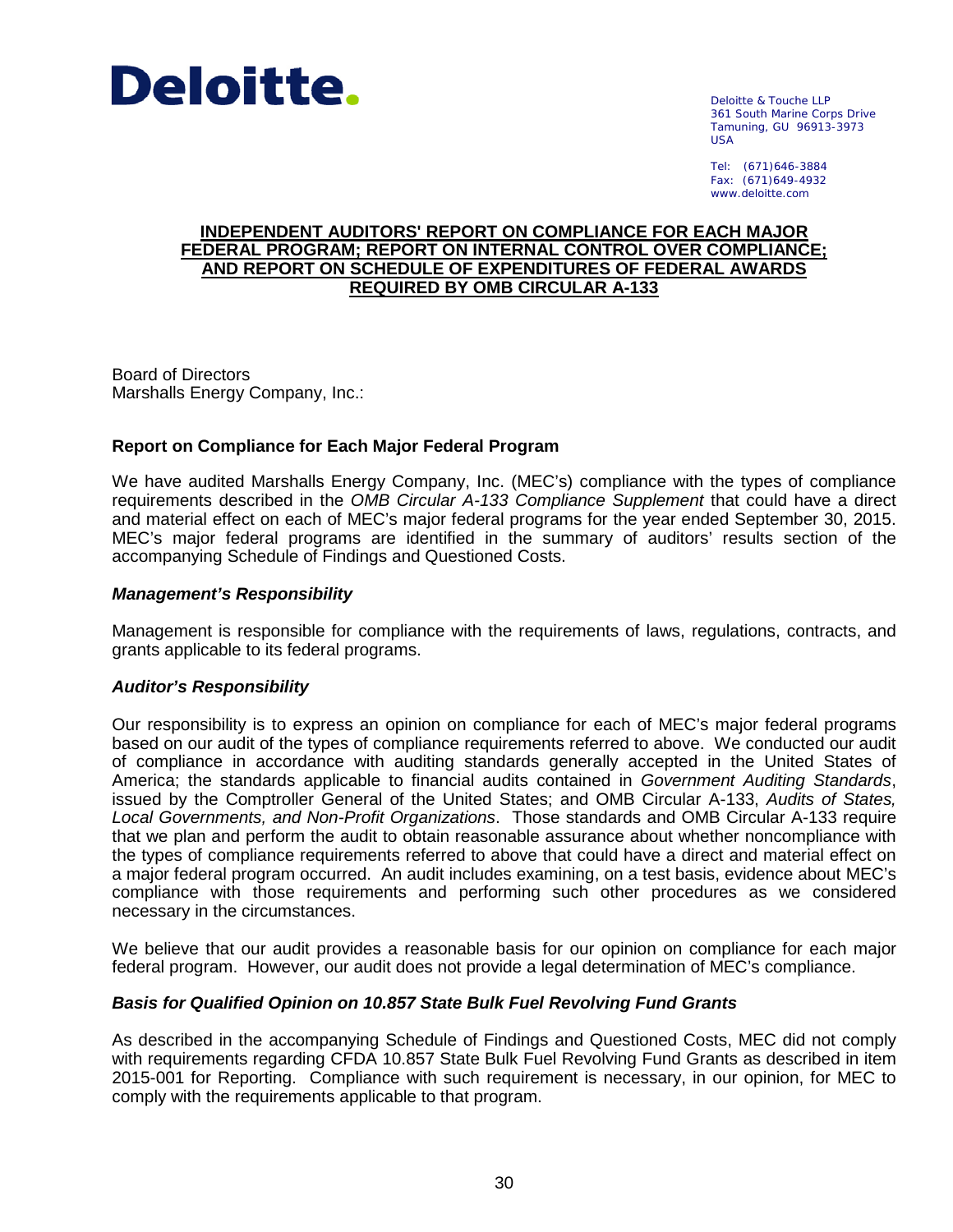# *Qualified Opinion on 10.857 State Bulk Fuel Revolving Fund Grants*

In our opinion, except for the noncompliance described in the Basis for Qualified Opinion paragraph, MEC complied, in all material respects, with the types of compliance requirements referred to above that could have a direct and material effect on CFDA 10.857 State Bulk Fuel Revolving Fund Grants for the year ended September 30, 2015.

# *Unmodified Opinion on 10.850 Rural Electrification Loans and Loan Guarantees*

In our opinion, MEC complied, in all material respects, with the types of compliance requirements referred to above that could have a direct and material effect on CFDA 10.850 Rural Electrification Loans and Loan Guarantees for the year ended September 30, 2015.

# **Report on Internal Control Over Compliance**

Management of MEC is responsible for establishing and maintaining effective internal control over compliance with the types of compliance requirements referred to above. In planning and performing our audit of compliance, we considered MEC's internal control over compliance with the types of requirements that could have a direct and material effect on each major federal program to determine the auditing procedures that are appropriate in the circumstances for the purpose of expressing an opinion on compliance for each major federal program and to test and report on internal control over compliance in accordance with OMB Circular A-133, but not for the purpose of expressing an opinion on the effectiveness of internal control over compliance. Accordingly, we do not express an opinion on the effectiveness of MEC's internal control over compliance.

Our consideration of internal control over compliance was for the limited purpose described in the preceding paragraph and was not designed to identify all deficiencies in internal control over compliance that might be material weaknesses or significant deficiencies and therefore, material weaknesses or significant deficiencies may exist that were identified. However, as discussed below, we identified certain deficiencies in internal control over compliance that we consider to be material weaknesses.

A *deficiency in internal control over compliance* exists when the design or operation of a control over compliance does not allow management or employees, in the normal course of performing their assigned functions, to prevent, or detect and correct, noncompliance with a type of compliance requirement of a federal program on a timely basis. A *material weakness in internal control over compliance* is a deficiency, or combination of deficiencies, in internal control over compliance, such that there is a reasonable possibility that material noncompliance with a type of compliance requirement of a federal program will not be prevented, or detected and corrected, on a timely basis. We consider the deficiencies in internal control over compliance described in the accompanying Schedule of Findings and Questioned Costs as item 2015-001 to be material weaknesses.

A *significant deficiency in internal control over compliance* is a deficiency, or a combination of deficiencies, in internal control over compliance with a type of compliance requirement of a federal program that is less severe than a material weakness in internal control over compliance, yet important enough to merit attention by those charged with governance. We did not identify any deficiencies in internal control over compliance that we consider to be significant deficiencies.

MEC's response to the internal control over compliance findings identified in our audit are described in the accompanying Schedule of Findings and Questioned Costs. MEC's responses were not subject to the auditing procedures applied in the audit of compliance and, accordingly, we express no opinion on the responses.

The purpose of this report on internal control over compliance is solely to describe the scope of our testing of internal control over compliance and the results of that testing based on the requirements of OMB Circular A-133. Accordingly, this report is not suitable for any other purpose.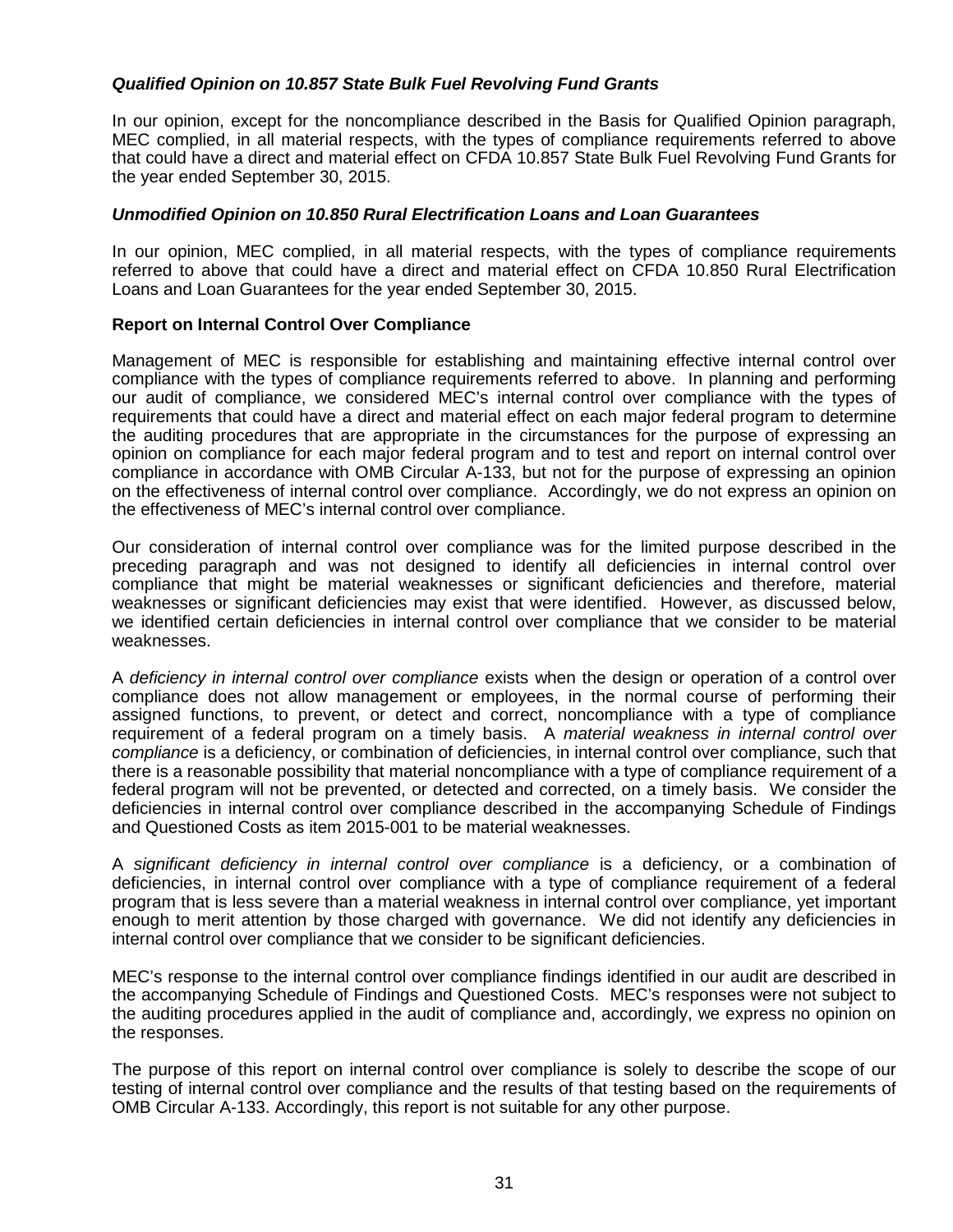# **Report on Schedule of Expenditures of Federal Awards Required by OMB A-133**

We have audited the financial statements of MEC as of and for the year ended September 30, 2015, and have issued our report thereon dated June 29, 2016, which contained an unmodified opinion on those financial statements. Our audit was conducted for the purpose of forming an opinion on the financial statements as a whole. The accompanying Schedule of Expenditures of Federal Awards is presented for purposes of additional analysis as required by OMB Circular A-133 and is not a required part of the financial statements. Such information is the responsibility of management and was derived from and relates directly to the underlying accounting and other records used to prepare the financial statements. The information has been subjected to the auditing procedures applied in the audit of the financial statements and certain additional procedures, including comparing and reconciling such information directly to the underlying accounting and other records used to prepare the financial statements or to the financial statements themselves, and other additional procedures in accordance with auditing standards generally accepted in the United States of America. In our opinion, the Schedule of Expenditures of Federal Awards is fairly stated in all material respects in relation to the financial statements as a whole.

 $\frac{1}{\sqrt{1-x^2}}$ 

June 29, 2016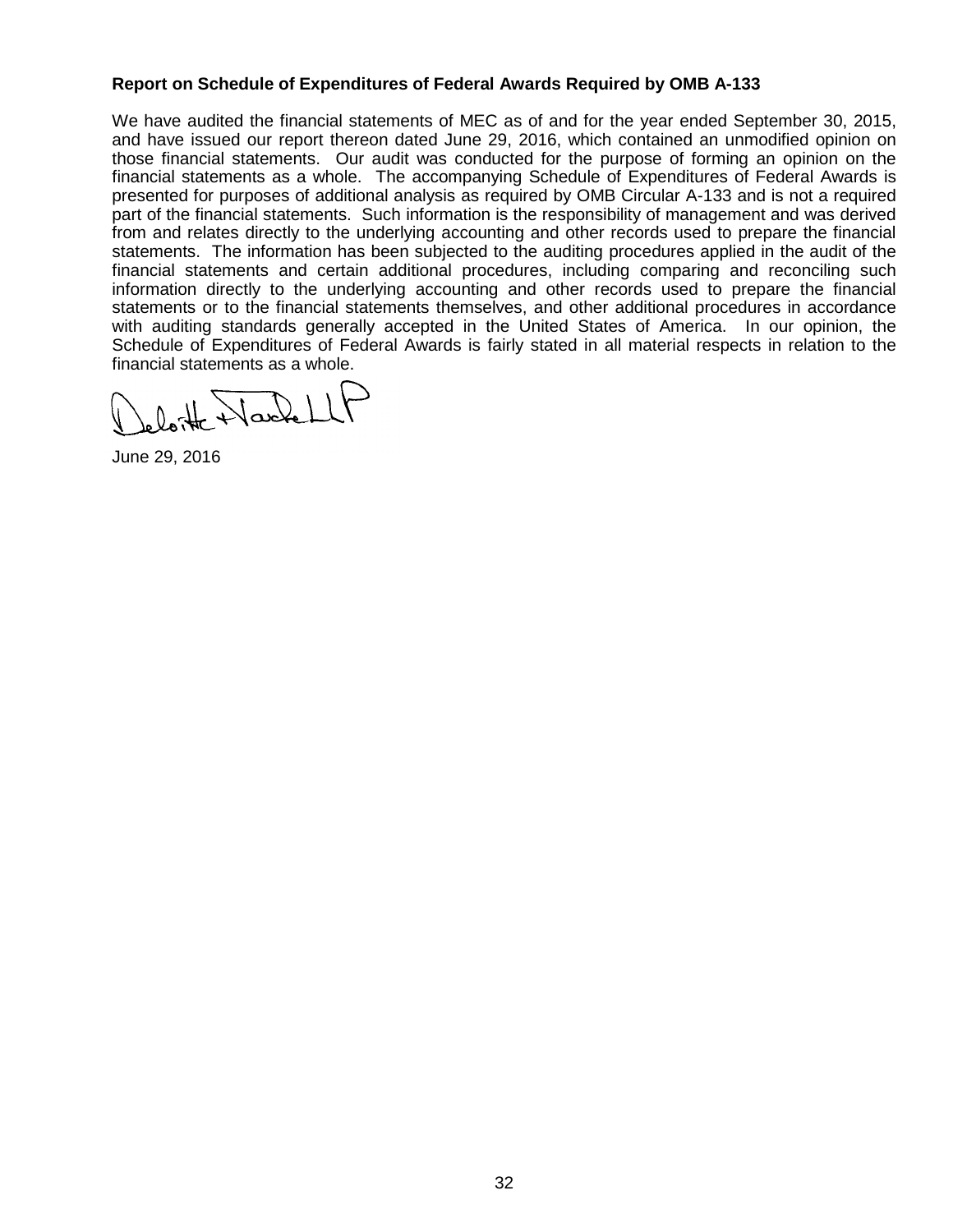Schedule of Expenditures of Federal Awards Year Ended September 30, 2015

| Program Title                                                           | Federal<br>Expenditures |           |        |  |  |  |  |
|-------------------------------------------------------------------------|-------------------------|-----------|--------|--|--|--|--|
| Funds received in a direct capacity:                                    |                         |           |        |  |  |  |  |
| U.S. Department of Agriculture:<br><b>Rural Utilities Service</b>       |                         |           |        |  |  |  |  |
| CFDA # 10.850<br><b>Rural Electrification Loans and Loan Guarantees</b> | \$                      |           | Note 1 |  |  |  |  |
| CFDA #10.857<br>State Bulk Fuel Revolving Fund Grants                   |                         | 1,000,000 |        |  |  |  |  |
| CFDA # 10.859                                                           |                         |           |        |  |  |  |  |
| <b>High Energy Cost Grants</b>                                          |                         | 255,078   |        |  |  |  |  |
| Total U.S. Department of Agriculture                                    | \$                      | 1,255,078 |        |  |  |  |  |

#### Note 1

CFDA # 10.850 Rural Electrification Loans and Loan Guarantees represents direct loan assistance with an objective of assuring that people in eligible rural areas have access to electric services and to assist borrowers in implementation of demand-side management, energy efficiency and conservation programs and on-grid and off-grid renewable energy systems. On May 1, 1997, Marshalls Energy Company, Inc. entered into a Rural Utilities Service Loan Contract in the amount of \$12.5 million with the United States of America acting by and through the Administrator of the Rural Utilities Service. As of September 30, 2015, the amount outstanding and payable under this loan totals \$4,117,579.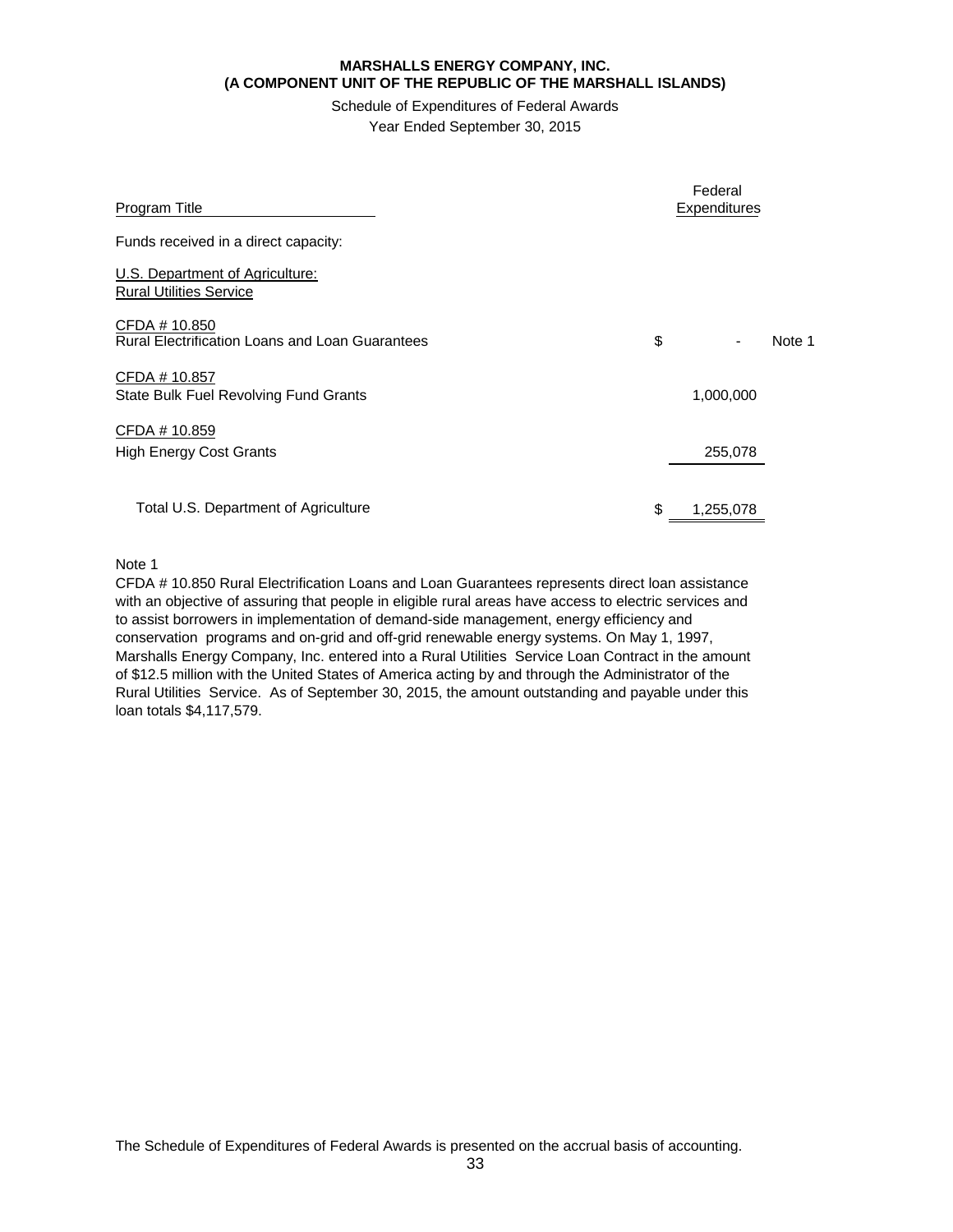Schedule of Findings and Questioned Costs Year Ended September 30, 2015

# **PART I - SUMMARY OF AUDITORS' RESULTS SECTION**

| <b>Financial Statements</b>                                                                                      |                                                                                                        |                                                                                                        |            |  |  |  |  |  |
|------------------------------------------------------------------------------------------------------------------|--------------------------------------------------------------------------------------------------------|--------------------------------------------------------------------------------------------------------|------------|--|--|--|--|--|
|                                                                                                                  | 1. Type of auditors' report issued:                                                                    |                                                                                                        | Unmodified |  |  |  |  |  |
|                                                                                                                  | Internal control over financial reporting:                                                             |                                                                                                        |            |  |  |  |  |  |
| 2.<br>3.                                                                                                         | Material weakness(es) identified?<br>Significant deficiency(ies) identified?                           |                                                                                                        |            |  |  |  |  |  |
| 4.                                                                                                               |                                                                                                        | Noncompliance material to financial statements noted?                                                  | Yes        |  |  |  |  |  |
|                                                                                                                  | <b>Federal Awards</b>                                                                                  |                                                                                                        |            |  |  |  |  |  |
|                                                                                                                  | Internal control over major federal programs:                                                          |                                                                                                        |            |  |  |  |  |  |
| Yes<br>5.<br>Material weakness(es) identified?<br>Significant deficiency(ies) identified?<br>6.<br>None reported |                                                                                                        |                                                                                                        |            |  |  |  |  |  |
| 7.                                                                                                               | Type of auditors' report issued on compliance for major federal programs:                              |                                                                                                        |            |  |  |  |  |  |
|                                                                                                                  | 10.850 Rural Electrification Loans and Loan Guarantees<br>10.857 State Bulk Fuel Revolving Fund Grants |                                                                                                        |            |  |  |  |  |  |
| 8. Any audit findings disclosed that are required to be reported in                                              | Yes                                                                                                    |                                                                                                        |            |  |  |  |  |  |
| 9.                                                                                                               | Identification of major federal programs:                                                              |                                                                                                        |            |  |  |  |  |  |
|                                                                                                                  | CFDA#                                                                                                  | Name of Federal Program or Cluster                                                                     |            |  |  |  |  |  |
|                                                                                                                  | 10.850<br>10.857                                                                                       | <b>Rural Electrification Loans and Loan Guarantees</b><br><b>State Bulk Fuel Revolving Fund Grants</b> |            |  |  |  |  |  |
|                                                                                                                  | 10. Dollar threshold used to distinguish between Type A and Type B<br>Programs:                        |                                                                                                        |            |  |  |  |  |  |
| 11. Auditee qualified as low-risk auditee?                                                                       | No                                                                                                     |                                                                                                        |            |  |  |  |  |  |

# **PART II- FINANCIAL STATEMENT FINDINGS SECTION**

| <b>Finding Number</b>            | <b>Findings</b>                                                      |
|----------------------------------|----------------------------------------------------------------------|
| 2015-002<br>2015-003<br>2015-004 | Purchase of Building<br>Inventory<br><b>Construction-in-Progress</b> |
| 2015-005                         | Local Non-compliance                                                 |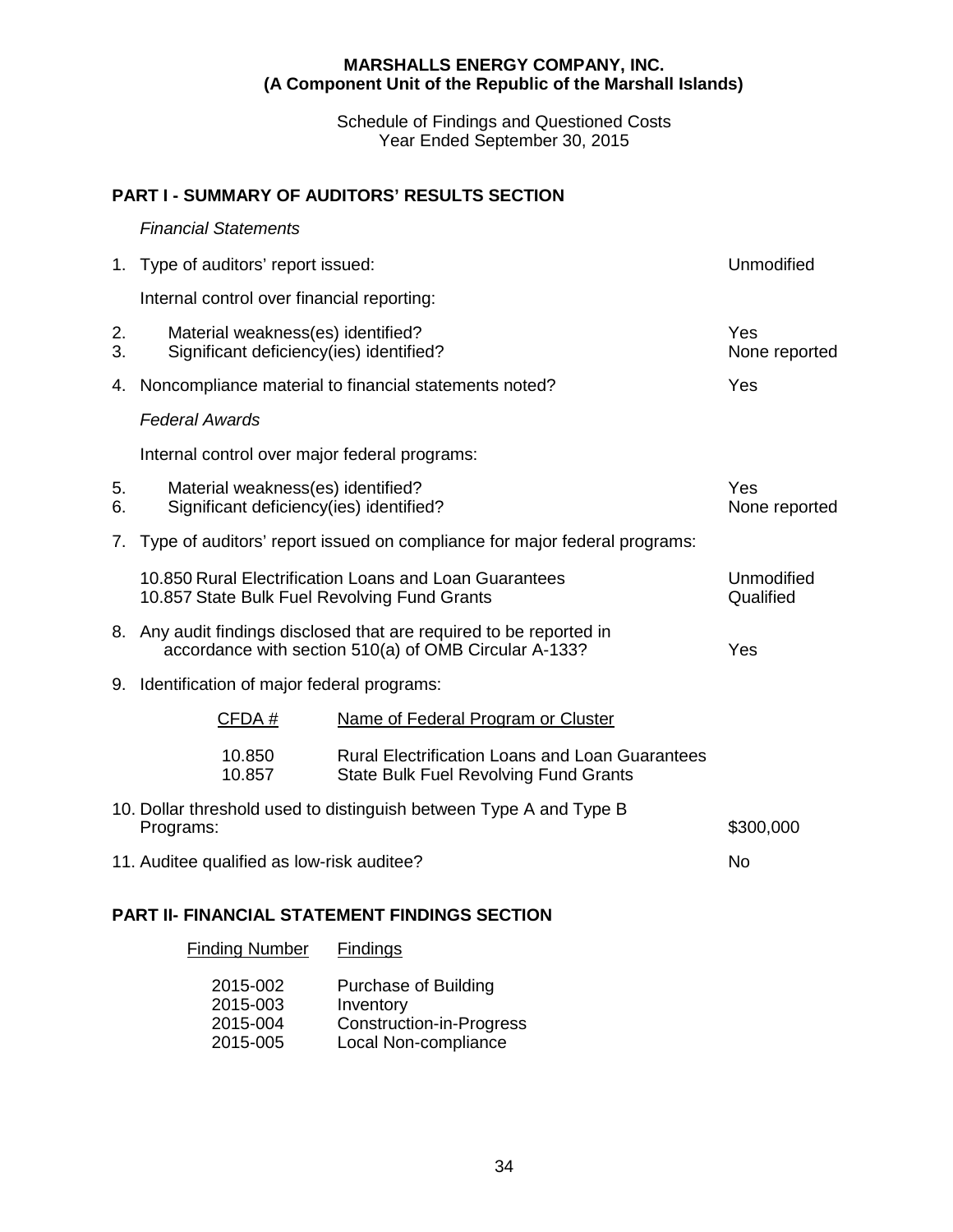Schedule of Findings and Questioned Costs, Continued Year Ended September 30, 2015

# **PART III – FEDERAL AWARD FINDINGS AND QUESTIONED COSTS SECTION**

| <b>Finding</b><br>Number | CFDA#  | Findings  | <b>Questioned Costs</b> |
|--------------------------|--------|-----------|-------------------------|
| 2015-001                 | 10.857 | Reporting | $$-0-$                  |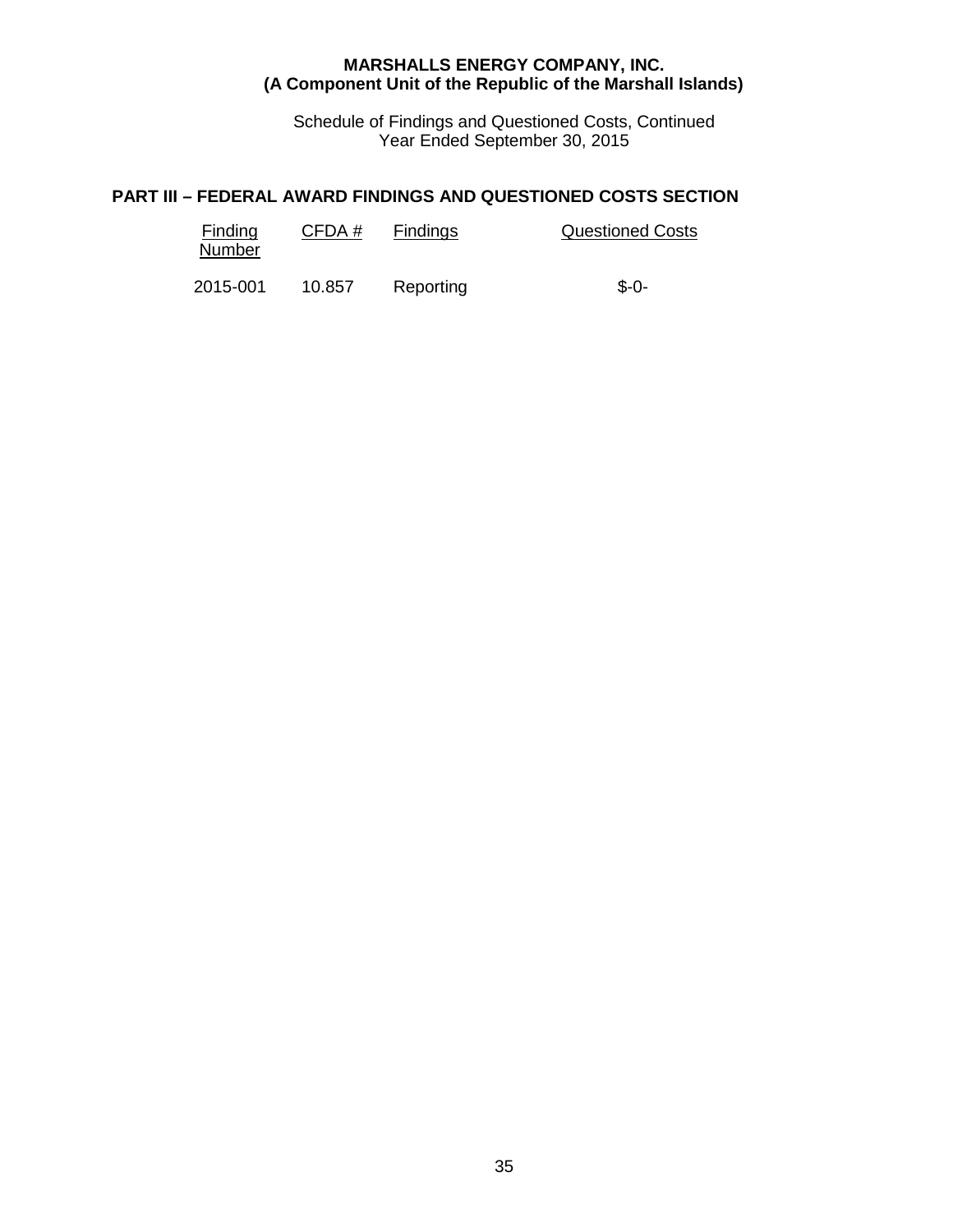Schedule of Findings and Questioned Costs, Continued Year Ended September 30, 2015

| Finding No.:             | 2015-001                                     |
|--------------------------|----------------------------------------------|
| Federal Agency:          | U.S. Department of Agriculture               |
| CFDA Program:            | 10.857 State Bulk Fuel Revolving Fund Grants |
| Area:                    | Reporting                                    |
| <b>Questioned Costs:</b> | \$0                                          |

Criteria: The Grant Agreement states the following:

*Section 10.8.* The Grantee shall provide periodic progress reports as required by the grantor. The Grantee shall report on the expenditure of Grant Funds and any non-Federal project funds in quarterly financial reports and progress reports during the term of the grant. The Grantee shall attach Form SF425 "Federal Financial Report" for these reports. The financial status report shall show how the grant funds have been used to date and shall include a summary of loans approved, funds disbursed, payments of principal and interest received, communities served, and an accounting of expenditures made and remaining undisbursed Federal funds. Quarterly reports shall be due thirty days from the end of each quarter ending March 31, June 30, September 30, and December 31 of each year.

Condition: Form SF 425, Federal Financial Report and report on the expenditure of Grant Funds for September 2015 were not prepared or provided to the Grantor.

No questioned costs result from this condition.

Cause: The cause of the above condition is inadequate controls to comply with the criteria.

Effect: The effect of the above condition is noncompliance with the criteria.

Recommendation: We recommend management strengthen and improve internal control policies that govern compliance with the criteria.

Auditee Response and Corrective Action Plan: MEC agrees with this finding and recommendation and acknowledges the importance of submission of timely reports as per grant agreement. Since the time of audit MEC has updated filing of all reports and SF425 forms as per the grant agreement with adequate supporting documentation.

MEC will ensure that adequate internal controls are established to ensure compliance with required grant conditions.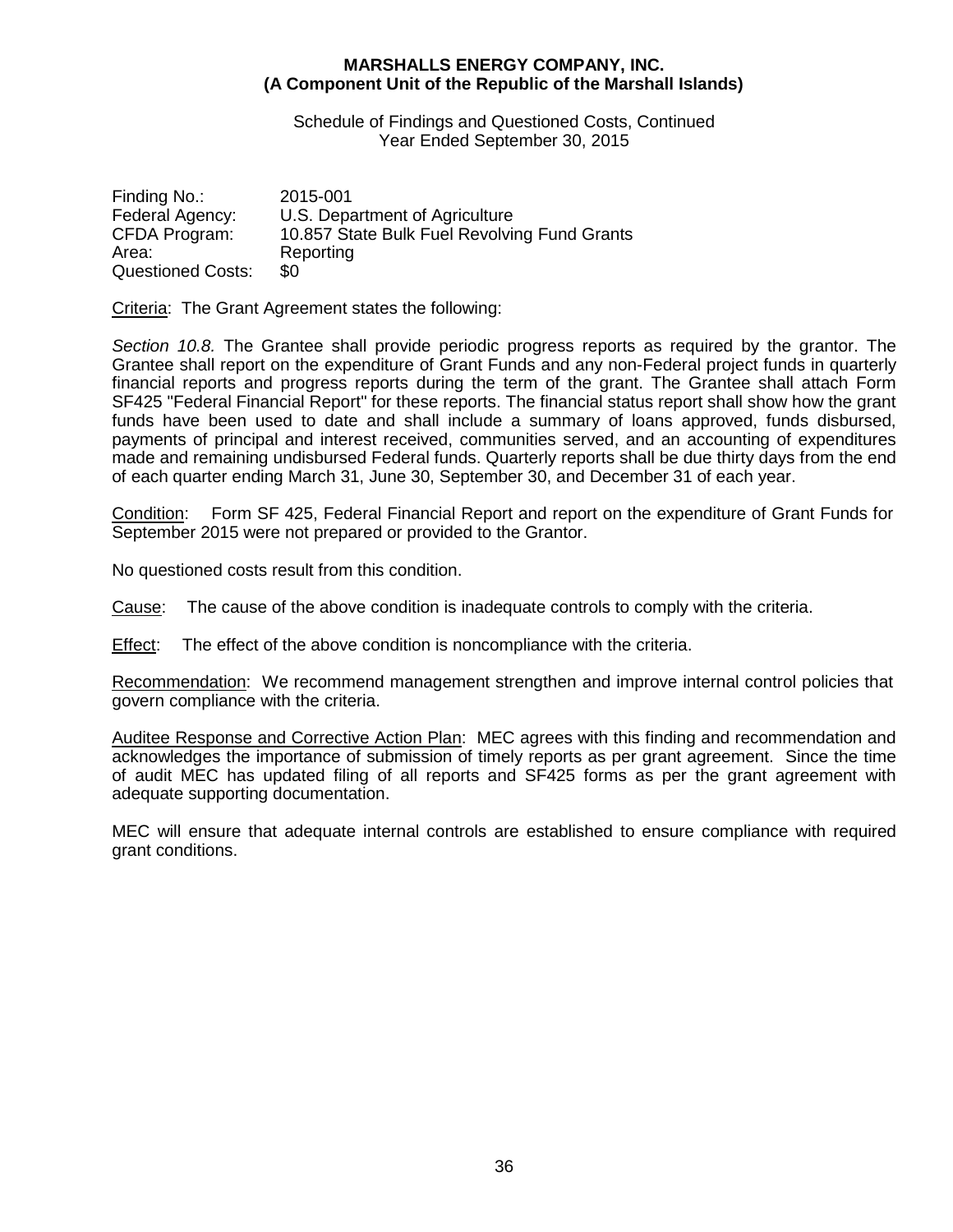Schedule of Findings and Questioned Costs, Continued Year Ended September 30, 2015

Finding No.: 2015-002<br>Area: Purchase Purchase of Building

Criteria: An appraisal or valuation should be performed to support the appropriateness of the agreed upon value of a purchased building.

Condition: An independent appraisal or valuation to support the purchase of an \$800,000 building was not obtained.

Cause: The cause of the above condition is a lack of an independent asset appraisal or valuation associated with the building purchase.

Effect: The effect of the above condition is the uncertainty of the appropriateness of the determination of the building purchase price.

Recommendation: We recommend that management conduct an independent appraisal or valuation of the building to support the appropriateness of the purchase price.

Auditee Response and Corrective Action Plan: The purchase price of the property was agreed to by management and owner and was endorsed and signed off by the Board of Directors.

In terms of value, it should be noted that the amount paid was not just for the existing MEC buildings. The amount includes the master ground lease for 1.38 acres of land (the entire area around MEC office) at very concessionary rates. The term goes to 2032 with the right to renew at a set rate until 2082.

The value in the purchase is the master ground lease in MEC's name, not just the buildings. This gives MEC the long term option to stay as long as it wants, and repair existing or build a new building if it chooses.

Due diligence was carried out by MEC's legal counsel in comparing leases in the DUD area of Majuro which were at higher rates. MEC understood this opportunity and seized it rather than trying to negotiate a short term extension of the existing MEC sublease which would have been a more substantial amount.

Auditor Response: We reiterate the criteria and recommend that the purchase price be supported by an independent appraisal or valuation.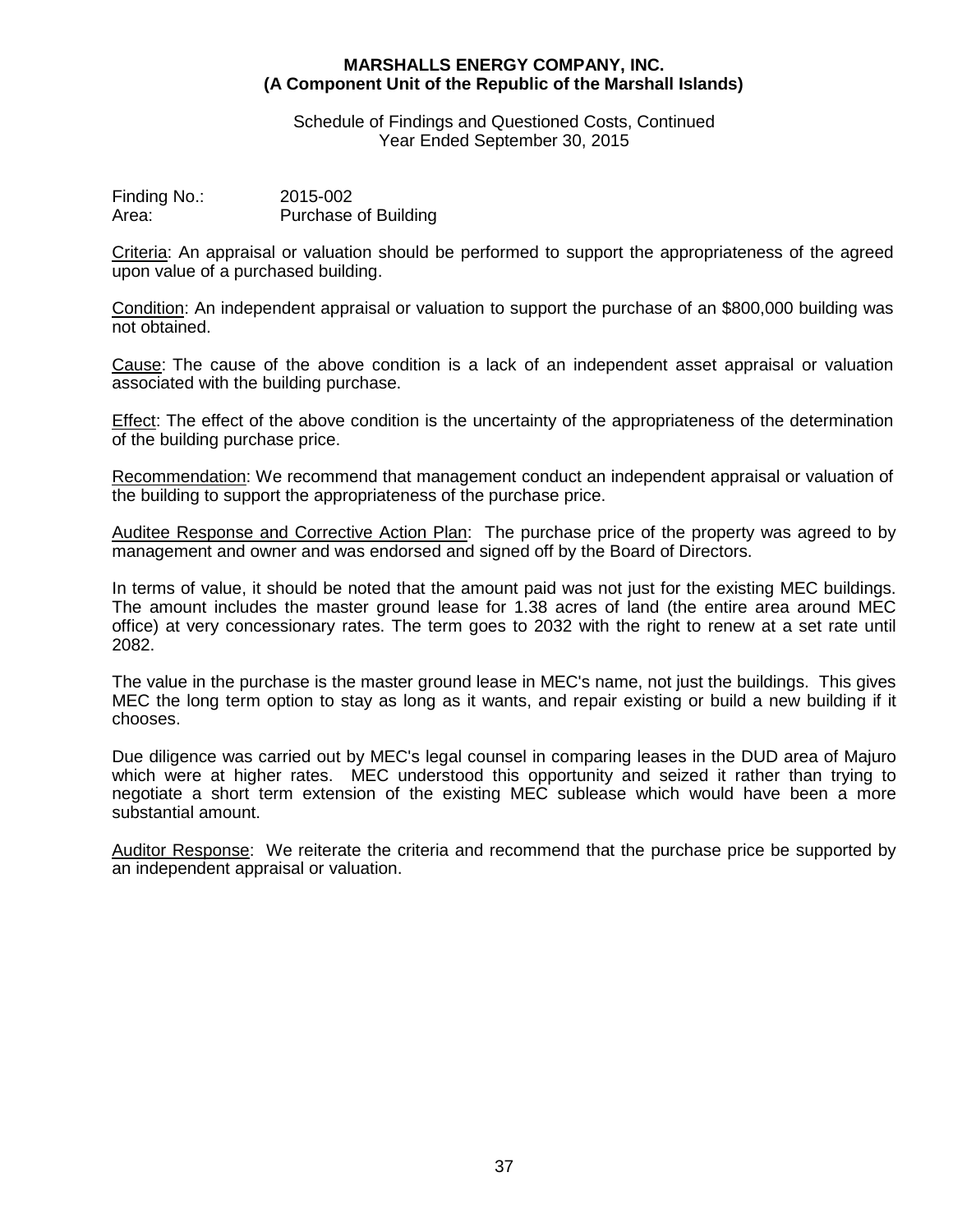Schedule of Findings and Questioned Costs, Continued Year Ended September 30, 2015

| Finding No.: | 2015-003  |
|--------------|-----------|
| Area:        | Inventory |

Criteria: Adequate accounting controls necessitate that inventories be appropriately recorded, monitored and valued based on existing accounting policy. Information maintained by the accounting department and the inventory management system at the inventory department should be reconciled.

#### Condition:

1. Of eighteen items tested, the following exceptions were noted:

|          |               | <b>Quantity per</b><br>Audit at | Quantity per<br>Valuation Report |           |                   |
|----------|---------------|---------------------------------|----------------------------------|-----------|-------------------|
| Item $#$ | Item Code     | 9/30/15                         | at 9/30/15                       | Unit Cost | <b>Difference</b> |
|          | DB0010        | 153                             | 133                              | 9         | 184               |
| າ        | <b>DSK020</b> | 66                              | 72                               | \$139     | 834)<br>(\$       |
| 3        | DC0056        | 683                             | 726                              | 4         | 176)<br>(\$       |
| 4        | <b>DPV330</b> | 62                              | 64                               | 47        | (\$<br>94)        |
| 5        | DE0002        | 11                              | 13                               | \$445     | 890)<br>(\$       |
| 6        | DE0115        | 21                              | 25                               | \$861     | (\$ 3,444)        |
|          | DZ318         | 16                              | 0                                | 15<br>\$  | 243               |
| 8        | DZ654         | 103                             | 104                              |           | (\$               |
| 9        | DZ120         | 17                              | 16                               | \$186     | 186               |

2. We noted the following unit cost exception:

|          |           | Ave. Unit Cost<br>per Audit at | Ave. Unit Cost per<br><b>Valuation Report</b> |          |            |
|----------|-----------|--------------------------------|-----------------------------------------------|----------|------------|
| Item $#$ | Item Code | 9/30/15                        | at 9/30/15                                    | Quantitv | Difference |
|          | DTX049    | \$3.081                        | \$5,995                                       |          | (\$26,226) |

Cause: It appears that there is a lack of a review process of inventory valuation reports that resulted in erroneous movements and costs which incorrectly updated total costs.

Effect: The effect of the condition is a required adjustment of inventory.

Recommendation: Management should adopt and implement appropriate internal control policies over recording, monitoring, and valuation of inventories.

Auditee Response and Corrective Action Plan: MEC agrees with this finding and recommendation and management understands the potential impact or risk of the finding to internal control over its financial statements.

At the time of fiscal year-end inventory count, MEC was still in the process of moving inventory items from various locations at the power plant, distribution shop, tank farm and solar warehouse to the newly built warehouse. During this time, we understand that there could have been misplacement or miscounted items with all the movement and set-up that was happening.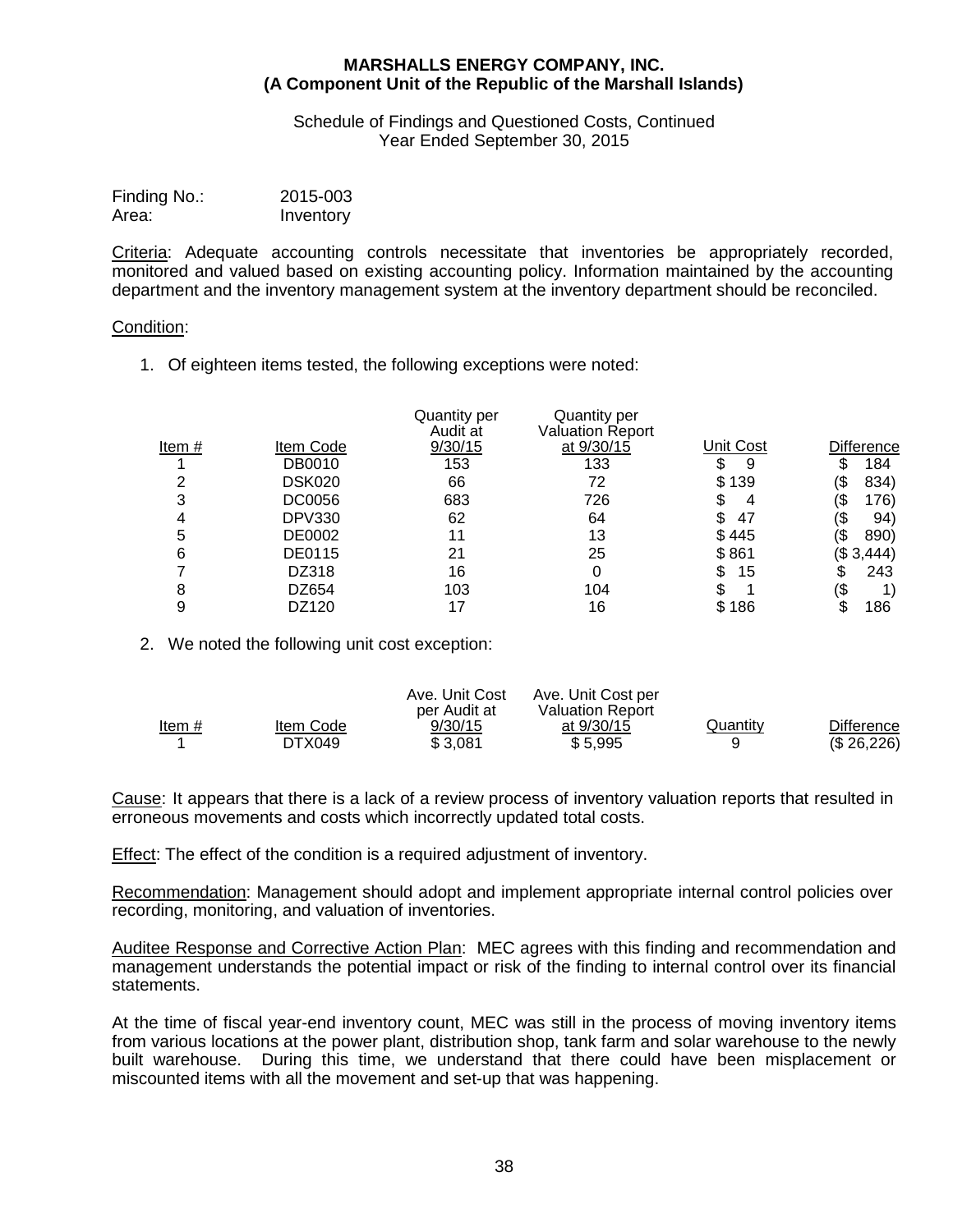Schedule of Findings and Questioned Costs, Continued Year Ended September 30, 2015

Finding No.: 2015-003, Continued<br>Area: lnventory **Inventory** 

# Auditee Response and Corrective Action Plan:, Continued

Inventory items are now all at a centralized location and are properly organized.

MEC management has since taken necessary steps to resolve the issues and ensure that proper internal control policies and procedures regarding inventory supplies are established and communicated. There will be close coordination and communication between procurement department, operations, and accounts department to ensure timely and accurate recording, monitoring and valuation of inventories.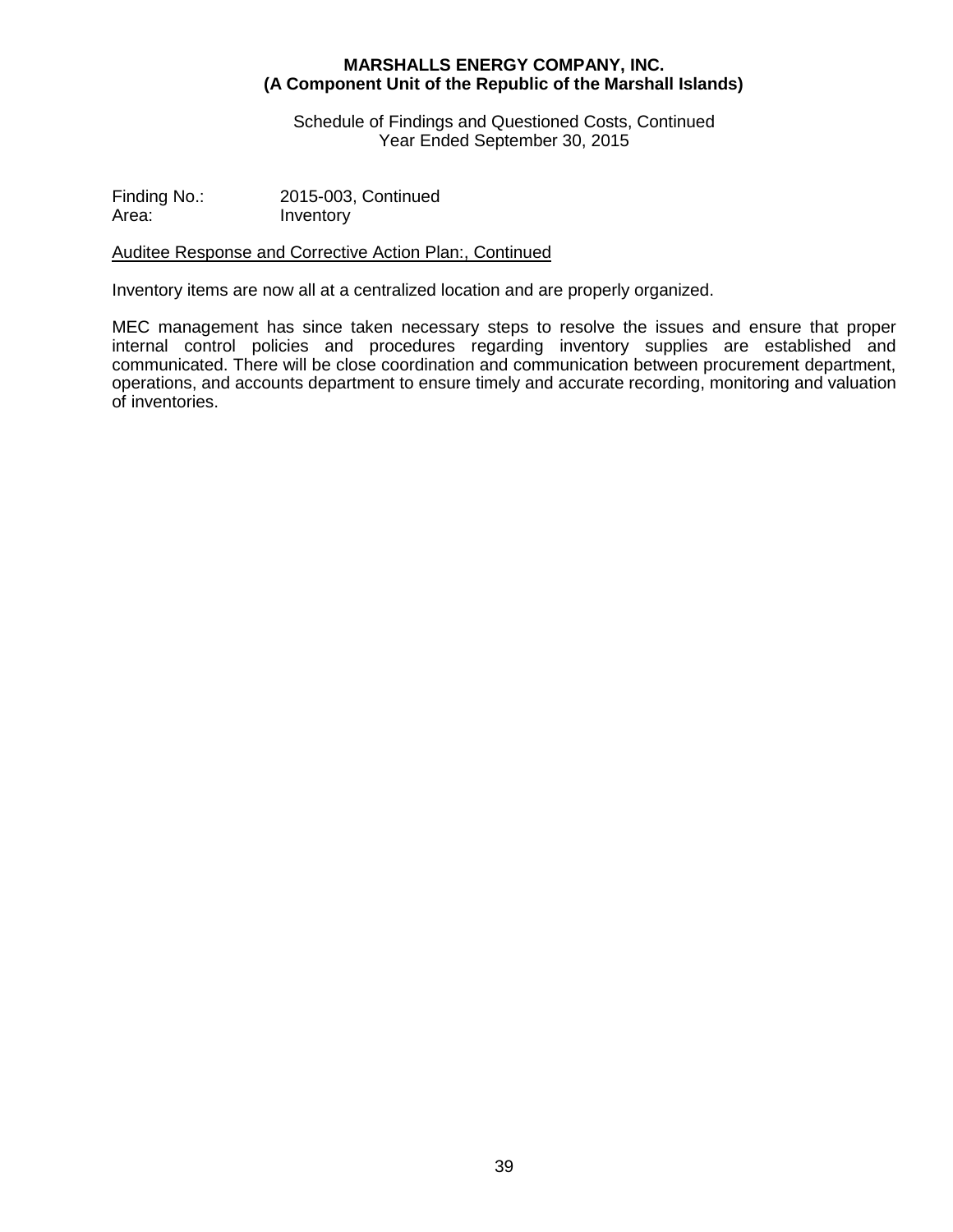Schedule of Findings and Questioned Costs, Continued Year Ended September 30, 2015

Finding No.: 2015-004<br>Area: Constructi Construction-in-Progress

Criteria: Adequate internal control policies and procedures should be established to require monitoring of labor hours allocated to the construction of Deutz engine No. 7.

Condition: The number of hours allocated to the construction of Deutz engine No. 7 is not supported by adequate time records.

Cause: The cause of the above condition is the lack of established policies and procedures pertaining to time record keeping related to the construction of Deutz engine No.7.

Effect: The effect of the above condition is uncertainty as to the appropriateness of the amount of salaries and wages initially capitalized.

Recommendation: We recommend that management adopt policies and procedures pertaining to the capitalization of salaries and wages allocated to the construction of Deutz engine No.7.

Auditee Response and Corrective Action Plan: Daily records are being maintained at the power plant indicating hours worked on respective engines. However, at time of timesheet preparation, proper coding to the respective engines were not entered and hence man-hours for engine#7 were not properly recorded. Since work had started back in 2012 and no formal method of tracking man-hours was established, management had to give its best realistic estimate on man-hours worked on engine#7.

In the absence of formal method of record keeping, the method used was to first identify employees who worked on #7, and after a brief examination of the man-hours record in daily records, an estimate for hours worked per week was derived and reviewed by the CTO who made further changes depending on projects that were also happening at the time and determined a more realistic man-hours worked per employee on engine#7 and costs associated with that.

For future reporting, management will try it's best to ensure that a more formal method of record keeping of man-hours is established and accurately recorded to ascertain appropriateness of capitalized amount.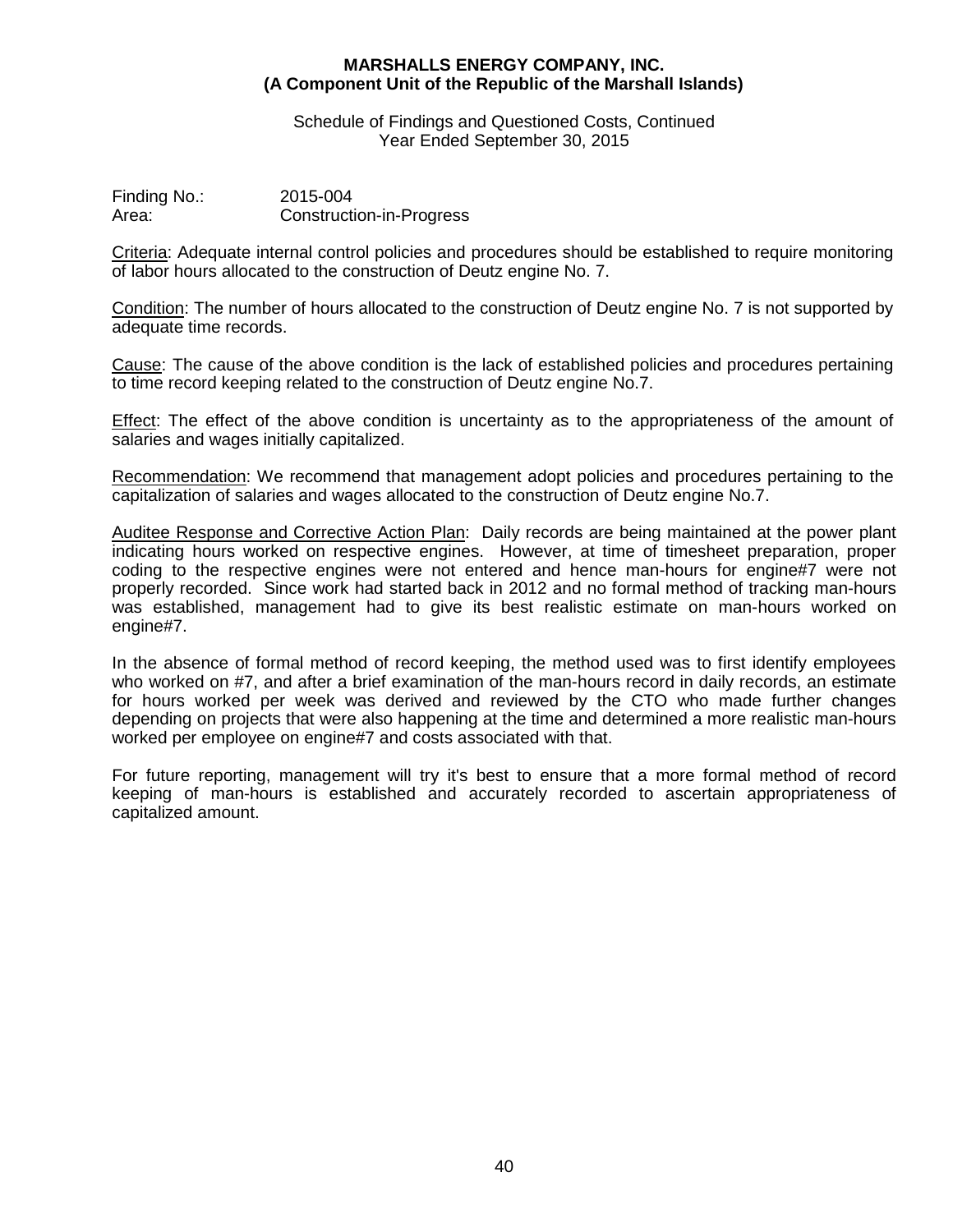Schedule of Findings and Questioned Costs, Continued Year Ended September 30, 2015

| Finding No.: | 2015-005             |
|--------------|----------------------|
| Area:        | Local Non-compliance |

Criteria: Section 125 of RepMar's Procurement Code states that bids shall be opened publicly in the presence of one or more witnesses at the time and place designated in the Invitation for Bids.

Condition: MEC conducted bid opening at the MEC Central Warehouse Project in private.

Cause: The cause of the above condition is the lack of established policies and procedures requiring compliance with RepMar's Procurement Code.

Effect: The effect of the above condition noncompliance with RepMar's Procurement Code.

Recommendation: We recommend that management establish policies and procedures to be in compliance with RepMar's Procurement Code.

Auditee Response and Corrective Action Plan: MEC disagrees with this finding as MEC's legal counsel has advised that MEC is not subject to the provisions of the RMI Procurement Code, in whole or in part and it has been past practice that internal procurement procedures were followed.

The auditor has advised MEC to obtain the opinion of the Attorney General on whether the REPMAR Procurement Code is applicable to MEC and at the time of this response MEC was not able to obtain the Attorney General's opinion.

Auditor Response: We reiterate the criteria and recommend management obtain an opinion from the Office of Attorney General regarding the applicability of the RMI Procurement Code to MEC.